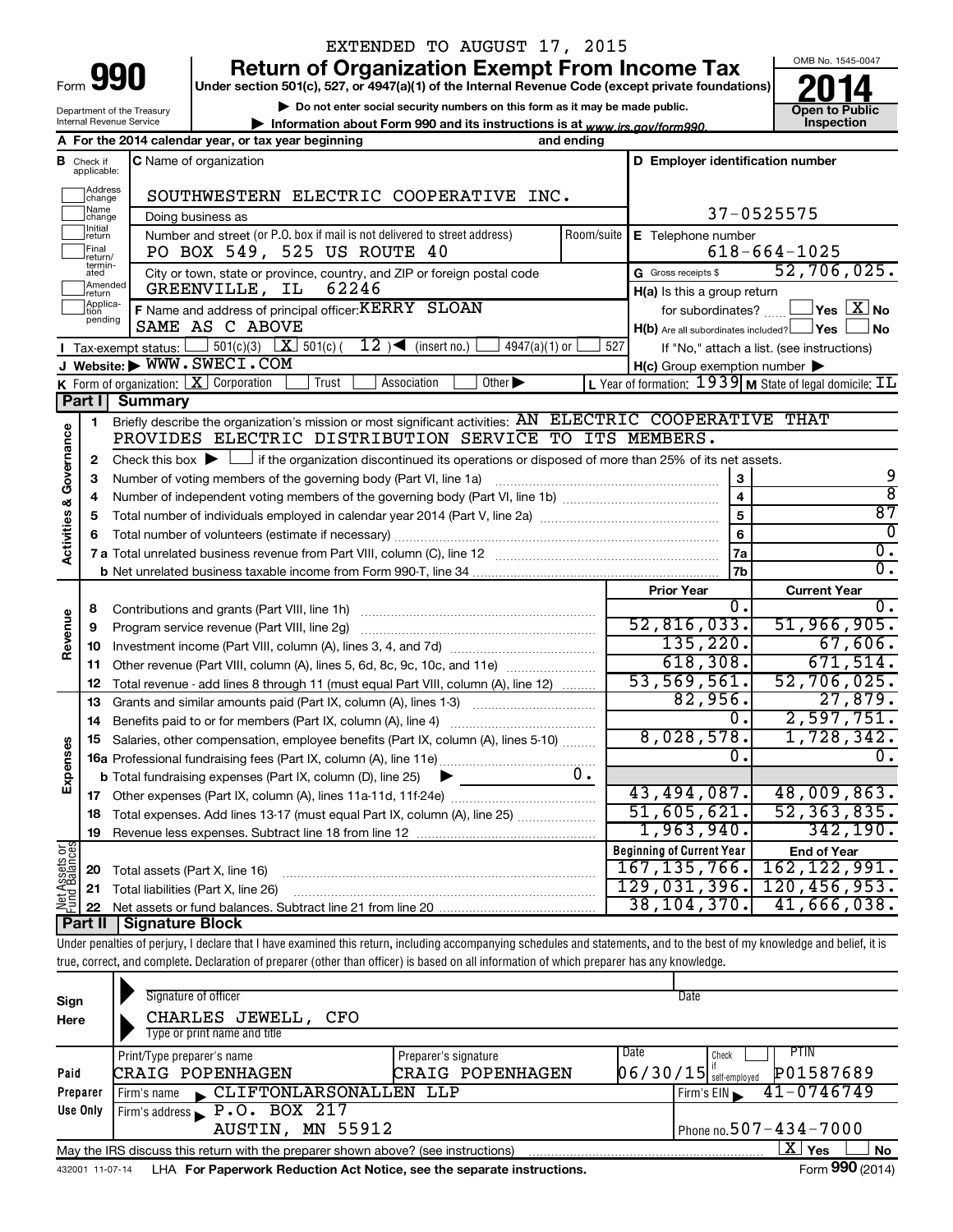| (Code:<br>) (Expenses \$<br>including grants of \$<br>) (Revenue \$                                                                                                                                 |
|-----------------------------------------------------------------------------------------------------------------------------------------------------------------------------------------------------|
|                                                                                                                                                                                                     |
|                                                                                                                                                                                                     |
|                                                                                                                                                                                                     |
|                                                                                                                                                                                                     |
|                                                                                                                                                                                                     |
|                                                                                                                                                                                                     |
|                                                                                                                                                                                                     |
| ) (Revenue \$<br>$\left(\text{Code:}\right)$<br>) (Expenses \$<br>including grants of \$                                                                                                            |
|                                                                                                                                                                                                     |
|                                                                                                                                                                                                     |
|                                                                                                                                                                                                     |
|                                                                                                                                                                                                     |
|                                                                                                                                                                                                     |
|                                                                                                                                                                                                     |
| THE COOPERATIVE PROVIDESE ELECTRIC SERVICE TO 23,000 MEMBERS IN BOND,<br>MADISON, AND FAYETTE COUNTIES IN ILLINOIS.                                                                                 |
| ) (Expenses \$<br>(Code:<br>including grants of \$<br>(Revenue \$                                                                                                                                   |
| Section 501(c)(3) and 501(c)(4) organizations are required to report the amount of grants and allocations to others, the total expenses, and<br>revenue, if any, for each program service reported. |
| If "Yes," describe these changes on Schedule O.<br>Describe the organization's program service accomplishments for each of its three largest program services, as measured by expenses.             |
| $\exists$ Yes $\boxed{\text{X}}$ No<br>Did the organization cease conducting, or make significant changes in how it conducts, any program services?                                                 |
| $\overline{\ }$ Yes $\overline{\rm \bf X}$ No<br>the prior Form 990 or 990-EZ?<br>If "Yes," describe these new services on Schedule O.                                                              |
| Did the organization undertake any significant program services during the year which were not listed on                                                                                            |
| THE COOPERATIVE'S ARTICLES OF INCORPORATION AND THE BYLAWS, TO PROVIDE<br>ENERGY AND OTHER SERVICES TO ITS MEMBERS AT THE LOWEST COST CONSISTENT                                                    |
| THE CORPORATE PURPOSE AND GOAL IS IN ACCORDANCE WITH AND THROUGH THE<br>EXERCISE OF AUTHORITY GRANTED BY THE LAWS OF THE STATE OF ILLINOIS,                                                         |
| Briefly describe the organization's mission:                                                                                                                                                        |
| Part III   Statement of Program Service Accomplishments<br>$\overline{\mathbf{X}}$                                                                                                                  |
|                                                                                                                                                                                                     |
|                                                                                                                                                                                                     |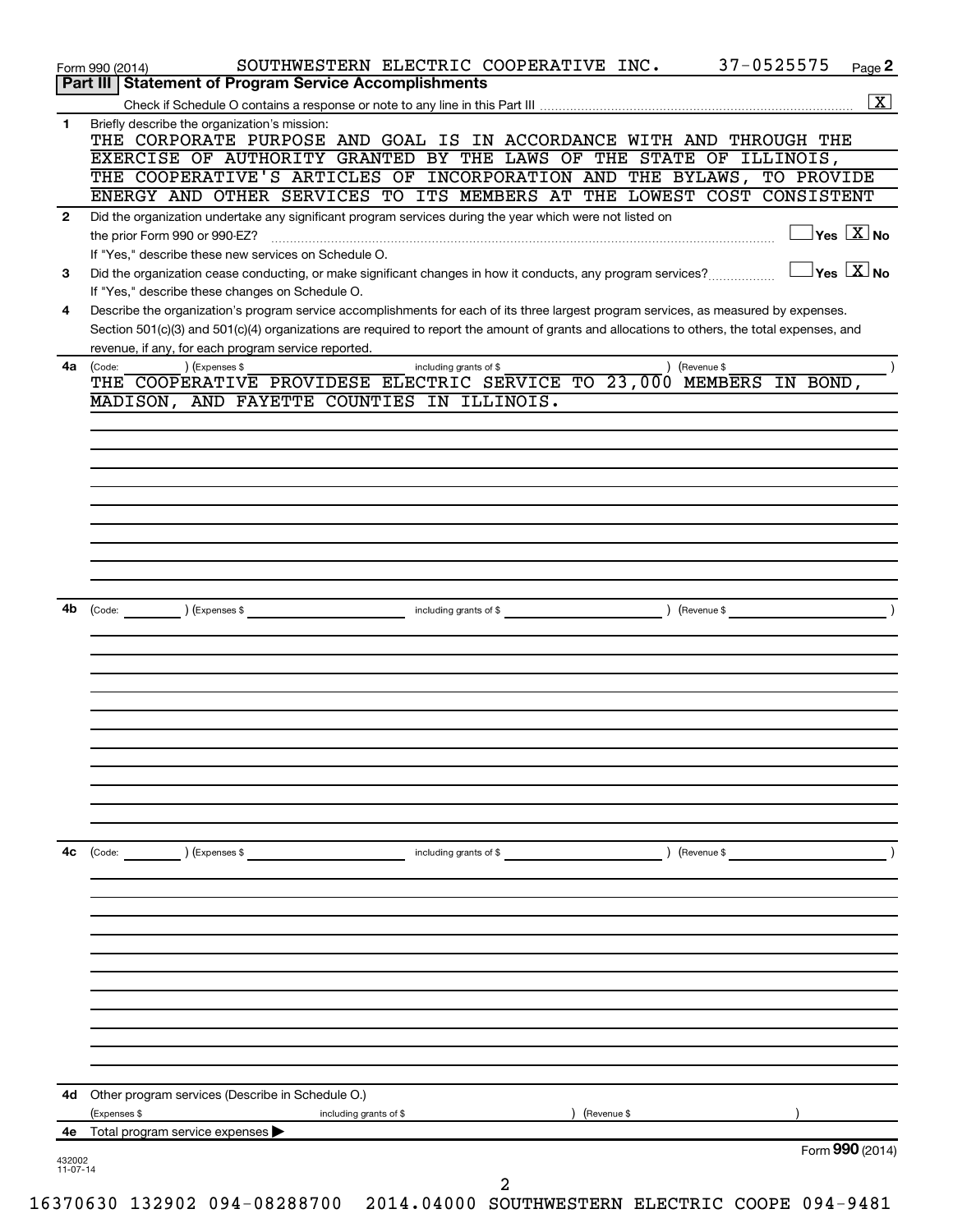| Form 990 (2014) |  |  |
|-----------------|--|--|
|                 |  |  |

| Yes<br>No<br>Is the organization described in section $501(c)(3)$ or $4947(a)(1)$ (other than a private foundation)?<br>1<br>х<br>1<br>$\overline{\mathtt{x}}$<br>$\overline{2}$<br>Is the organization required to complete Schedule B, Schedule of Contributors? [11] The organization required to complete Schedule B, Schedule of Contributors?<br>2<br>Did the organization engage in direct or indirect political campaign activities on behalf of or in opposition to candidates for<br>3<br>X<br>3<br>Section 501(c)(3) organizations. Did the organization engage in lobbying activities, or have a section 501(h) election in effect<br>4<br>4<br>Is the organization a section 501(c)(4), 501(c)(5), or 501(c)(6) organization that receives membership dues, assessments, or<br>5<br>x<br>5<br>Did the organization maintain any donor advised funds or any similar funds or accounts for which donors have the right to<br>6<br>x<br>provide advice on the distribution or investment of amounts in such funds or accounts? If "Yes," complete Schedule D, Part I<br>6<br>Did the organization receive or hold a conservation easement, including easements to preserve open space,<br>7<br>x<br>$\overline{7}$<br>the environment, historic land areas, or historic structures? If "Yes," complete Schedule D, Part II<br>Did the organization maintain collections of works of art, historical treasures, or other similar assets? If "Yes," complete<br>8<br>x<br>8<br>Did the organization report an amount in Part X, line 21, for escrow or custodial account liability; serve as a custodian for<br>9<br>amounts not listed in Part X; or provide credit counseling, debt management, credit repair, or debt negotiation services?<br>x<br>If "Yes," complete Schedule D, Part IV<br>9<br>Did the organization, directly or through a related organization, hold assets in temporarily restricted endowments, permanent<br>10<br>x<br>10<br>If the organization's answer to any of the following questions is "Yes," then complete Schedule D, Parts VI, VII, VIII, IX, or X<br>11<br>as applicable.<br>a Did the organization report an amount for land, buildings, and equipment in Part X, line 10? If "Yes," complete Schedule D,<br>X<br>11a<br>Part VI<br><b>b</b> Did the organization report an amount for investments - other securities in Part X, line 12 that is 5% or more of its total<br>x<br>11b<br>c Did the organization report an amount for investments - program related in Part X, line 13 that is 5% or more of its total<br>x<br>11c<br>d Did the organization report an amount for other assets in Part X, line 15 that is 5% or more of its total assets reported in<br>X<br><b>11d</b><br>$\overline{\textbf{x}}$<br>11e<br>Did the organization's separate or consolidated financial statements for the tax year include a footnote that addresses<br>f<br>X<br>the organization's liability for uncertain tax positions under FIN 48 (ASC 740)? If "Yes," complete Schedule D, Part X<br>11f<br>12a Did the organization obtain separate, independent audited financial statements for the tax year? If "Yes," complete<br>x<br>Schedule D, Parts XI and XII<br>12a<br>Was the organization included in consolidated, independent audited financial statements for the tax year?<br>b<br>X<br>If "Yes," and if the organization answered "No" to line 12a, then completing Schedule D, Parts XI and XII is optional<br>12 <sub>b</sub><br>X<br>13<br>13<br>$\overline{\mathtt{x}}$<br>Did the organization maintain an office, employees, or agents outside of the United States?<br>14a<br>14a<br>Did the organization have aggregate revenues or expenses of more than \$10,000 from grantmaking, fundraising, business,<br>b<br>investment, and program service activities outside the United States, or aggregate foreign investments valued at \$100,000<br>x<br>14b<br>Did the organization report on Part IX, column (A), line 3, more than \$5,000 of grants or other assistance to or for any<br>15<br>x<br>15<br>Did the organization report on Part IX, column (A), line 3, more than \$5,000 of aggregate grants or other assistance to<br>16<br>x<br>16<br>Did the organization report a total of more than \$15,000 of expenses for professional fundraising services on Part IX,<br>17<br>x<br>17<br>Did the organization report more than \$15,000 total of fundraising event gross income and contributions on Part VIII, lines<br>18<br>x<br>18<br>Did the organization report more than \$15,000 of gross income from gaming activities on Part VIII, line 9a? If "Yes,"<br>19<br>х<br>19<br>$\overline{\textbf{X}}$<br>20a Did the organization operate one or more hospital facilities? If "Yes," complete Schedule H<br>20a<br>20 <sub>b</sub> | <b>Part IV   Checklist of Required Schedules</b> |  |  |
|-----------------------------------------------------------------------------------------------------------------------------------------------------------------------------------------------------------------------------------------------------------------------------------------------------------------------------------------------------------------------------------------------------------------------------------------------------------------------------------------------------------------------------------------------------------------------------------------------------------------------------------------------------------------------------------------------------------------------------------------------------------------------------------------------------------------------------------------------------------------------------------------------------------------------------------------------------------------------------------------------------------------------------------------------------------------------------------------------------------------------------------------------------------------------------------------------------------------------------------------------------------------------------------------------------------------------------------------------------------------------------------------------------------------------------------------------------------------------------------------------------------------------------------------------------------------------------------------------------------------------------------------------------------------------------------------------------------------------------------------------------------------------------------------------------------------------------------------------------------------------------------------------------------------------------------------------------------------------------------------------------------------------------------------------------------------------------------------------------------------------------------------------------------------------------------------------------------------------------------------------------------------------------------------------------------------------------------------------------------------------------------------------------------------------------------------------------------------------------------------------------------------------------------------------------------------------------------------------------------------------------------------------------------------------------------------------------------------------------------------------------------------------------------------------------------------------------------------------------------------------------------------------------------------------------------------------------------------------------------------------------------------------------------------------------------------------------------------------------------------------------------------------------------------------------------------------------------------------------------------------------------------------------------------------------------------------------------------------------------------------------------------------------------------------------------------------------------------------------------------------------------------------------------------------------------------------------------------------------------------------------------------------------------------------------------------------------------------------------------------------------------------------------------------------------------------------------------------------------------------------------------------------------------------------------------------------------------------------------------------------------------------------------------------------------------------------------------------------------------------------------------------------------------------------------------------------------------------------------------------------------------------------------------------------------------------------------------------------------------------------------------------------------------------------------------------------------------------------------------------------------------------------------------------------------------------------------------------------------------------------------------------------------------------------------------------------------------------------------------------------------------------------------------------------------------------------|--------------------------------------------------|--|--|
|                                                                                                                                                                                                                                                                                                                                                                                                                                                                                                                                                                                                                                                                                                                                                                                                                                                                                                                                                                                                                                                                                                                                                                                                                                                                                                                                                                                                                                                                                                                                                                                                                                                                                                                                                                                                                                                                                                                                                                                                                                                                                                                                                                                                                                                                                                                                                                                                                                                                                                                                                                                                                                                                                                                                                                                                                                                                                                                                                                                                                                                                                                                                                                                                                                                                                                                                                                                                                                                                                                                                                                                                                                                                                                                                                                                                                                                                                                                                                                                                                                                                                                                                                                                                                                                                                                                                                                                                                                                                                                                                                                                                                                                                                                                                                                                                                       |                                                  |  |  |
|                                                                                                                                                                                                                                                                                                                                                                                                                                                                                                                                                                                                                                                                                                                                                                                                                                                                                                                                                                                                                                                                                                                                                                                                                                                                                                                                                                                                                                                                                                                                                                                                                                                                                                                                                                                                                                                                                                                                                                                                                                                                                                                                                                                                                                                                                                                                                                                                                                                                                                                                                                                                                                                                                                                                                                                                                                                                                                                                                                                                                                                                                                                                                                                                                                                                                                                                                                                                                                                                                                                                                                                                                                                                                                                                                                                                                                                                                                                                                                                                                                                                                                                                                                                                                                                                                                                                                                                                                                                                                                                                                                                                                                                                                                                                                                                                                       |                                                  |  |  |
|                                                                                                                                                                                                                                                                                                                                                                                                                                                                                                                                                                                                                                                                                                                                                                                                                                                                                                                                                                                                                                                                                                                                                                                                                                                                                                                                                                                                                                                                                                                                                                                                                                                                                                                                                                                                                                                                                                                                                                                                                                                                                                                                                                                                                                                                                                                                                                                                                                                                                                                                                                                                                                                                                                                                                                                                                                                                                                                                                                                                                                                                                                                                                                                                                                                                                                                                                                                                                                                                                                                                                                                                                                                                                                                                                                                                                                                                                                                                                                                                                                                                                                                                                                                                                                                                                                                                                                                                                                                                                                                                                                                                                                                                                                                                                                                                                       |                                                  |  |  |
|                                                                                                                                                                                                                                                                                                                                                                                                                                                                                                                                                                                                                                                                                                                                                                                                                                                                                                                                                                                                                                                                                                                                                                                                                                                                                                                                                                                                                                                                                                                                                                                                                                                                                                                                                                                                                                                                                                                                                                                                                                                                                                                                                                                                                                                                                                                                                                                                                                                                                                                                                                                                                                                                                                                                                                                                                                                                                                                                                                                                                                                                                                                                                                                                                                                                                                                                                                                                                                                                                                                                                                                                                                                                                                                                                                                                                                                                                                                                                                                                                                                                                                                                                                                                                                                                                                                                                                                                                                                                                                                                                                                                                                                                                                                                                                                                                       |                                                  |  |  |
|                                                                                                                                                                                                                                                                                                                                                                                                                                                                                                                                                                                                                                                                                                                                                                                                                                                                                                                                                                                                                                                                                                                                                                                                                                                                                                                                                                                                                                                                                                                                                                                                                                                                                                                                                                                                                                                                                                                                                                                                                                                                                                                                                                                                                                                                                                                                                                                                                                                                                                                                                                                                                                                                                                                                                                                                                                                                                                                                                                                                                                                                                                                                                                                                                                                                                                                                                                                                                                                                                                                                                                                                                                                                                                                                                                                                                                                                                                                                                                                                                                                                                                                                                                                                                                                                                                                                                                                                                                                                                                                                                                                                                                                                                                                                                                                                                       |                                                  |  |  |
|                                                                                                                                                                                                                                                                                                                                                                                                                                                                                                                                                                                                                                                                                                                                                                                                                                                                                                                                                                                                                                                                                                                                                                                                                                                                                                                                                                                                                                                                                                                                                                                                                                                                                                                                                                                                                                                                                                                                                                                                                                                                                                                                                                                                                                                                                                                                                                                                                                                                                                                                                                                                                                                                                                                                                                                                                                                                                                                                                                                                                                                                                                                                                                                                                                                                                                                                                                                                                                                                                                                                                                                                                                                                                                                                                                                                                                                                                                                                                                                                                                                                                                                                                                                                                                                                                                                                                                                                                                                                                                                                                                                                                                                                                                                                                                                                                       |                                                  |  |  |
|                                                                                                                                                                                                                                                                                                                                                                                                                                                                                                                                                                                                                                                                                                                                                                                                                                                                                                                                                                                                                                                                                                                                                                                                                                                                                                                                                                                                                                                                                                                                                                                                                                                                                                                                                                                                                                                                                                                                                                                                                                                                                                                                                                                                                                                                                                                                                                                                                                                                                                                                                                                                                                                                                                                                                                                                                                                                                                                                                                                                                                                                                                                                                                                                                                                                                                                                                                                                                                                                                                                                                                                                                                                                                                                                                                                                                                                                                                                                                                                                                                                                                                                                                                                                                                                                                                                                                                                                                                                                                                                                                                                                                                                                                                                                                                                                                       |                                                  |  |  |
|                                                                                                                                                                                                                                                                                                                                                                                                                                                                                                                                                                                                                                                                                                                                                                                                                                                                                                                                                                                                                                                                                                                                                                                                                                                                                                                                                                                                                                                                                                                                                                                                                                                                                                                                                                                                                                                                                                                                                                                                                                                                                                                                                                                                                                                                                                                                                                                                                                                                                                                                                                                                                                                                                                                                                                                                                                                                                                                                                                                                                                                                                                                                                                                                                                                                                                                                                                                                                                                                                                                                                                                                                                                                                                                                                                                                                                                                                                                                                                                                                                                                                                                                                                                                                                                                                                                                                                                                                                                                                                                                                                                                                                                                                                                                                                                                                       |                                                  |  |  |
|                                                                                                                                                                                                                                                                                                                                                                                                                                                                                                                                                                                                                                                                                                                                                                                                                                                                                                                                                                                                                                                                                                                                                                                                                                                                                                                                                                                                                                                                                                                                                                                                                                                                                                                                                                                                                                                                                                                                                                                                                                                                                                                                                                                                                                                                                                                                                                                                                                                                                                                                                                                                                                                                                                                                                                                                                                                                                                                                                                                                                                                                                                                                                                                                                                                                                                                                                                                                                                                                                                                                                                                                                                                                                                                                                                                                                                                                                                                                                                                                                                                                                                                                                                                                                                                                                                                                                                                                                                                                                                                                                                                                                                                                                                                                                                                                                       |                                                  |  |  |
|                                                                                                                                                                                                                                                                                                                                                                                                                                                                                                                                                                                                                                                                                                                                                                                                                                                                                                                                                                                                                                                                                                                                                                                                                                                                                                                                                                                                                                                                                                                                                                                                                                                                                                                                                                                                                                                                                                                                                                                                                                                                                                                                                                                                                                                                                                                                                                                                                                                                                                                                                                                                                                                                                                                                                                                                                                                                                                                                                                                                                                                                                                                                                                                                                                                                                                                                                                                                                                                                                                                                                                                                                                                                                                                                                                                                                                                                                                                                                                                                                                                                                                                                                                                                                                                                                                                                                                                                                                                                                                                                                                                                                                                                                                                                                                                                                       |                                                  |  |  |
|                                                                                                                                                                                                                                                                                                                                                                                                                                                                                                                                                                                                                                                                                                                                                                                                                                                                                                                                                                                                                                                                                                                                                                                                                                                                                                                                                                                                                                                                                                                                                                                                                                                                                                                                                                                                                                                                                                                                                                                                                                                                                                                                                                                                                                                                                                                                                                                                                                                                                                                                                                                                                                                                                                                                                                                                                                                                                                                                                                                                                                                                                                                                                                                                                                                                                                                                                                                                                                                                                                                                                                                                                                                                                                                                                                                                                                                                                                                                                                                                                                                                                                                                                                                                                                                                                                                                                                                                                                                                                                                                                                                                                                                                                                                                                                                                                       |                                                  |  |  |
|                                                                                                                                                                                                                                                                                                                                                                                                                                                                                                                                                                                                                                                                                                                                                                                                                                                                                                                                                                                                                                                                                                                                                                                                                                                                                                                                                                                                                                                                                                                                                                                                                                                                                                                                                                                                                                                                                                                                                                                                                                                                                                                                                                                                                                                                                                                                                                                                                                                                                                                                                                                                                                                                                                                                                                                                                                                                                                                                                                                                                                                                                                                                                                                                                                                                                                                                                                                                                                                                                                                                                                                                                                                                                                                                                                                                                                                                                                                                                                                                                                                                                                                                                                                                                                                                                                                                                                                                                                                                                                                                                                                                                                                                                                                                                                                                                       |                                                  |  |  |
|                                                                                                                                                                                                                                                                                                                                                                                                                                                                                                                                                                                                                                                                                                                                                                                                                                                                                                                                                                                                                                                                                                                                                                                                                                                                                                                                                                                                                                                                                                                                                                                                                                                                                                                                                                                                                                                                                                                                                                                                                                                                                                                                                                                                                                                                                                                                                                                                                                                                                                                                                                                                                                                                                                                                                                                                                                                                                                                                                                                                                                                                                                                                                                                                                                                                                                                                                                                                                                                                                                                                                                                                                                                                                                                                                                                                                                                                                                                                                                                                                                                                                                                                                                                                                                                                                                                                                                                                                                                                                                                                                                                                                                                                                                                                                                                                                       |                                                  |  |  |
|                                                                                                                                                                                                                                                                                                                                                                                                                                                                                                                                                                                                                                                                                                                                                                                                                                                                                                                                                                                                                                                                                                                                                                                                                                                                                                                                                                                                                                                                                                                                                                                                                                                                                                                                                                                                                                                                                                                                                                                                                                                                                                                                                                                                                                                                                                                                                                                                                                                                                                                                                                                                                                                                                                                                                                                                                                                                                                                                                                                                                                                                                                                                                                                                                                                                                                                                                                                                                                                                                                                                                                                                                                                                                                                                                                                                                                                                                                                                                                                                                                                                                                                                                                                                                                                                                                                                                                                                                                                                                                                                                                                                                                                                                                                                                                                                                       |                                                  |  |  |
|                                                                                                                                                                                                                                                                                                                                                                                                                                                                                                                                                                                                                                                                                                                                                                                                                                                                                                                                                                                                                                                                                                                                                                                                                                                                                                                                                                                                                                                                                                                                                                                                                                                                                                                                                                                                                                                                                                                                                                                                                                                                                                                                                                                                                                                                                                                                                                                                                                                                                                                                                                                                                                                                                                                                                                                                                                                                                                                                                                                                                                                                                                                                                                                                                                                                                                                                                                                                                                                                                                                                                                                                                                                                                                                                                                                                                                                                                                                                                                                                                                                                                                                                                                                                                                                                                                                                                                                                                                                                                                                                                                                                                                                                                                                                                                                                                       |                                                  |  |  |
|                                                                                                                                                                                                                                                                                                                                                                                                                                                                                                                                                                                                                                                                                                                                                                                                                                                                                                                                                                                                                                                                                                                                                                                                                                                                                                                                                                                                                                                                                                                                                                                                                                                                                                                                                                                                                                                                                                                                                                                                                                                                                                                                                                                                                                                                                                                                                                                                                                                                                                                                                                                                                                                                                                                                                                                                                                                                                                                                                                                                                                                                                                                                                                                                                                                                                                                                                                                                                                                                                                                                                                                                                                                                                                                                                                                                                                                                                                                                                                                                                                                                                                                                                                                                                                                                                                                                                                                                                                                                                                                                                                                                                                                                                                                                                                                                                       |                                                  |  |  |
|                                                                                                                                                                                                                                                                                                                                                                                                                                                                                                                                                                                                                                                                                                                                                                                                                                                                                                                                                                                                                                                                                                                                                                                                                                                                                                                                                                                                                                                                                                                                                                                                                                                                                                                                                                                                                                                                                                                                                                                                                                                                                                                                                                                                                                                                                                                                                                                                                                                                                                                                                                                                                                                                                                                                                                                                                                                                                                                                                                                                                                                                                                                                                                                                                                                                                                                                                                                                                                                                                                                                                                                                                                                                                                                                                                                                                                                                                                                                                                                                                                                                                                                                                                                                                                                                                                                                                                                                                                                                                                                                                                                                                                                                                                                                                                                                                       |                                                  |  |  |
|                                                                                                                                                                                                                                                                                                                                                                                                                                                                                                                                                                                                                                                                                                                                                                                                                                                                                                                                                                                                                                                                                                                                                                                                                                                                                                                                                                                                                                                                                                                                                                                                                                                                                                                                                                                                                                                                                                                                                                                                                                                                                                                                                                                                                                                                                                                                                                                                                                                                                                                                                                                                                                                                                                                                                                                                                                                                                                                                                                                                                                                                                                                                                                                                                                                                                                                                                                                                                                                                                                                                                                                                                                                                                                                                                                                                                                                                                                                                                                                                                                                                                                                                                                                                                                                                                                                                                                                                                                                                                                                                                                                                                                                                                                                                                                                                                       |                                                  |  |  |
|                                                                                                                                                                                                                                                                                                                                                                                                                                                                                                                                                                                                                                                                                                                                                                                                                                                                                                                                                                                                                                                                                                                                                                                                                                                                                                                                                                                                                                                                                                                                                                                                                                                                                                                                                                                                                                                                                                                                                                                                                                                                                                                                                                                                                                                                                                                                                                                                                                                                                                                                                                                                                                                                                                                                                                                                                                                                                                                                                                                                                                                                                                                                                                                                                                                                                                                                                                                                                                                                                                                                                                                                                                                                                                                                                                                                                                                                                                                                                                                                                                                                                                                                                                                                                                                                                                                                                                                                                                                                                                                                                                                                                                                                                                                                                                                                                       |                                                  |  |  |
|                                                                                                                                                                                                                                                                                                                                                                                                                                                                                                                                                                                                                                                                                                                                                                                                                                                                                                                                                                                                                                                                                                                                                                                                                                                                                                                                                                                                                                                                                                                                                                                                                                                                                                                                                                                                                                                                                                                                                                                                                                                                                                                                                                                                                                                                                                                                                                                                                                                                                                                                                                                                                                                                                                                                                                                                                                                                                                                                                                                                                                                                                                                                                                                                                                                                                                                                                                                                                                                                                                                                                                                                                                                                                                                                                                                                                                                                                                                                                                                                                                                                                                                                                                                                                                                                                                                                                                                                                                                                                                                                                                                                                                                                                                                                                                                                                       |                                                  |  |  |
|                                                                                                                                                                                                                                                                                                                                                                                                                                                                                                                                                                                                                                                                                                                                                                                                                                                                                                                                                                                                                                                                                                                                                                                                                                                                                                                                                                                                                                                                                                                                                                                                                                                                                                                                                                                                                                                                                                                                                                                                                                                                                                                                                                                                                                                                                                                                                                                                                                                                                                                                                                                                                                                                                                                                                                                                                                                                                                                                                                                                                                                                                                                                                                                                                                                                                                                                                                                                                                                                                                                                                                                                                                                                                                                                                                                                                                                                                                                                                                                                                                                                                                                                                                                                                                                                                                                                                                                                                                                                                                                                                                                                                                                                                                                                                                                                                       |                                                  |  |  |
|                                                                                                                                                                                                                                                                                                                                                                                                                                                                                                                                                                                                                                                                                                                                                                                                                                                                                                                                                                                                                                                                                                                                                                                                                                                                                                                                                                                                                                                                                                                                                                                                                                                                                                                                                                                                                                                                                                                                                                                                                                                                                                                                                                                                                                                                                                                                                                                                                                                                                                                                                                                                                                                                                                                                                                                                                                                                                                                                                                                                                                                                                                                                                                                                                                                                                                                                                                                                                                                                                                                                                                                                                                                                                                                                                                                                                                                                                                                                                                                                                                                                                                                                                                                                                                                                                                                                                                                                                                                                                                                                                                                                                                                                                                                                                                                                                       |                                                  |  |  |
|                                                                                                                                                                                                                                                                                                                                                                                                                                                                                                                                                                                                                                                                                                                                                                                                                                                                                                                                                                                                                                                                                                                                                                                                                                                                                                                                                                                                                                                                                                                                                                                                                                                                                                                                                                                                                                                                                                                                                                                                                                                                                                                                                                                                                                                                                                                                                                                                                                                                                                                                                                                                                                                                                                                                                                                                                                                                                                                                                                                                                                                                                                                                                                                                                                                                                                                                                                                                                                                                                                                                                                                                                                                                                                                                                                                                                                                                                                                                                                                                                                                                                                                                                                                                                                                                                                                                                                                                                                                                                                                                                                                                                                                                                                                                                                                                                       |                                                  |  |  |
|                                                                                                                                                                                                                                                                                                                                                                                                                                                                                                                                                                                                                                                                                                                                                                                                                                                                                                                                                                                                                                                                                                                                                                                                                                                                                                                                                                                                                                                                                                                                                                                                                                                                                                                                                                                                                                                                                                                                                                                                                                                                                                                                                                                                                                                                                                                                                                                                                                                                                                                                                                                                                                                                                                                                                                                                                                                                                                                                                                                                                                                                                                                                                                                                                                                                                                                                                                                                                                                                                                                                                                                                                                                                                                                                                                                                                                                                                                                                                                                                                                                                                                                                                                                                                                                                                                                                                                                                                                                                                                                                                                                                                                                                                                                                                                                                                       |                                                  |  |  |
|                                                                                                                                                                                                                                                                                                                                                                                                                                                                                                                                                                                                                                                                                                                                                                                                                                                                                                                                                                                                                                                                                                                                                                                                                                                                                                                                                                                                                                                                                                                                                                                                                                                                                                                                                                                                                                                                                                                                                                                                                                                                                                                                                                                                                                                                                                                                                                                                                                                                                                                                                                                                                                                                                                                                                                                                                                                                                                                                                                                                                                                                                                                                                                                                                                                                                                                                                                                                                                                                                                                                                                                                                                                                                                                                                                                                                                                                                                                                                                                                                                                                                                                                                                                                                                                                                                                                                                                                                                                                                                                                                                                                                                                                                                                                                                                                                       |                                                  |  |  |
|                                                                                                                                                                                                                                                                                                                                                                                                                                                                                                                                                                                                                                                                                                                                                                                                                                                                                                                                                                                                                                                                                                                                                                                                                                                                                                                                                                                                                                                                                                                                                                                                                                                                                                                                                                                                                                                                                                                                                                                                                                                                                                                                                                                                                                                                                                                                                                                                                                                                                                                                                                                                                                                                                                                                                                                                                                                                                                                                                                                                                                                                                                                                                                                                                                                                                                                                                                                                                                                                                                                                                                                                                                                                                                                                                                                                                                                                                                                                                                                                                                                                                                                                                                                                                                                                                                                                                                                                                                                                                                                                                                                                                                                                                                                                                                                                                       |                                                  |  |  |
|                                                                                                                                                                                                                                                                                                                                                                                                                                                                                                                                                                                                                                                                                                                                                                                                                                                                                                                                                                                                                                                                                                                                                                                                                                                                                                                                                                                                                                                                                                                                                                                                                                                                                                                                                                                                                                                                                                                                                                                                                                                                                                                                                                                                                                                                                                                                                                                                                                                                                                                                                                                                                                                                                                                                                                                                                                                                                                                                                                                                                                                                                                                                                                                                                                                                                                                                                                                                                                                                                                                                                                                                                                                                                                                                                                                                                                                                                                                                                                                                                                                                                                                                                                                                                                                                                                                                                                                                                                                                                                                                                                                                                                                                                                                                                                                                                       |                                                  |  |  |
|                                                                                                                                                                                                                                                                                                                                                                                                                                                                                                                                                                                                                                                                                                                                                                                                                                                                                                                                                                                                                                                                                                                                                                                                                                                                                                                                                                                                                                                                                                                                                                                                                                                                                                                                                                                                                                                                                                                                                                                                                                                                                                                                                                                                                                                                                                                                                                                                                                                                                                                                                                                                                                                                                                                                                                                                                                                                                                                                                                                                                                                                                                                                                                                                                                                                                                                                                                                                                                                                                                                                                                                                                                                                                                                                                                                                                                                                                                                                                                                                                                                                                                                                                                                                                                                                                                                                                                                                                                                                                                                                                                                                                                                                                                                                                                                                                       |                                                  |  |  |
|                                                                                                                                                                                                                                                                                                                                                                                                                                                                                                                                                                                                                                                                                                                                                                                                                                                                                                                                                                                                                                                                                                                                                                                                                                                                                                                                                                                                                                                                                                                                                                                                                                                                                                                                                                                                                                                                                                                                                                                                                                                                                                                                                                                                                                                                                                                                                                                                                                                                                                                                                                                                                                                                                                                                                                                                                                                                                                                                                                                                                                                                                                                                                                                                                                                                                                                                                                                                                                                                                                                                                                                                                                                                                                                                                                                                                                                                                                                                                                                                                                                                                                                                                                                                                                                                                                                                                                                                                                                                                                                                                                                                                                                                                                                                                                                                                       |                                                  |  |  |
|                                                                                                                                                                                                                                                                                                                                                                                                                                                                                                                                                                                                                                                                                                                                                                                                                                                                                                                                                                                                                                                                                                                                                                                                                                                                                                                                                                                                                                                                                                                                                                                                                                                                                                                                                                                                                                                                                                                                                                                                                                                                                                                                                                                                                                                                                                                                                                                                                                                                                                                                                                                                                                                                                                                                                                                                                                                                                                                                                                                                                                                                                                                                                                                                                                                                                                                                                                                                                                                                                                                                                                                                                                                                                                                                                                                                                                                                                                                                                                                                                                                                                                                                                                                                                                                                                                                                                                                                                                                                                                                                                                                                                                                                                                                                                                                                                       |                                                  |  |  |
|                                                                                                                                                                                                                                                                                                                                                                                                                                                                                                                                                                                                                                                                                                                                                                                                                                                                                                                                                                                                                                                                                                                                                                                                                                                                                                                                                                                                                                                                                                                                                                                                                                                                                                                                                                                                                                                                                                                                                                                                                                                                                                                                                                                                                                                                                                                                                                                                                                                                                                                                                                                                                                                                                                                                                                                                                                                                                                                                                                                                                                                                                                                                                                                                                                                                                                                                                                                                                                                                                                                                                                                                                                                                                                                                                                                                                                                                                                                                                                                                                                                                                                                                                                                                                                                                                                                                                                                                                                                                                                                                                                                                                                                                                                                                                                                                                       |                                                  |  |  |
|                                                                                                                                                                                                                                                                                                                                                                                                                                                                                                                                                                                                                                                                                                                                                                                                                                                                                                                                                                                                                                                                                                                                                                                                                                                                                                                                                                                                                                                                                                                                                                                                                                                                                                                                                                                                                                                                                                                                                                                                                                                                                                                                                                                                                                                                                                                                                                                                                                                                                                                                                                                                                                                                                                                                                                                                                                                                                                                                                                                                                                                                                                                                                                                                                                                                                                                                                                                                                                                                                                                                                                                                                                                                                                                                                                                                                                                                                                                                                                                                                                                                                                                                                                                                                                                                                                                                                                                                                                                                                                                                                                                                                                                                                                                                                                                                                       |                                                  |  |  |
|                                                                                                                                                                                                                                                                                                                                                                                                                                                                                                                                                                                                                                                                                                                                                                                                                                                                                                                                                                                                                                                                                                                                                                                                                                                                                                                                                                                                                                                                                                                                                                                                                                                                                                                                                                                                                                                                                                                                                                                                                                                                                                                                                                                                                                                                                                                                                                                                                                                                                                                                                                                                                                                                                                                                                                                                                                                                                                                                                                                                                                                                                                                                                                                                                                                                                                                                                                                                                                                                                                                                                                                                                                                                                                                                                                                                                                                                                                                                                                                                                                                                                                                                                                                                                                                                                                                                                                                                                                                                                                                                                                                                                                                                                                                                                                                                                       |                                                  |  |  |
|                                                                                                                                                                                                                                                                                                                                                                                                                                                                                                                                                                                                                                                                                                                                                                                                                                                                                                                                                                                                                                                                                                                                                                                                                                                                                                                                                                                                                                                                                                                                                                                                                                                                                                                                                                                                                                                                                                                                                                                                                                                                                                                                                                                                                                                                                                                                                                                                                                                                                                                                                                                                                                                                                                                                                                                                                                                                                                                                                                                                                                                                                                                                                                                                                                                                                                                                                                                                                                                                                                                                                                                                                                                                                                                                                                                                                                                                                                                                                                                                                                                                                                                                                                                                                                                                                                                                                                                                                                                                                                                                                                                                                                                                                                                                                                                                                       |                                                  |  |  |
|                                                                                                                                                                                                                                                                                                                                                                                                                                                                                                                                                                                                                                                                                                                                                                                                                                                                                                                                                                                                                                                                                                                                                                                                                                                                                                                                                                                                                                                                                                                                                                                                                                                                                                                                                                                                                                                                                                                                                                                                                                                                                                                                                                                                                                                                                                                                                                                                                                                                                                                                                                                                                                                                                                                                                                                                                                                                                                                                                                                                                                                                                                                                                                                                                                                                                                                                                                                                                                                                                                                                                                                                                                                                                                                                                                                                                                                                                                                                                                                                                                                                                                                                                                                                                                                                                                                                                                                                                                                                                                                                                                                                                                                                                                                                                                                                                       |                                                  |  |  |
|                                                                                                                                                                                                                                                                                                                                                                                                                                                                                                                                                                                                                                                                                                                                                                                                                                                                                                                                                                                                                                                                                                                                                                                                                                                                                                                                                                                                                                                                                                                                                                                                                                                                                                                                                                                                                                                                                                                                                                                                                                                                                                                                                                                                                                                                                                                                                                                                                                                                                                                                                                                                                                                                                                                                                                                                                                                                                                                                                                                                                                                                                                                                                                                                                                                                                                                                                                                                                                                                                                                                                                                                                                                                                                                                                                                                                                                                                                                                                                                                                                                                                                                                                                                                                                                                                                                                                                                                                                                                                                                                                                                                                                                                                                                                                                                                                       |                                                  |  |  |
|                                                                                                                                                                                                                                                                                                                                                                                                                                                                                                                                                                                                                                                                                                                                                                                                                                                                                                                                                                                                                                                                                                                                                                                                                                                                                                                                                                                                                                                                                                                                                                                                                                                                                                                                                                                                                                                                                                                                                                                                                                                                                                                                                                                                                                                                                                                                                                                                                                                                                                                                                                                                                                                                                                                                                                                                                                                                                                                                                                                                                                                                                                                                                                                                                                                                                                                                                                                                                                                                                                                                                                                                                                                                                                                                                                                                                                                                                                                                                                                                                                                                                                                                                                                                                                                                                                                                                                                                                                                                                                                                                                                                                                                                                                                                                                                                                       |                                                  |  |  |
|                                                                                                                                                                                                                                                                                                                                                                                                                                                                                                                                                                                                                                                                                                                                                                                                                                                                                                                                                                                                                                                                                                                                                                                                                                                                                                                                                                                                                                                                                                                                                                                                                                                                                                                                                                                                                                                                                                                                                                                                                                                                                                                                                                                                                                                                                                                                                                                                                                                                                                                                                                                                                                                                                                                                                                                                                                                                                                                                                                                                                                                                                                                                                                                                                                                                                                                                                                                                                                                                                                                                                                                                                                                                                                                                                                                                                                                                                                                                                                                                                                                                                                                                                                                                                                                                                                                                                                                                                                                                                                                                                                                                                                                                                                                                                                                                                       |                                                  |  |  |
|                                                                                                                                                                                                                                                                                                                                                                                                                                                                                                                                                                                                                                                                                                                                                                                                                                                                                                                                                                                                                                                                                                                                                                                                                                                                                                                                                                                                                                                                                                                                                                                                                                                                                                                                                                                                                                                                                                                                                                                                                                                                                                                                                                                                                                                                                                                                                                                                                                                                                                                                                                                                                                                                                                                                                                                                                                                                                                                                                                                                                                                                                                                                                                                                                                                                                                                                                                                                                                                                                                                                                                                                                                                                                                                                                                                                                                                                                                                                                                                                                                                                                                                                                                                                                                                                                                                                                                                                                                                                                                                                                                                                                                                                                                                                                                                                                       |                                                  |  |  |
|                                                                                                                                                                                                                                                                                                                                                                                                                                                                                                                                                                                                                                                                                                                                                                                                                                                                                                                                                                                                                                                                                                                                                                                                                                                                                                                                                                                                                                                                                                                                                                                                                                                                                                                                                                                                                                                                                                                                                                                                                                                                                                                                                                                                                                                                                                                                                                                                                                                                                                                                                                                                                                                                                                                                                                                                                                                                                                                                                                                                                                                                                                                                                                                                                                                                                                                                                                                                                                                                                                                                                                                                                                                                                                                                                                                                                                                                                                                                                                                                                                                                                                                                                                                                                                                                                                                                                                                                                                                                                                                                                                                                                                                                                                                                                                                                                       |                                                  |  |  |
|                                                                                                                                                                                                                                                                                                                                                                                                                                                                                                                                                                                                                                                                                                                                                                                                                                                                                                                                                                                                                                                                                                                                                                                                                                                                                                                                                                                                                                                                                                                                                                                                                                                                                                                                                                                                                                                                                                                                                                                                                                                                                                                                                                                                                                                                                                                                                                                                                                                                                                                                                                                                                                                                                                                                                                                                                                                                                                                                                                                                                                                                                                                                                                                                                                                                                                                                                                                                                                                                                                                                                                                                                                                                                                                                                                                                                                                                                                                                                                                                                                                                                                                                                                                                                                                                                                                                                                                                                                                                                                                                                                                                                                                                                                                                                                                                                       |                                                  |  |  |
|                                                                                                                                                                                                                                                                                                                                                                                                                                                                                                                                                                                                                                                                                                                                                                                                                                                                                                                                                                                                                                                                                                                                                                                                                                                                                                                                                                                                                                                                                                                                                                                                                                                                                                                                                                                                                                                                                                                                                                                                                                                                                                                                                                                                                                                                                                                                                                                                                                                                                                                                                                                                                                                                                                                                                                                                                                                                                                                                                                                                                                                                                                                                                                                                                                                                                                                                                                                                                                                                                                                                                                                                                                                                                                                                                                                                                                                                                                                                                                                                                                                                                                                                                                                                                                                                                                                                                                                                                                                                                                                                                                                                                                                                                                                                                                                                                       |                                                  |  |  |
|                                                                                                                                                                                                                                                                                                                                                                                                                                                                                                                                                                                                                                                                                                                                                                                                                                                                                                                                                                                                                                                                                                                                                                                                                                                                                                                                                                                                                                                                                                                                                                                                                                                                                                                                                                                                                                                                                                                                                                                                                                                                                                                                                                                                                                                                                                                                                                                                                                                                                                                                                                                                                                                                                                                                                                                                                                                                                                                                                                                                                                                                                                                                                                                                                                                                                                                                                                                                                                                                                                                                                                                                                                                                                                                                                                                                                                                                                                                                                                                                                                                                                                                                                                                                                                                                                                                                                                                                                                                                                                                                                                                                                                                                                                                                                                                                                       |                                                  |  |  |
|                                                                                                                                                                                                                                                                                                                                                                                                                                                                                                                                                                                                                                                                                                                                                                                                                                                                                                                                                                                                                                                                                                                                                                                                                                                                                                                                                                                                                                                                                                                                                                                                                                                                                                                                                                                                                                                                                                                                                                                                                                                                                                                                                                                                                                                                                                                                                                                                                                                                                                                                                                                                                                                                                                                                                                                                                                                                                                                                                                                                                                                                                                                                                                                                                                                                                                                                                                                                                                                                                                                                                                                                                                                                                                                                                                                                                                                                                                                                                                                                                                                                                                                                                                                                                                                                                                                                                                                                                                                                                                                                                                                                                                                                                                                                                                                                                       |                                                  |  |  |
|                                                                                                                                                                                                                                                                                                                                                                                                                                                                                                                                                                                                                                                                                                                                                                                                                                                                                                                                                                                                                                                                                                                                                                                                                                                                                                                                                                                                                                                                                                                                                                                                                                                                                                                                                                                                                                                                                                                                                                                                                                                                                                                                                                                                                                                                                                                                                                                                                                                                                                                                                                                                                                                                                                                                                                                                                                                                                                                                                                                                                                                                                                                                                                                                                                                                                                                                                                                                                                                                                                                                                                                                                                                                                                                                                                                                                                                                                                                                                                                                                                                                                                                                                                                                                                                                                                                                                                                                                                                                                                                                                                                                                                                                                                                                                                                                                       |                                                  |  |  |
|                                                                                                                                                                                                                                                                                                                                                                                                                                                                                                                                                                                                                                                                                                                                                                                                                                                                                                                                                                                                                                                                                                                                                                                                                                                                                                                                                                                                                                                                                                                                                                                                                                                                                                                                                                                                                                                                                                                                                                                                                                                                                                                                                                                                                                                                                                                                                                                                                                                                                                                                                                                                                                                                                                                                                                                                                                                                                                                                                                                                                                                                                                                                                                                                                                                                                                                                                                                                                                                                                                                                                                                                                                                                                                                                                                                                                                                                                                                                                                                                                                                                                                                                                                                                                                                                                                                                                                                                                                                                                                                                                                                                                                                                                                                                                                                                                       |                                                  |  |  |
|                                                                                                                                                                                                                                                                                                                                                                                                                                                                                                                                                                                                                                                                                                                                                                                                                                                                                                                                                                                                                                                                                                                                                                                                                                                                                                                                                                                                                                                                                                                                                                                                                                                                                                                                                                                                                                                                                                                                                                                                                                                                                                                                                                                                                                                                                                                                                                                                                                                                                                                                                                                                                                                                                                                                                                                                                                                                                                                                                                                                                                                                                                                                                                                                                                                                                                                                                                                                                                                                                                                                                                                                                                                                                                                                                                                                                                                                                                                                                                                                                                                                                                                                                                                                                                                                                                                                                                                                                                                                                                                                                                                                                                                                                                                                                                                                                       |                                                  |  |  |
|                                                                                                                                                                                                                                                                                                                                                                                                                                                                                                                                                                                                                                                                                                                                                                                                                                                                                                                                                                                                                                                                                                                                                                                                                                                                                                                                                                                                                                                                                                                                                                                                                                                                                                                                                                                                                                                                                                                                                                                                                                                                                                                                                                                                                                                                                                                                                                                                                                                                                                                                                                                                                                                                                                                                                                                                                                                                                                                                                                                                                                                                                                                                                                                                                                                                                                                                                                                                                                                                                                                                                                                                                                                                                                                                                                                                                                                                                                                                                                                                                                                                                                                                                                                                                                                                                                                                                                                                                                                                                                                                                                                                                                                                                                                                                                                                                       |                                                  |  |  |
|                                                                                                                                                                                                                                                                                                                                                                                                                                                                                                                                                                                                                                                                                                                                                                                                                                                                                                                                                                                                                                                                                                                                                                                                                                                                                                                                                                                                                                                                                                                                                                                                                                                                                                                                                                                                                                                                                                                                                                                                                                                                                                                                                                                                                                                                                                                                                                                                                                                                                                                                                                                                                                                                                                                                                                                                                                                                                                                                                                                                                                                                                                                                                                                                                                                                                                                                                                                                                                                                                                                                                                                                                                                                                                                                                                                                                                                                                                                                                                                                                                                                                                                                                                                                                                                                                                                                                                                                                                                                                                                                                                                                                                                                                                                                                                                                                       |                                                  |  |  |
|                                                                                                                                                                                                                                                                                                                                                                                                                                                                                                                                                                                                                                                                                                                                                                                                                                                                                                                                                                                                                                                                                                                                                                                                                                                                                                                                                                                                                                                                                                                                                                                                                                                                                                                                                                                                                                                                                                                                                                                                                                                                                                                                                                                                                                                                                                                                                                                                                                                                                                                                                                                                                                                                                                                                                                                                                                                                                                                                                                                                                                                                                                                                                                                                                                                                                                                                                                                                                                                                                                                                                                                                                                                                                                                                                                                                                                                                                                                                                                                                                                                                                                                                                                                                                                                                                                                                                                                                                                                                                                                                                                                                                                                                                                                                                                                                                       |                                                  |  |  |
|                                                                                                                                                                                                                                                                                                                                                                                                                                                                                                                                                                                                                                                                                                                                                                                                                                                                                                                                                                                                                                                                                                                                                                                                                                                                                                                                                                                                                                                                                                                                                                                                                                                                                                                                                                                                                                                                                                                                                                                                                                                                                                                                                                                                                                                                                                                                                                                                                                                                                                                                                                                                                                                                                                                                                                                                                                                                                                                                                                                                                                                                                                                                                                                                                                                                                                                                                                                                                                                                                                                                                                                                                                                                                                                                                                                                                                                                                                                                                                                                                                                                                                                                                                                                                                                                                                                                                                                                                                                                                                                                                                                                                                                                                                                                                                                                                       |                                                  |  |  |
|                                                                                                                                                                                                                                                                                                                                                                                                                                                                                                                                                                                                                                                                                                                                                                                                                                                                                                                                                                                                                                                                                                                                                                                                                                                                                                                                                                                                                                                                                                                                                                                                                                                                                                                                                                                                                                                                                                                                                                                                                                                                                                                                                                                                                                                                                                                                                                                                                                                                                                                                                                                                                                                                                                                                                                                                                                                                                                                                                                                                                                                                                                                                                                                                                                                                                                                                                                                                                                                                                                                                                                                                                                                                                                                                                                                                                                                                                                                                                                                                                                                                                                                                                                                                                                                                                                                                                                                                                                                                                                                                                                                                                                                                                                                                                                                                                       |                                                  |  |  |
|                                                                                                                                                                                                                                                                                                                                                                                                                                                                                                                                                                                                                                                                                                                                                                                                                                                                                                                                                                                                                                                                                                                                                                                                                                                                                                                                                                                                                                                                                                                                                                                                                                                                                                                                                                                                                                                                                                                                                                                                                                                                                                                                                                                                                                                                                                                                                                                                                                                                                                                                                                                                                                                                                                                                                                                                                                                                                                                                                                                                                                                                                                                                                                                                                                                                                                                                                                                                                                                                                                                                                                                                                                                                                                                                                                                                                                                                                                                                                                                                                                                                                                                                                                                                                                                                                                                                                                                                                                                                                                                                                                                                                                                                                                                                                                                                                       |                                                  |  |  |
|                                                                                                                                                                                                                                                                                                                                                                                                                                                                                                                                                                                                                                                                                                                                                                                                                                                                                                                                                                                                                                                                                                                                                                                                                                                                                                                                                                                                                                                                                                                                                                                                                                                                                                                                                                                                                                                                                                                                                                                                                                                                                                                                                                                                                                                                                                                                                                                                                                                                                                                                                                                                                                                                                                                                                                                                                                                                                                                                                                                                                                                                                                                                                                                                                                                                                                                                                                                                                                                                                                                                                                                                                                                                                                                                                                                                                                                                                                                                                                                                                                                                                                                                                                                                                                                                                                                                                                                                                                                                                                                                                                                                                                                                                                                                                                                                                       |                                                  |  |  |
|                                                                                                                                                                                                                                                                                                                                                                                                                                                                                                                                                                                                                                                                                                                                                                                                                                                                                                                                                                                                                                                                                                                                                                                                                                                                                                                                                                                                                                                                                                                                                                                                                                                                                                                                                                                                                                                                                                                                                                                                                                                                                                                                                                                                                                                                                                                                                                                                                                                                                                                                                                                                                                                                                                                                                                                                                                                                                                                                                                                                                                                                                                                                                                                                                                                                                                                                                                                                                                                                                                                                                                                                                                                                                                                                                                                                                                                                                                                                                                                                                                                                                                                                                                                                                                                                                                                                                                                                                                                                                                                                                                                                                                                                                                                                                                                                                       |                                                  |  |  |
|                                                                                                                                                                                                                                                                                                                                                                                                                                                                                                                                                                                                                                                                                                                                                                                                                                                                                                                                                                                                                                                                                                                                                                                                                                                                                                                                                                                                                                                                                                                                                                                                                                                                                                                                                                                                                                                                                                                                                                                                                                                                                                                                                                                                                                                                                                                                                                                                                                                                                                                                                                                                                                                                                                                                                                                                                                                                                                                                                                                                                                                                                                                                                                                                                                                                                                                                                                                                                                                                                                                                                                                                                                                                                                                                                                                                                                                                                                                                                                                                                                                                                                                                                                                                                                                                                                                                                                                                                                                                                                                                                                                                                                                                                                                                                                                                                       |                                                  |  |  |
|                                                                                                                                                                                                                                                                                                                                                                                                                                                                                                                                                                                                                                                                                                                                                                                                                                                                                                                                                                                                                                                                                                                                                                                                                                                                                                                                                                                                                                                                                                                                                                                                                                                                                                                                                                                                                                                                                                                                                                                                                                                                                                                                                                                                                                                                                                                                                                                                                                                                                                                                                                                                                                                                                                                                                                                                                                                                                                                                                                                                                                                                                                                                                                                                                                                                                                                                                                                                                                                                                                                                                                                                                                                                                                                                                                                                                                                                                                                                                                                                                                                                                                                                                                                                                                                                                                                                                                                                                                                                                                                                                                                                                                                                                                                                                                                                                       |                                                  |  |  |
|                                                                                                                                                                                                                                                                                                                                                                                                                                                                                                                                                                                                                                                                                                                                                                                                                                                                                                                                                                                                                                                                                                                                                                                                                                                                                                                                                                                                                                                                                                                                                                                                                                                                                                                                                                                                                                                                                                                                                                                                                                                                                                                                                                                                                                                                                                                                                                                                                                                                                                                                                                                                                                                                                                                                                                                                                                                                                                                                                                                                                                                                                                                                                                                                                                                                                                                                                                                                                                                                                                                                                                                                                                                                                                                                                                                                                                                                                                                                                                                                                                                                                                                                                                                                                                                                                                                                                                                                                                                                                                                                                                                                                                                                                                                                                                                                                       |                                                  |  |  |
|                                                                                                                                                                                                                                                                                                                                                                                                                                                                                                                                                                                                                                                                                                                                                                                                                                                                                                                                                                                                                                                                                                                                                                                                                                                                                                                                                                                                                                                                                                                                                                                                                                                                                                                                                                                                                                                                                                                                                                                                                                                                                                                                                                                                                                                                                                                                                                                                                                                                                                                                                                                                                                                                                                                                                                                                                                                                                                                                                                                                                                                                                                                                                                                                                                                                                                                                                                                                                                                                                                                                                                                                                                                                                                                                                                                                                                                                                                                                                                                                                                                                                                                                                                                                                                                                                                                                                                                                                                                                                                                                                                                                                                                                                                                                                                                                                       |                                                  |  |  |

Form (2014) **990**

432003 11-07-14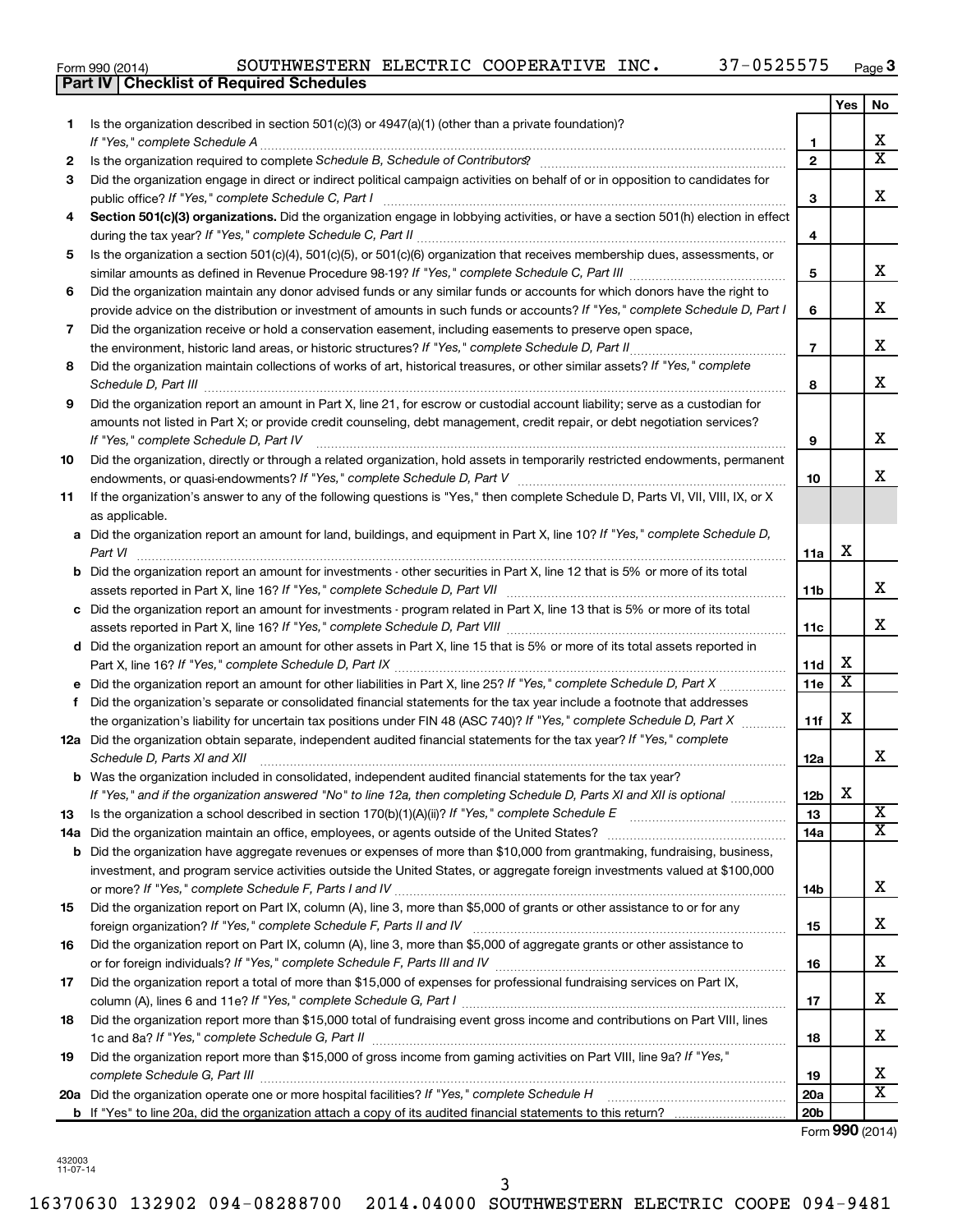| Form 990 (2014) |  | SOUTHWESTERN ELECTRIC COOPERATIVE INC. |  |  |  | 37-0525575 | Page |
|-----------------|--|----------------------------------------|--|--|--|------------|------|
|-----------------|--|----------------------------------------|--|--|--|------------|------|

|    | <b>Part IV   Checklist of Required Schedules (continued)</b>                                                                      |                 |                         |                         |
|----|-----------------------------------------------------------------------------------------------------------------------------------|-----------------|-------------------------|-------------------------|
|    |                                                                                                                                   |                 | Yes                     | No.                     |
| 21 | Did the organization report more than \$5,000 of grants or other assistance to any domestic organization or                       |                 |                         |                         |
|    |                                                                                                                                   | 21              |                         | х                       |
| 22 | Did the organization report more than \$5,000 of grants or other assistance to or for domestic individuals on                     |                 |                         |                         |
|    |                                                                                                                                   | 22              | X                       |                         |
| 23 | Did the organization answer "Yes" to Part VII, Section A, line 3, 4, or 5 about compensation of the organization's current        |                 |                         |                         |
|    | and former officers, directors, trustees, key employees, and highest compensated employees? If "Yes," complete                    |                 |                         |                         |
|    | Schedule J <b>Execute Schedule J Execute Schedule J</b>                                                                           | 23              | X                       |                         |
|    | 24a Did the organization have a tax-exempt bond issue with an outstanding principal amount of more than \$100,000 as of the       |                 |                         |                         |
|    | last day of the year, that was issued after December 31, 2002? If "Yes," answer lines 24b through 24d and complete                |                 |                         |                         |
|    | Schedule K. If "No", go to line 25a                                                                                               | 24a             |                         | x                       |
| b  |                                                                                                                                   | 24 <sub>b</sub> |                         |                         |
|    | Did the organization maintain an escrow account other than a refunding escrow at any time during the year to defease              |                 |                         |                         |
|    |                                                                                                                                   | 24c             |                         |                         |
|    |                                                                                                                                   | 24 <sub>d</sub> |                         |                         |
|    | 25a Section 501(c)(3), 501(c)(4), and 501(c)(29) organizations. Did the organization engage in an excess benefit                  |                 |                         |                         |
|    |                                                                                                                                   | 25a             |                         |                         |
| b  | Is the organization aware that it engaged in an excess benefit transaction with a disqualified person in a prior year, and        |                 |                         |                         |
|    | that the transaction has not been reported on any of the organization's prior Forms 990 or 990-EZ? If "Yes," complete             |                 |                         |                         |
|    | Schedule L, Part I                                                                                                                | 25b             |                         |                         |
| 26 | Did the organization report any amount on Part X, line 5, 6, or 22 for receivables from or payables to any current or             |                 |                         |                         |
|    | former officers, directors, trustees, key employees, highest compensated employees, or disqualified persons? If "Yes,"            |                 |                         |                         |
|    | complete Schedule L, Part II                                                                                                      | 26              |                         | x                       |
| 27 | Did the organization provide a grant or other assistance to an officer, director, trustee, key employee, substantial              |                 |                         |                         |
|    | contributor or employee thereof, a grant selection committee member, or to a 35% controlled entity or family member               |                 |                         |                         |
|    |                                                                                                                                   | 27              |                         | x                       |
| 28 | Was the organization a party to a business transaction with one of the following parties (see Schedule L, Part IV                 |                 |                         |                         |
|    | instructions for applicable filing thresholds, conditions, and exceptions):                                                       |                 |                         |                         |
| а  | A current or former officer, director, trustee, or key employee? If "Yes," complete Schedule L, Part IV                           | 28a             |                         | х                       |
| b  | A family member of a current or former officer, director, trustee, or key employee? If "Yes," complete Schedule L, Part IV        | 28b             | $\overline{\textbf{x}}$ |                         |
|    | c An entity of which a current or former officer, director, trustee, or key employee (or a family member thereof) was an officer, |                 |                         |                         |
|    | director, trustee, or direct or indirect owner? If "Yes," complete Schedule L, Part IV                                            | 28c             |                         | х                       |
| 29 |                                                                                                                                   | 29              |                         | $\overline{\text{X}}$   |
| 30 | Did the organization receive contributions of art, historical treasures, or other similar assets, or qualified conservation       |                 |                         |                         |
|    |                                                                                                                                   | 30              |                         | х                       |
| 31 | Did the organization liquidate, terminate, or dissolve and cease operations?                                                      |                 |                         |                         |
|    | If "Yes," complete Schedule N, Part I                                                                                             | 31              |                         | Χ                       |
| 32 | Did the organization sell, exchange, dispose of, or transfer more than 25% of its net assets?/f "Yes," complete                   |                 |                         |                         |
|    | Schedule N, Part II                                                                                                               | 32              |                         | х                       |
| 33 | Did the organization own 100% of an entity disregarded as separate from the organization under Regulations                        |                 |                         |                         |
|    |                                                                                                                                   | 33              |                         | х                       |
| 34 | Was the organization related to any tax-exempt or taxable entity? If "Yes," complete Schedule R, Part II, III, or IV, and         |                 |                         |                         |
|    | Part V, line 1                                                                                                                    | 34              |                         | х                       |
|    |                                                                                                                                   | 35a             |                         | $\overline{\textbf{X}}$ |
| b  | If "Yes" to line 35a, did the organization receive any payment from or engage in any transaction with a controlled entity         |                 |                         |                         |
|    |                                                                                                                                   | 35 <sub>b</sub> |                         |                         |
| 36 | Section 501(c)(3) organizations. Did the organization make any transfers to an exempt non-charitable related organization?        |                 |                         |                         |
|    |                                                                                                                                   | 36              |                         |                         |
| 37 | Did the organization conduct more than 5% of its activities through an entity that is not a related organization                  |                 |                         |                         |
|    |                                                                                                                                   | 37              |                         | x.                      |
| 38 | Did the organization complete Schedule O and provide explanations in Schedule O for Part VI, lines 11b and 19?                    |                 |                         |                         |
|    |                                                                                                                                   | 38              | X                       |                         |

Form (2014) **990**

432004 11-07-14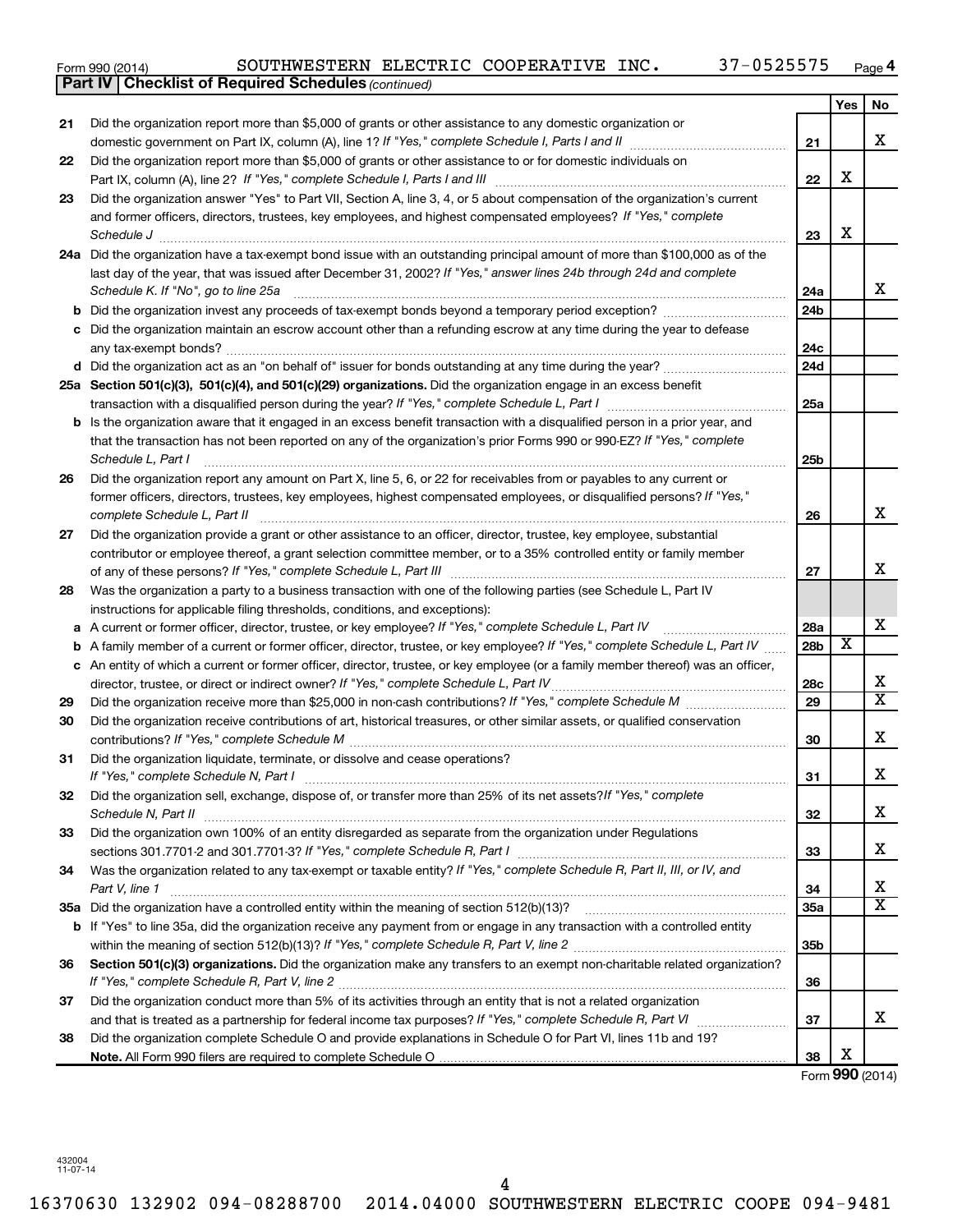|        | 37-0525575<br>SOUTHWESTERN ELECTRIC COOPERATIVE INC.<br>Form 990 (2014)                                                                         |                 |                 | Page 5                  |
|--------|-------------------------------------------------------------------------------------------------------------------------------------------------|-----------------|-----------------|-------------------------|
| Part V | <b>Statements Regarding Other IRS Filings and Tax Compliance</b>                                                                                |                 |                 |                         |
|        | Check if Schedule O contains a response or note to any line in this Part V                                                                      |                 |                 |                         |
|        |                                                                                                                                                 |                 | Yes             | No                      |
|        | 33<br>1a                                                                                                                                        |                 |                 |                         |
|        | $\overline{0}$<br>1 <sub>b</sub><br><b>b</b> Enter the number of Forms W-2G included in line 1a. Enter -0- if not applicable                    |                 |                 |                         |
|        | c Did the organization comply with backup withholding rules for reportable payments to vendors and reportable gaming                            |                 |                 |                         |
|        |                                                                                                                                                 | 1c              |                 |                         |
|        | 2a Enter the number of employees reported on Form W-3, Transmittal of Wage and Tax Statements,                                                  |                 |                 |                         |
|        | 87<br>filed for the calendar year ending with or within the year covered by this return<br>2a                                                   |                 |                 |                         |
|        | b If at least one is reported on line 2a, did the organization file all required federal employment tax returns?                                | 2 <sub>b</sub>  | х               |                         |
|        |                                                                                                                                                 |                 |                 |                         |
|        | 3a Did the organization have unrelated business gross income of \$1,000 or more during the year?                                                | 3a              |                 | x                       |
|        | <b>b</b> If "Yes," has it filed a Form 990-T for this year? If "No," to line 3b, provide an explanation in Schedule O manumum                   | 3 <sub>b</sub>  |                 |                         |
|        | 4a At any time during the calendar year, did the organization have an interest in, or a signature or other authority over, a                    |                 |                 |                         |
|        | financial account in a foreign country (such as a bank account, securities account, or other financial account)?                                | 4a              |                 | х                       |
|        | <b>b</b> If "Yes," enter the name of the foreign country: $\blacktriangleright$                                                                 |                 |                 |                         |
|        | See instructions for filing requirements for FinCEN Form 114, Report of Foreign Bank and Financial Accounts (FBAR).                             |                 |                 |                         |
|        |                                                                                                                                                 | 5a              |                 | х                       |
|        |                                                                                                                                                 | 5 <sub>b</sub>  |                 | $\overline{\textbf{X}}$ |
|        |                                                                                                                                                 | 5 <sub>c</sub>  |                 |                         |
|        | 6a Does the organization have annual gross receipts that are normally greater than \$100,000, and did the organization solicit                  |                 |                 |                         |
|        |                                                                                                                                                 | 6а              |                 | х                       |
|        | <b>b</b> If "Yes," did the organization include with every solicitation an express statement that such contributions or gifts                   |                 |                 |                         |
|        | were not tax deductible?                                                                                                                        | 6b              |                 |                         |
| 7      | Organizations that may receive deductible contributions under section 170(c).                                                                   |                 |                 |                         |
| а      | Did the organization receive a payment in excess of \$75 made partly as a contribution and partly for goods and services provided to the payor? | 7a              |                 |                         |
|        |                                                                                                                                                 | 7b              |                 |                         |
|        | c Did the organization sell, exchange, or otherwise dispose of tangible personal property for which it was required                             |                 |                 |                         |
|        |                                                                                                                                                 | 7с              |                 |                         |
|        | d If "Yes," indicate the number of Forms 8282 filed during the year manufactured and result of 7d                                               |                 |                 |                         |
| е      |                                                                                                                                                 | 7e              |                 |                         |
| f      | Did the organization, during the year, pay premiums, directly or indirectly, on a personal benefit contract?                                    | 7f              |                 |                         |
|        | If the organization received a contribution of qualified intellectual property, did the organization file Form 8899 as required?                | 7g              |                 |                         |
|        | h If the organization received a contribution of cars, boats, airplanes, or other vehicles, did the organization file a Form 1098-C?            | 7h              |                 |                         |
| 8      | Sponsoring organizations maintaining donor advised funds. Did a donor advised fund maintained by the                                            |                 |                 |                         |
|        |                                                                                                                                                 | 8               |                 |                         |
|        | Sponsoring organizations maintaining donor advised funds.                                                                                       |                 |                 |                         |
| а      | Did the sponsoring organization make any taxable distributions under section 4966?                                                              | 9а              |                 |                         |
| b      |                                                                                                                                                 | 9b              |                 |                         |
| 10     | Section 501(c)(7) organizations. Enter:                                                                                                         |                 |                 |                         |
| а      | 10a                                                                                                                                             |                 |                 |                         |
| b      | 10 <sub>b</sub><br>Gross receipts, included on Form 990, Part VIII, line 12, for public use of club facilities                                  |                 |                 |                         |
| 11     | Section 501(c)(12) organizations. Enter:                                                                                                        |                 |                 |                         |
| а      | 52, 358, 596.<br>11a<br>Gross income from members or shareholders                                                                               |                 |                 |                         |
|        | b Gross income from other sources (Do not net amounts due or paid to other sources against                                                      |                 |                 |                         |
|        | 394,414.<br>amounts due or received from them.)<br>11b                                                                                          |                 |                 |                         |
|        | 12a Section 4947(a)(1) non-exempt charitable trusts. Is the organization filing Form 990 in lieu of Form 1041?                                  | 12a             |                 |                         |
|        | 12b<br><b>b</b> If "Yes," enter the amount of tax-exempt interest received or accrued during the year                                           |                 |                 |                         |
| 13     | Section 501(c)(29) qualified nonprofit health insurance issuers.                                                                                |                 |                 |                         |
|        |                                                                                                                                                 | 13a             |                 |                         |
|        | Note. See the instructions for additional information the organization must report on Schedule O.                                               |                 |                 |                         |
|        | <b>b</b> Enter the amount of reserves the organization is required to maintain by the states in which the                                       |                 |                 |                         |
|        | 13b                                                                                                                                             |                 |                 |                         |
|        | 13с                                                                                                                                             |                 |                 |                         |
|        | 14a Did the organization receive any payments for indoor tanning services during the tax year?                                                  | 14a             |                 | x                       |
|        |                                                                                                                                                 | 14 <sub>b</sub> |                 |                         |
|        |                                                                                                                                                 |                 | Form 990 (2014) |                         |

| 432005   |
|----------|
|          |
| 11-07-14 |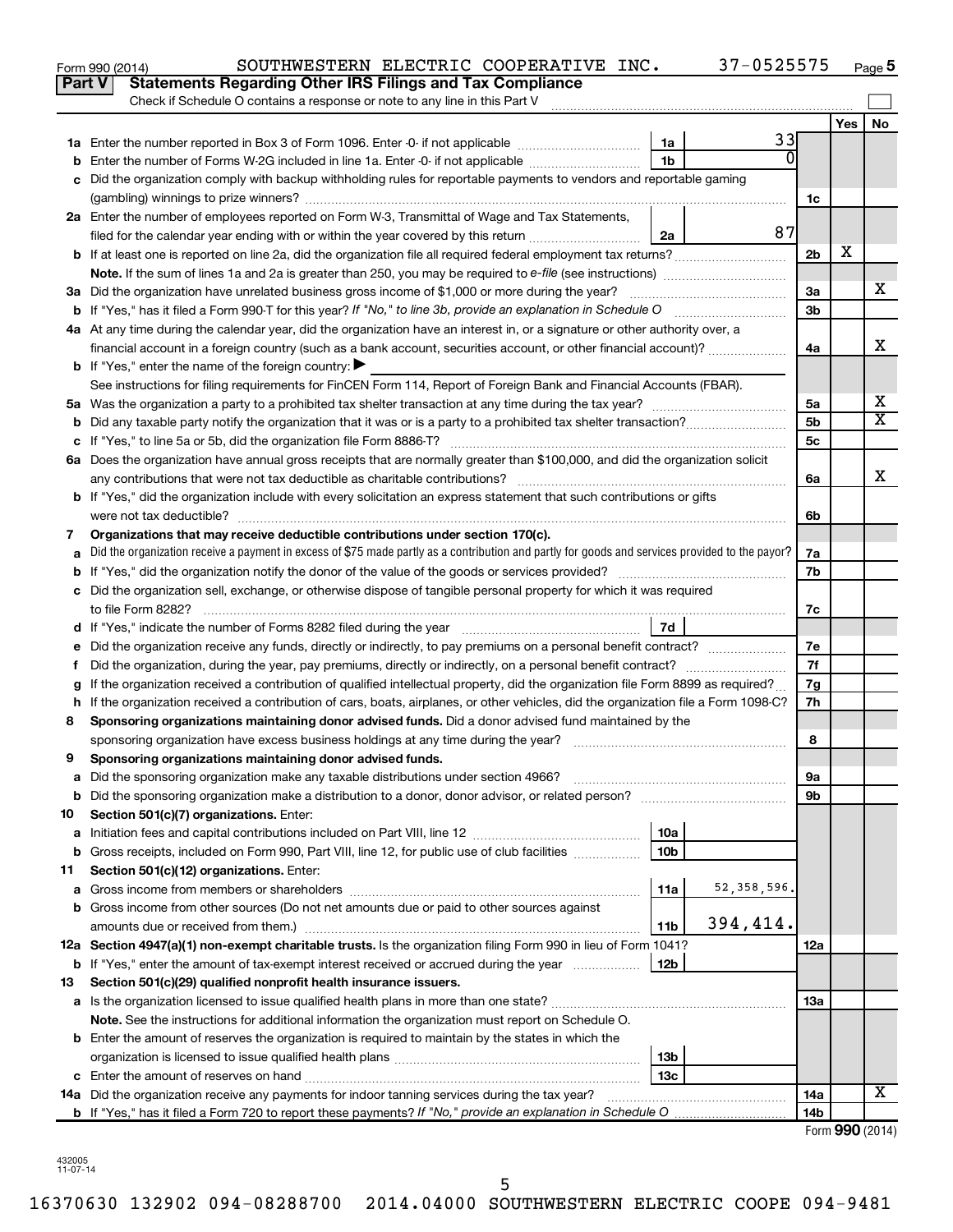| Form 990 (2014) |  |
|-----------------|--|
|-----------------|--|

#### Form 990 (2014) Page SOUTHWESTERN ELECTRIC COOPERATIVE INC. 37-0525575

**Part VI** Governance, Management, and Disclosure For each "Yes" response to lines 2 through 7b below, and for a "No" response *to line 8a, 8b, or 10b below, describe the circumstances, processes, or changes in Schedule O. See instructions.*

|    | <b>Section A. Governing Body and Management</b>                                                                                                                             |                               |                 |                         | $\boxed{\textbf{X}}$    |
|----|-----------------------------------------------------------------------------------------------------------------------------------------------------------------------------|-------------------------------|-----------------|-------------------------|-------------------------|
|    |                                                                                                                                                                             |                               |                 | Yes $ $                 | No                      |
|    | 1a Enter the number of voting members of the governing body at the end of the tax year                                                                                      | 1a                            | 9               |                         |                         |
|    | If there are material differences in voting rights among members of the governing body, or if the governing                                                                 |                               |                 |                         |                         |
|    | body delegated broad authority to an executive committee or similar committee, explain in Schedule O.                                                                       |                               |                 |                         |                         |
|    | <b>b</b> Enter the number of voting members included in line 1a, above, who are independent                                                                                 | 1b                            | 8               |                         |                         |
| 2  | Did any officer, director, trustee, or key employee have a family relationship or a business relationship with any other                                                    |                               |                 |                         |                         |
|    |                                                                                                                                                                             |                               | 2               | х                       |                         |
| 3  | Did the organization delegate control over management duties customarily performed by or under the direct supervision                                                       |                               |                 |                         |                         |
|    |                                                                                                                                                                             |                               | 3               |                         | х                       |
| 4  | Did the organization make any significant changes to its governing documents since the prior Form 990 was filed?                                                            |                               | 4               |                         | $\overline{\mathbf{x}}$ |
| 5  |                                                                                                                                                                             |                               | 5               |                         | $\overline{\text{x}}$   |
| 6  |                                                                                                                                                                             |                               | 6               | $\overline{\mathbf{x}}$ |                         |
|    | Did the organization have members, stockholders, or other persons who had the power to elect or appoint one or                                                              |                               |                 |                         |                         |
| 7a |                                                                                                                                                                             |                               |                 | X                       |                         |
|    |                                                                                                                                                                             |                               | 7a              |                         |                         |
|    | <b>b</b> Are any governance decisions of the organization reserved to (or subject to approval by) members, stockholders, or                                                 |                               |                 | X                       |                         |
|    | persons other than the governing body?<br>Did the organization contemporaneously document the meetings held or written actions undertaken during the year by the following: |                               | 7b              |                         |                         |
| 8  |                                                                                                                                                                             |                               |                 | х                       |                         |
|    |                                                                                                                                                                             |                               | 8a              | $\overline{\textbf{x}}$ |                         |
|    |                                                                                                                                                                             |                               | 8b              |                         |                         |
| 9  | Is there any officer, director, trustee, or key employee listed in Part VII, Section A, who cannot be reached at the                                                        |                               |                 |                         |                         |
|    |                                                                                                                                                                             |                               | 9               |                         |                         |
|    | Section B. Policies (This Section B requests information about policies not required by the Internal Revenue Code.)                                                         |                               |                 |                         |                         |
|    |                                                                                                                                                                             |                               |                 | Yes                     |                         |
|    |                                                                                                                                                                             |                               | <b>10a</b>      |                         |                         |
|    | <b>b</b> If "Yes," did the organization have written policies and procedures governing the activities of such chapters, affiliates,                                         |                               |                 |                         |                         |
|    |                                                                                                                                                                             |                               | 10b             |                         |                         |
|    | 11a Has the organization provided a complete copy of this Form 990 to all members of its governing body before filing the form?                                             |                               | 11a             | X                       |                         |
|    | <b>b</b> Describe in Schedule O the process, if any, used by the organization to review this Form 990.                                                                      |                               |                 |                         |                         |
|    | 12a Did the organization have a written conflict of interest policy? If "No," go to line 13                                                                                 |                               | 12a             | х                       |                         |
| b  |                                                                                                                                                                             |                               | 12 <sub>b</sub> | $\overline{\textbf{x}}$ |                         |
|    | c Did the organization regularly and consistently monitor and enforce compliance with the policy? If "Yes," describe                                                        |                               |                 |                         |                         |
|    | in Schedule O how this was done <i>machine and a continuum continuum continuum continuum continuum continuum continuum</i>                                                  |                               | 12c             | х                       |                         |
| 13 |                                                                                                                                                                             |                               | 13              | $\overline{\text{x}}$   |                         |
| 14 | Did the organization have a written document retention and destruction policy? [11] manufaction manufaction in                                                              |                               | 14              |                         |                         |
| 15 | Did the process for determining compensation of the following persons include a review and approval by independent                                                          |                               |                 |                         |                         |
|    | persons, comparability data, and contemporaneous substantiation of the deliberation and decision?                                                                           |                               |                 |                         |                         |
|    |                                                                                                                                                                             |                               | 15a             | х                       |                         |
|    |                                                                                                                                                                             |                               | 15b             | $\overline{\textbf{x}}$ |                         |
|    | If "Yes" to line 15a or 15b, describe the process in Schedule O (see instructions).                                                                                         |                               |                 |                         |                         |
|    | 16a Did the organization invest in, contribute assets to, or participate in a joint venture or similar arrangement with a                                                   |                               |                 |                         |                         |
|    | taxable entity during the year?                                                                                                                                             |                               | 16a             | х                       |                         |
|    | b If "Yes," did the organization follow a written policy or procedure requiring the organization to evaluate its participation                                              |                               |                 |                         |                         |
|    | in joint venture arrangements under applicable federal tax law, and take steps to safeguard the organization's                                                              |                               |                 |                         |                         |
|    | exempt status with respect to such arrangements?                                                                                                                            |                               | 16b             | х                       |                         |
|    | <b>Section C. Disclosure</b>                                                                                                                                                |                               |                 |                         |                         |
| 17 | <b>NONE</b><br>List the states with which a copy of this Form 990 is required to be filed >                                                                                 |                               |                 |                         |                         |
| 18 | Section 6104 requires an organization to make its Forms 1023 (or 1024 if applicable), 990, and 990-T (Section 501(c)(3)s only) available                                    |                               |                 |                         |                         |
|    | for public inspection. Indicate how you made these available. Check all that apply.                                                                                         |                               |                 |                         |                         |
|    | $\lfloor x \rfloor$ Upon request<br><b>X</b> Own website<br>$\lfloor X \rfloor$ Another's website                                                                           | Other (explain in Schedule O) |                 |                         |                         |
| 19 | Describe in Schedule O whether (and if so, how) the organization made its governing documents, conflict of interest policy, and financial                                   |                               |                 |                         |                         |
|    | statements available to the public during the tax year.                                                                                                                     |                               |                 |                         |                         |
| 20 | State the name, address, and telephone number of the person who possesses the organization's books and records:                                                             |                               |                 |                         |                         |
|    | SANDRA GRAPPERHAUS - 800-637-8667                                                                                                                                           |                               |                 |                         |                         |
|    | US ROUTE 40, GREENVILLE, IL<br>62246<br>525.                                                                                                                                |                               |                 |                         |                         |
|    | 432006 11-07-14                                                                                                                                                             |                               |                 | Form 990 (2014)         |                         |
|    | 6                                                                                                                                                                           |                               |                 |                         |                         |
|    | 16370630 132902 094-08288700 2014.04000 SOUTHWESTERN ELECTRIC COOPE 094-9481                                                                                                |                               |                 |                         |                         |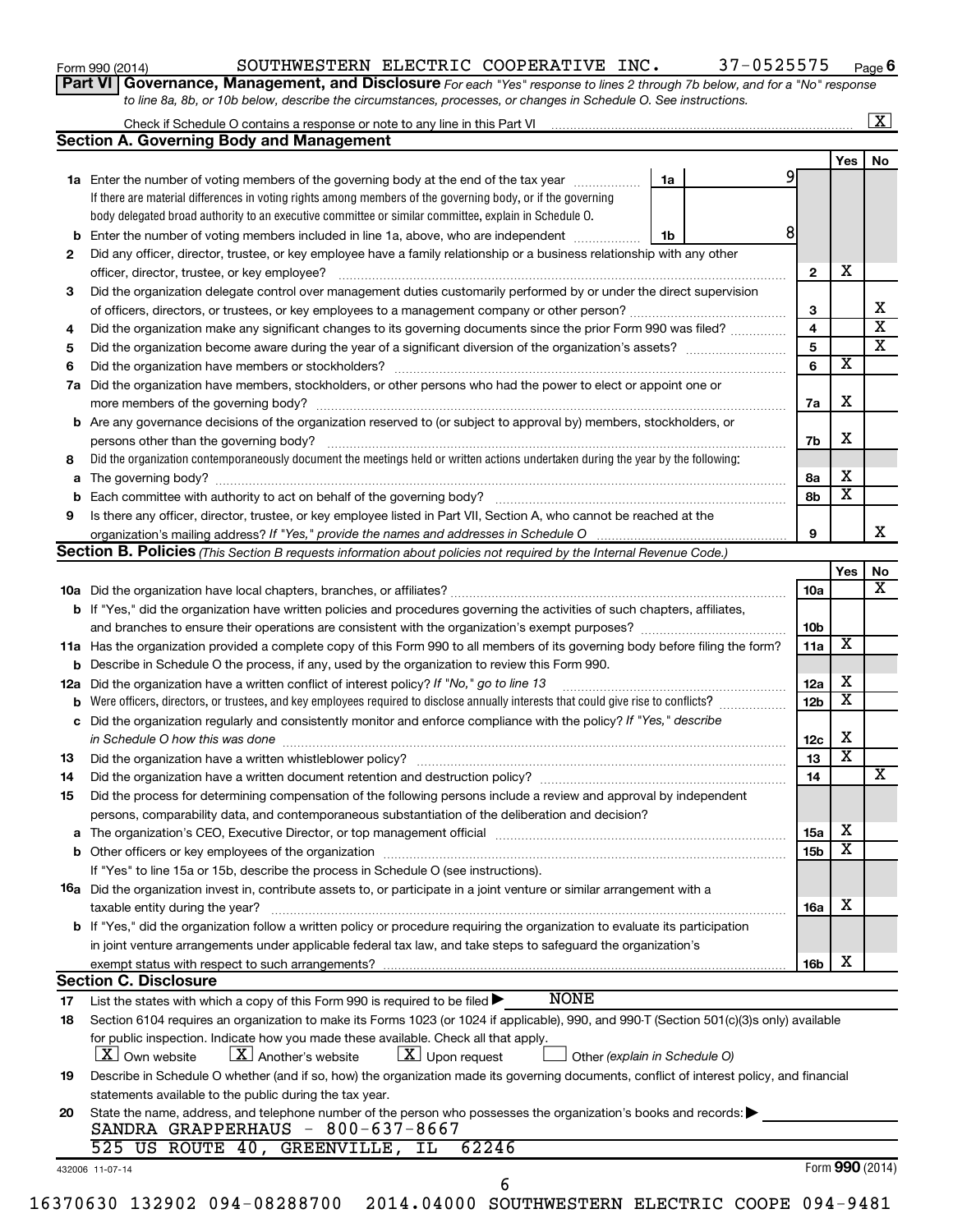$\Box$ 

| Part VII Compensation of Officers, Directors, Trustees, Key Employees, Highest Compensated |  |  |
|--------------------------------------------------------------------------------------------|--|--|
| <b>Employees, and Independent Contractors</b>                                              |  |  |

Check if Schedule O contains a response or note to any line in this Part VII

**Section A. Officers, Directors, Trustees, Key Employees, and Highest Compensated Employees**

**1a**  Complete this table for all persons required to be listed. Report compensation for the calendar year ending with or within the organization's tax year.

**•** List all of the organization's current officers, directors, trustees (whether individuals or organizations), regardless of amount of compensation. Enter -0- in columns  $(D)$ ,  $(E)$ , and  $(F)$  if no compensation was paid.

**•** List all of the organization's **current** key employees, if any. See instructions for definition of "key employee."

**•** List the organization's five current highest compensated employees (other than an officer, director, trustee, or key employee) who received reportable compensation (Box 5 of Form W-2 and/or Box 7 of Form 1099-MISC) of more than \$100,000 from the organization and any related organizations.

**•** List all of the organization's former officers, key employees, and highest compensated employees who received more than \$100,000 of reportable compensation from the organization and any related organizations.

**•** List all of the organization's former directors or trustees that received, in the capacity as a former director or trustee of the organization, more than \$10,000 of reportable compensation from the organization and any related organizations.

List persons in the following order: individual trustees or directors; institutional trustees; officers; key employees; highest compensated employees; and former such persons.

Check this box if neither the organization nor any related organization compensated any current officer, director, or trustee.  $\Box$ 

| (A)                           | (B)               |                                |                                                                  | (C)         |              |                                   |        | (D)             | (E)                           | (F)                   |
|-------------------------------|-------------------|--------------------------------|------------------------------------------------------------------|-------------|--------------|-----------------------------------|--------|-----------------|-------------------------------|-----------------------|
| Name and Title                | Average           |                                | (do not check more than one                                      |             | Position     |                                   |        | Reportable      | Reportable                    | Estimated             |
|                               | hours per         |                                | box, unless person is both an<br>officer and a director/trustee) |             |              |                                   |        | compensation    | compensation                  | amount of             |
|                               | week<br>(list any |                                |                                                                  |             |              |                                   |        | from<br>the     | from related<br>organizations | other<br>compensation |
|                               | hours for         |                                |                                                                  |             |              |                                   |        | organization    | (W-2/1099-MISC)               | from the              |
|                               | related           |                                | trustee                                                          |             |              |                                   |        | (W-2/1099-MISC) |                               | organization          |
|                               | organizations     |                                |                                                                  |             |              |                                   |        |                 |                               | and related           |
|                               | below             | Individual trustee or director | Institutional t                                                  |             | Key employee | Highest compensated<br>  employee | Former |                 |                               | organizations         |
|                               | line)             |                                |                                                                  | Officer     |              |                                   |        |                 |                               |                       |
| ALAN LIBBRA<br>(1)            | 6.30              |                                |                                                                  |             |              |                                   |        |                 |                               |                       |
| PRESIDENT                     |                   | $\mathbf X$                    |                                                                  | $\mathbf X$ |              |                                   |        | 22,838.         | $\mathbf 0$ .                 | $0$ .                 |
| ANN SCHWARM<br>(2)            | 3.70              |                                |                                                                  |             |              |                                   |        |                 |                               |                       |
| VICE PRESIDENT                |                   | $\mathbf X$                    |                                                                  | $\mathbf X$ |              |                                   |        | 22,438.         | О.                            | 0.                    |
| (3)<br>RONALD SCHAUFELBERGER  | 3.90              |                                |                                                                  |             |              |                                   |        |                 |                               |                       |
| <b>SECRETARY</b>              |                   | X                              |                                                                  | $\mathbf X$ |              |                                   |        | 21,959.         | $\mathbf 0$ .                 | $\mathbf 0$ .         |
| <b>BARBARA TEDRICK</b><br>(4) | 3.10              |                                |                                                                  |             |              |                                   |        |                 |                               |                       |
| <b>TREASURER</b>              |                   | $\mathbf X$                    |                                                                  | $\mathbf X$ |              |                                   |        | 22,560.         | $\mathbf 0$ .                 | $\mathbf 0$ .         |
| (5) RICHARD GUSEWELL          | 4.10              |                                |                                                                  |             |              |                                   |        |                 |                               |                       |
| <b>DIRECTOR</b>               |                   | $\mathbf X$                    |                                                                  |             |              |                                   |        | 23,086.         | $\mathbf 0$ .                 | 0.                    |
| (6)<br>THEODORE WILLMAN       | 3.00              |                                |                                                                  |             |              |                                   |        |                 |                               |                       |
| <b>DIRECTOR</b>               |                   | $\mathbf X$                    |                                                                  |             |              |                                   |        | 22,338.         | $\mathbf 0$ .                 | 0.                    |
| RANDALL WOLF<br>(7)           | 3.70              |                                |                                                                  |             |              |                                   |        |                 |                               |                       |
| <b>DIRECTOR</b>               |                   | X                              |                                                                  |             |              |                                   |        | 10,885.         | 0.                            | 11,552.               |
| (8)<br>SANDRA GRAPPERHAUS     | 3.50              |                                |                                                                  |             |              |                                   |        |                 |                               |                       |
| <b>DIRECTOR</b>               |                   | $\mathbf X$                    |                                                                  |             |              |                                   |        | 23,238.         | $\mathbf 0$ .                 | 0.                    |
| (9)<br>SANDRA NEVINGER        | 3.80              |                                |                                                                  |             |              |                                   |        |                 |                               |                       |
| <b>DIRECTOR</b>               |                   | $\mathbf X$                    |                                                                  |             |              |                                   |        | 22,338.         | $\mathbf 0$ .                 | 0.                    |
| (10) KERRY SLOAN              | 40.00             |                                |                                                                  |             |              |                                   |        |                 |                               |                       |
| CEO                           |                   |                                |                                                                  | $\mathbf X$ |              |                                   |        | 579,677.        | 0.                            | 283,730.              |
| (11) CHARLES JEWELL           | 40.00             |                                |                                                                  |             |              |                                   |        |                 |                               |                       |
| CFO                           |                   |                                |                                                                  | X           |              |                                   |        | 181,876.        | 0.                            | 119,699.              |
| (12) RACHEL SLOAN             | 40.00             |                                |                                                                  |             |              |                                   |        |                 |                               |                       |
| COO                           |                   |                                |                                                                  | $\mathbf x$ |              |                                   |        | 220,873.        | 0.                            | 139,256.              |
| (13) ANDREW JONES             | 40.00             |                                |                                                                  |             |              |                                   |        |                 |                               |                       |
| VP BUSINESS DEVELOPMENT       |                   |                                |                                                                  |             |              | X                                 |        | 143,349.        | 0.                            | 110, 543.             |
| (14) JOEL LAFRANCE            | 40.00             |                                |                                                                  |             |              |                                   |        |                 |                               |                       |
| CONSTRUCTION FOREMAN          |                   |                                |                                                                  |             |              | $\mathbf X$                       |        | 141,609.        | 0.                            | 102,549.              |
| (15) RICHARD MCGILL           | 40.00             |                                |                                                                  |             |              |                                   |        |                 |                               |                       |
| VP ENGINEERING                |                   |                                |                                                                  |             |              | $\rm X$                           |        | 136,334.        | 0.                            | 108,850.              |
| (16) STEPHEN MCMAHON          | 40.00             |                                |                                                                  |             |              |                                   |        |                 |                               |                       |
| MAINTENANCE FOREMAN           |                   |                                |                                                                  |             |              | $\mathbf X$                       |        | 132,314.        | 0.                            | 91,819.               |
| (17) LEO DUBLO                | 40.00             |                                |                                                                  |             |              |                                   |        |                 |                               |                       |
| JOURNEY MAN LINEMAN           |                   |                                |                                                                  |             |              | $\mathbf X$                       |        | 133,403.        | 0.                            | 60,944.               |
|                               |                   |                                |                                                                  |             |              |                                   |        |                 |                               |                       |

432007 11-07-14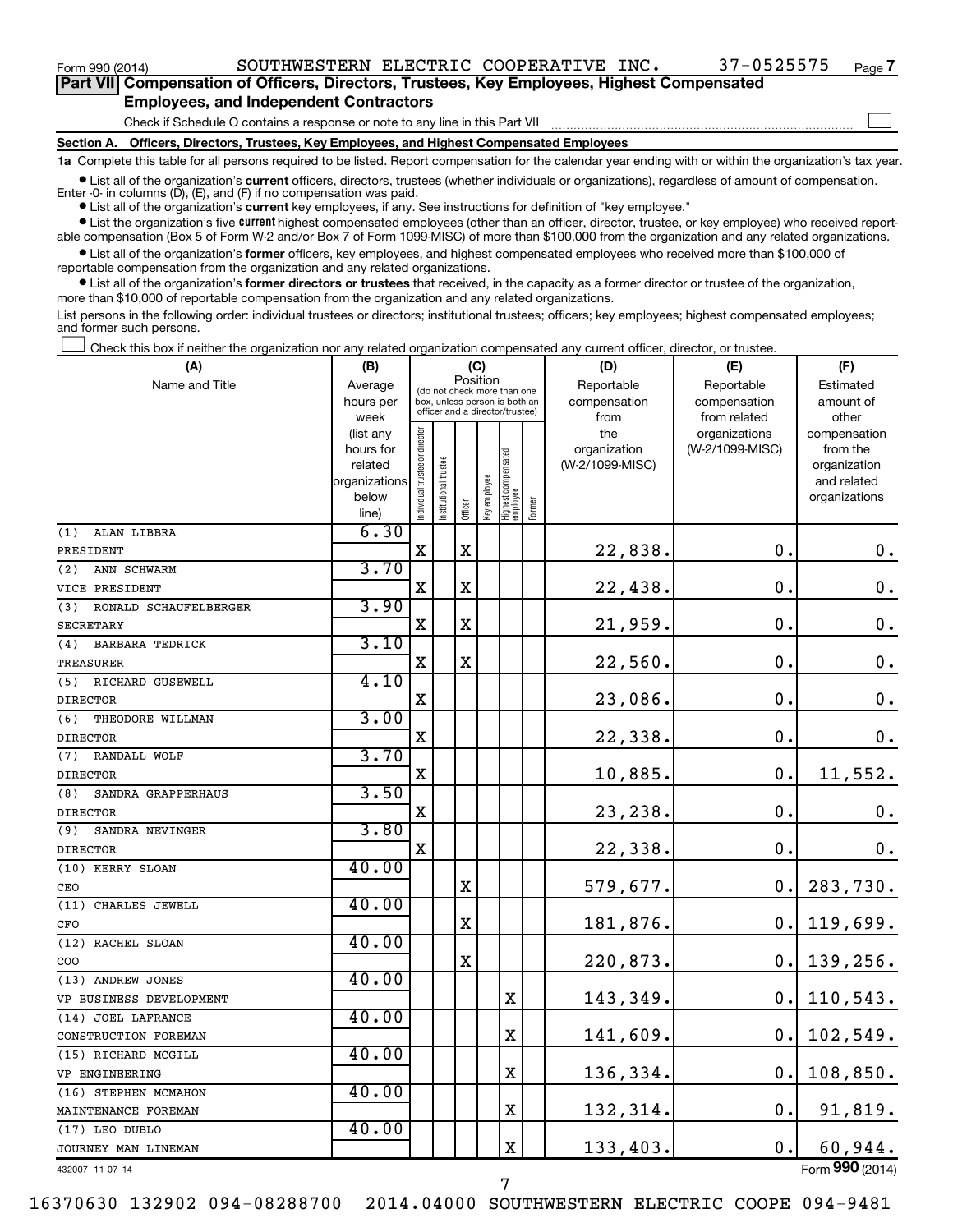| Form 990 (2014)                                                                                                                                                                                                                |                           |                                |                       |          |              |                                   |        | SOUTHWESTERN ELECTRIC COOPERATIVE INC. | 37-0525575      |                  |                 |               | Page 8 |
|--------------------------------------------------------------------------------------------------------------------------------------------------------------------------------------------------------------------------------|---------------------------|--------------------------------|-----------------------|----------|--------------|-----------------------------------|--------|----------------------------------------|-----------------|------------------|-----------------|---------------|--------|
| <b>Part VII</b><br>Section A. Officers, Directors, Trustees, Key Employees, and Highest Compensated Employees (continued)                                                                                                      |                           |                                |                       |          |              |                                   |        |                                        |                 |                  |                 |               |        |
| (A)                                                                                                                                                                                                                            | (B)                       |                                |                       | (C)      |              |                                   |        | (D)                                    | (E)             |                  |                 | (F)           |        |
| Name and title                                                                                                                                                                                                                 | Average                   |                                |                       | Position |              | (do not check more than one       |        | Reportable                             | Reportable      |                  |                 | Estimated     |        |
|                                                                                                                                                                                                                                | hours per                 |                                |                       |          |              | box, unless person is both an     |        | compensation                           | compensation    |                  |                 | amount of     |        |
|                                                                                                                                                                                                                                | week                      |                                |                       |          |              | officer and a director/trustee)   |        | from                                   | from related    |                  |                 | other         |        |
|                                                                                                                                                                                                                                | (list any                 |                                |                       |          |              |                                   |        | the                                    | organizations   |                  |                 | compensation  |        |
|                                                                                                                                                                                                                                | hours for                 |                                |                       |          |              |                                   |        | organization                           | (W-2/1099-MISC) |                  |                 | from the      |        |
|                                                                                                                                                                                                                                | related                   |                                |                       |          |              |                                   |        | (W-2/1099-MISC)                        |                 |                  |                 | organization  |        |
|                                                                                                                                                                                                                                | organizations             |                                |                       |          |              |                                   |        |                                        |                 |                  |                 | and related   |        |
|                                                                                                                                                                                                                                | below                     | Individual trustee or director | Institutional trustee |          | Key employee |                                   | Former |                                        |                 |                  |                 | organizations |        |
|                                                                                                                                                                                                                                | line)                     |                                |                       | Officer  |              | Highest compensated<br>  employee |        |                                        |                 |                  |                 |               |        |
|                                                                                                                                                                                                                                |                           |                                |                       |          |              |                                   |        |                                        |                 |                  |                 |               |        |
|                                                                                                                                                                                                                                |                           |                                |                       |          |              |                                   |        |                                        |                 |                  |                 |               |        |
|                                                                                                                                                                                                                                |                           |                                |                       |          |              |                                   |        |                                        |                 |                  |                 |               |        |
|                                                                                                                                                                                                                                |                           |                                |                       |          |              |                                   |        |                                        |                 |                  |                 |               |        |
|                                                                                                                                                                                                                                |                           |                                |                       |          |              |                                   |        |                                        |                 |                  |                 |               |        |
|                                                                                                                                                                                                                                |                           |                                |                       |          |              |                                   |        |                                        |                 |                  |                 |               |        |
|                                                                                                                                                                                                                                |                           |                                |                       |          |              |                                   |        |                                        |                 |                  |                 |               |        |
|                                                                                                                                                                                                                                |                           |                                |                       |          |              |                                   |        |                                        |                 |                  |                 |               |        |
|                                                                                                                                                                                                                                |                           |                                |                       |          |              |                                   |        |                                        |                 |                  |                 |               |        |
|                                                                                                                                                                                                                                |                           |                                |                       |          |              |                                   |        |                                        |                 |                  |                 |               |        |
|                                                                                                                                                                                                                                |                           |                                |                       |          |              |                                   |        |                                        |                 |                  |                 |               |        |
|                                                                                                                                                                                                                                |                           |                                |                       |          |              |                                   |        |                                        |                 |                  |                 |               |        |
|                                                                                                                                                                                                                                |                           |                                |                       |          |              |                                   |        |                                        |                 |                  |                 |               |        |
|                                                                                                                                                                                                                                |                           |                                |                       |          |              |                                   |        |                                        |                 |                  |                 |               |        |
|                                                                                                                                                                                                                                |                           |                                |                       |          |              |                                   |        |                                        |                 |                  |                 |               |        |
|                                                                                                                                                                                                                                |                           |                                |                       |          |              |                                   |        |                                        |                 |                  |                 |               |        |
|                                                                                                                                                                                                                                |                           |                                |                       |          |              |                                   |        |                                        |                 |                  |                 |               |        |
|                                                                                                                                                                                                                                |                           |                                |                       |          |              |                                   |        |                                        |                 |                  |                 |               |        |
|                                                                                                                                                                                                                                |                           |                                |                       |          |              |                                   |        | 1,861,115.                             |                 | $\overline{0}$ . |                 |               |        |
| 1b Sub-total                                                                                                                                                                                                                   |                           |                                |                       |          |              |                                   |        | σ.                                     |                 | $\overline{0}$ . |                 | 1,028,942.    |        |
|                                                                                                                                                                                                                                |                           |                                |                       |          |              |                                   |        |                                        |                 |                  |                 |               | $0$ .  |
|                                                                                                                                                                                                                                |                           |                                |                       |          |              |                                   |        | 1,861,115.                             |                 | 0.               |                 | 1,028,942.    |        |
| Total number of individuals (including but not limited to those listed above) who received more than \$100,000 of reportable<br>2                                                                                              |                           |                                |                       |          |              |                                   |        |                                        |                 |                  |                 |               |        |
| compensation from the organization $\blacktriangleright$                                                                                                                                                                       |                           |                                |                       |          |              |                                   |        |                                        |                 |                  |                 |               | 29     |
|                                                                                                                                                                                                                                |                           |                                |                       |          |              |                                   |        |                                        |                 |                  |                 | Yes           | No     |
| Did the organization list any former officer, director, or trustee, key employee, or highest compensated employee on<br>3                                                                                                      |                           |                                |                       |          |              |                                   |        |                                        |                 |                  |                 |               |        |
| line 1a? If "Yes," complete Schedule J for such individual manufacture content to the set of the set of the such that the set of the set of the set of the set of the set of the set of the set of the set of the set of the s |                           |                                |                       |          |              |                                   |        |                                        |                 |                  | З               |               | х      |
| For any individual listed on line 1a, is the sum of reportable compensation and other compensation from the organization                                                                                                       |                           |                                |                       |          |              |                                   |        |                                        |                 |                  |                 |               |        |
| and related organizations greater than \$150,000? If "Yes," complete Schedule J for such individual                                                                                                                            |                           |                                |                       |          |              |                                   |        |                                        |                 |                  | 4               | х             |        |
| Did any person listed on line 1a receive or accrue compensation from any unrelated organization or individual for services<br>5                                                                                                |                           |                                |                       |          |              |                                   |        |                                        |                 |                  |                 |               |        |
|                                                                                                                                                                                                                                |                           |                                |                       |          |              |                                   |        |                                        |                 |                  | 5               |               | x      |
| <b>Section B. Independent Contractors</b>                                                                                                                                                                                      |                           |                                |                       |          |              |                                   |        |                                        |                 |                  |                 |               |        |
| Complete this table for your five highest compensated independent contractors that received more than \$100,000 of compensation from<br>1.                                                                                     |                           |                                |                       |          |              |                                   |        |                                        |                 |                  |                 |               |        |
| the organization. Report compensation for the calendar year ending with or within the organization's tax year.                                                                                                                 |                           |                                |                       |          |              |                                   |        |                                        |                 |                  |                 |               |        |
|                                                                                                                                                                                                                                | (A)                       |                                |                       |          |              |                                   |        | (B)                                    |                 |                  | (C)             |               |        |
|                                                                                                                                                                                                                                | Name and business address |                                |                       |          |              |                                   |        | Description of services                |                 |                  | Compensation    |               |        |
| <b>ASPLUNDH TREE SERVICE</b>                                                                                                                                                                                                   |                           |                                |                       |          |              |                                   |        | <b>RIGHT OF WAY</b>                    |                 |                  |                 |               |        |
| 1700 SOLUTIONS CENTER, CHICAGO, IL 60677                                                                                                                                                                                       |                           |                                |                       |          |              |                                   |        | CLEARANCE                              |                 |                  | 1,039,631.      |               |        |
| <b>JF ELECTRIC INC</b>                                                                                                                                                                                                         |                           |                                |                       |          |              |                                   |        |                                        |                 |                  |                 |               |        |
| PO BOX 570, EDWARDSVILLE, IL 62025                                                                                                                                                                                             |                           |                                |                       |          |              |                                   |        | CONSULTING SERVICES                    |                 |                  |                 | 233,381.      |        |
| NG GILBERT THE TOWNSEND CORP                                                                                                                                                                                                   |                           |                                |                       |          |              |                                   |        | RIGHT OF WAY                           |                 |                  |                 |               |        |
| PO BOX 128, PARKER CITY, IN 47368                                                                                                                                                                                              |                           |                                |                       |          |              |                                   |        | CLEARANCE                              |                 |                  |                 | 178,338.      |        |
| DUNCAN, WEINBERG, GENZER, & PEMBROKE,                                                                                                                                                                                          |                           |                                |                       |          |              | <b>STE</b>                        |        |                                        |                 |                  |                 |               |        |
|                                                                                                                                                                                                                                |                           |                                |                       |          |              |                                   |        |                                        |                 |                  |                 |               |        |
| 800, 1615 M STREET NW, WASHINGTON, DC                                                                                                                                                                                          |                           |                                |                       |          |              |                                   |        | LEGAL SERVICES                         |                 |                  |                 | 116,790.      |        |
|                                                                                                                                                                                                                                |                           |                                |                       |          |              |                                   |        |                                        |                 |                  |                 |               |        |
|                                                                                                                                                                                                                                |                           |                                |                       |          |              |                                   |        |                                        |                 |                  |                 |               |        |
| Total number of independent contractors (including but not limited to those listed above) who received more than<br>$\mathbf{2}$                                                                                               |                           |                                |                       |          |              |                                   |        |                                        |                 |                  |                 |               |        |
| \$100,000 of compensation from the organization                                                                                                                                                                                |                           |                                |                       |          |              | 4                                 |        |                                        |                 |                  |                 |               |        |
|                                                                                                                                                                                                                                |                           |                                |                       |          |              |                                   |        |                                        |                 |                  | Form 990 (2014) |               |        |

432008 11-07-14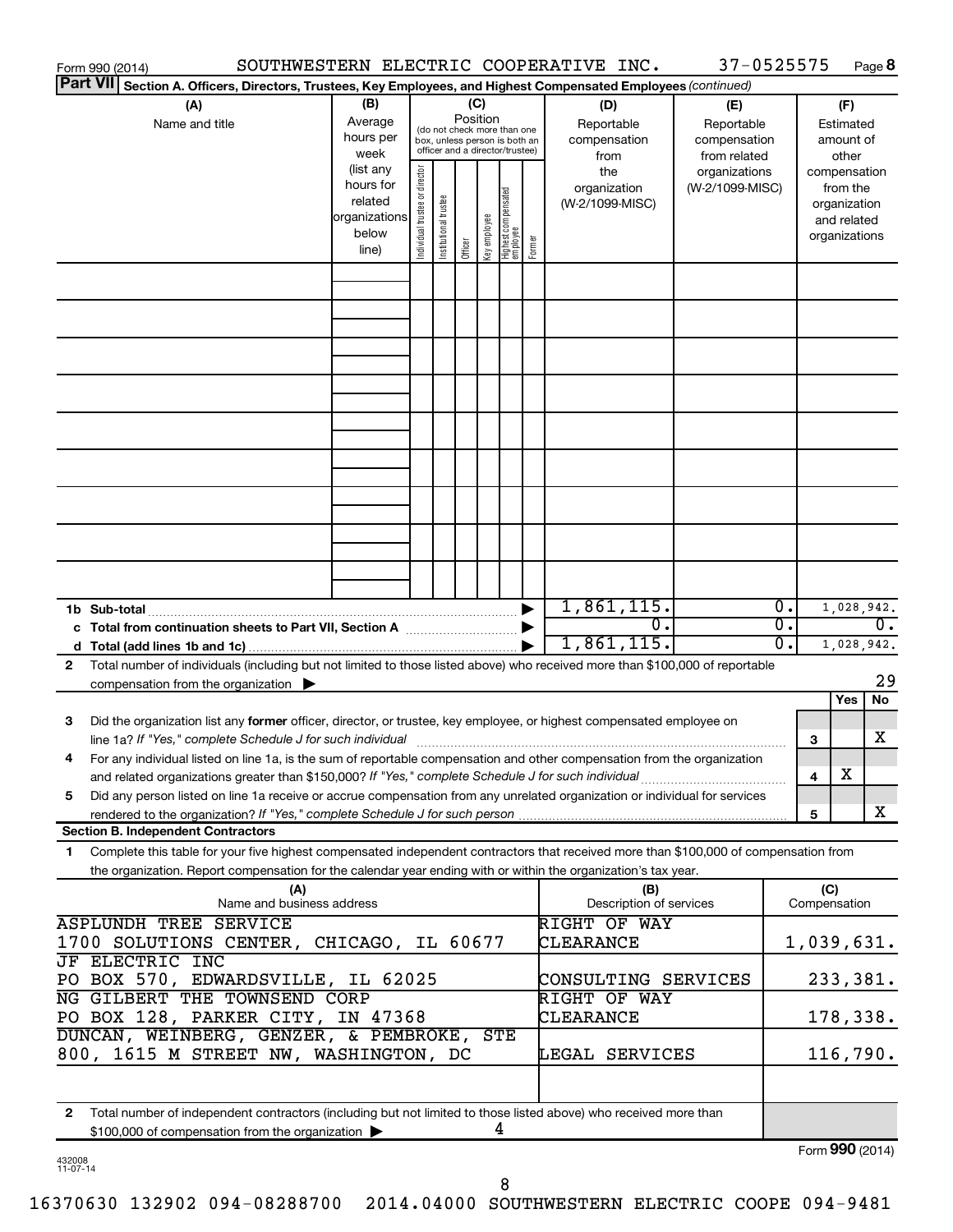|                                                           |                  | Form 990 (2014)                                                                                                      |                |                      | SOUTHWESTERN ELECTRIC COOPERATIVE INC. |                                                 | 37-0525575                                         | Page 9                                                      |
|-----------------------------------------------------------|------------------|----------------------------------------------------------------------------------------------------------------------|----------------|----------------------|----------------------------------------|-------------------------------------------------|----------------------------------------------------|-------------------------------------------------------------|
|                                                           | <b>Part VIII</b> | <b>Statement of Revenue</b>                                                                                          |                |                      |                                        |                                                 |                                                    |                                                             |
|                                                           |                  |                                                                                                                      |                |                      |                                        |                                                 |                                                    |                                                             |
|                                                           |                  |                                                                                                                      |                |                      | (A)<br>Total revenue                   | (B)<br>Related or<br>exempt function<br>revenue | $\overline{C}$<br>Unrelated<br>business<br>revenue | Revenue excluded<br>trom tax under<br>sections<br>512 - 514 |
| Contributions, Gifts, Grants<br>and Other Similar Amounts |                  | 1 a Federated campaigns                                                                                              | 1a             |                      |                                        |                                                 |                                                    |                                                             |
|                                                           |                  | <b>b</b> Membership dues                                                                                             | 1 <sub>b</sub> |                      |                                        |                                                 |                                                    |                                                             |
|                                                           |                  | c Fundraising events                                                                                                 | 1c             |                      |                                        |                                                 |                                                    |                                                             |
|                                                           |                  | d Related organizations                                                                                              | 1 <sub>d</sub> |                      |                                        |                                                 |                                                    |                                                             |
|                                                           |                  | e Government grants (contributions)                                                                                  | 1e             |                      |                                        |                                                 |                                                    |                                                             |
|                                                           |                  | f All other contributions, gifts, grants, and                                                                        |                |                      |                                        |                                                 |                                                    |                                                             |
|                                                           |                  | similar amounts not included above                                                                                   | 1f             |                      |                                        |                                                 |                                                    |                                                             |
|                                                           |                  | <b>g</b> Noncash contributions included in lines 1a-1f: \$                                                           |                |                      |                                        |                                                 |                                                    |                                                             |
|                                                           |                  |                                                                                                                      |                |                      |                                        |                                                 |                                                    |                                                             |
|                                                           |                  |                                                                                                                      |                | <b>Business Code</b> |                                        |                                                 |                                                    |                                                             |
|                                                           |                  | 2 a SALE OF POWER                                                                                                    |                | 221000               | 51,966,905.                            | 51,966,905.                                     |                                                    |                                                             |
|                                                           |                  |                                                                                                                      |                |                      |                                        |                                                 |                                                    |                                                             |
|                                                           | b                | <u> 1989 - Johann Barbara, martin amerikan basar dan basa dalam pengaran basar dalam basa dalam basa dalam basa </u> |                |                      |                                        |                                                 |                                                    |                                                             |
|                                                           | с                |                                                                                                                      |                |                      |                                        |                                                 |                                                    |                                                             |
| Program Service<br>Revenue                                | d                | the contract of the contract of the contract of the contract of                                                      |                |                      |                                        |                                                 |                                                    |                                                             |
|                                                           | е                |                                                                                                                      |                |                      |                                        |                                                 |                                                    |                                                             |
|                                                           |                  |                                                                                                                      |                |                      |                                        |                                                 |                                                    |                                                             |
|                                                           |                  |                                                                                                                      |                | ▶                    | 51,966,905.                            |                                                 |                                                    |                                                             |
|                                                           | З                | Investment income (including dividends, interest, and                                                                |                |                      |                                        |                                                 |                                                    |                                                             |
|                                                           |                  |                                                                                                                      |                | ▶                    | 67,606.                                |                                                 |                                                    | 67,606.                                                     |
|                                                           | 4                | Income from investment of tax-exempt bond proceeds                                                                   |                |                      |                                        |                                                 |                                                    |                                                             |
|                                                           | 5                |                                                                                                                      |                |                      |                                        |                                                 |                                                    |                                                             |
|                                                           |                  |                                                                                                                      | (i) Real       | (ii) Personal        |                                        |                                                 |                                                    |                                                             |
|                                                           |                  | <b>6 a</b> Gross rents                                                                                               |                |                      |                                        |                                                 |                                                    |                                                             |
|                                                           | b                |                                                                                                                      |                |                      |                                        |                                                 |                                                    |                                                             |
|                                                           | с                | Rental income or (loss)                                                                                              |                |                      |                                        |                                                 |                                                    |                                                             |
|                                                           |                  |                                                                                                                      |                | ▶                    |                                        |                                                 |                                                    |                                                             |
|                                                           |                  | 7 a Gross amount from sales of                                                                                       | (i) Securities | (ii) Other           |                                        |                                                 |                                                    |                                                             |
|                                                           |                  | assets other than inventory                                                                                          |                |                      |                                        |                                                 |                                                    |                                                             |
|                                                           |                  | <b>b</b> Less: cost or other basis                                                                                   |                |                      |                                        |                                                 |                                                    |                                                             |
|                                                           |                  | and sales expenses  [ _____________                                                                                  |                |                      |                                        |                                                 |                                                    |                                                             |
|                                                           |                  |                                                                                                                      |                |                      |                                        |                                                 |                                                    |                                                             |
|                                                           |                  |                                                                                                                      |                |                      |                                        |                                                 |                                                    |                                                             |
| <b>Other Revenue</b>                                      |                  | 8 a Gross income from fundraising events (not<br>including \$                                                        |                |                      |                                        |                                                 |                                                    |                                                             |
|                                                           |                  | <u>na sa sa sa salala sa salala di</u><br>contributions reported on line 1c). See                                    |                |                      |                                        |                                                 |                                                    |                                                             |
|                                                           |                  |                                                                                                                      |                |                      |                                        |                                                 |                                                    |                                                             |
|                                                           |                  |                                                                                                                      | b              |                      |                                        |                                                 |                                                    |                                                             |
|                                                           |                  |                                                                                                                      |                | ▶                    |                                        |                                                 |                                                    |                                                             |
|                                                           |                  | c Net income or (loss) from fundraising events                                                                       |                |                      |                                        |                                                 |                                                    |                                                             |
|                                                           |                  | 9 a Gross income from gaming activities. See                                                                         |                |                      |                                        |                                                 |                                                    |                                                             |
|                                                           |                  |                                                                                                                      |                |                      |                                        |                                                 |                                                    |                                                             |
|                                                           |                  |                                                                                                                      | b              |                      |                                        |                                                 |                                                    |                                                             |
|                                                           |                  | c Net income or (loss) from gaming activities                                                                        |                | ▶                    |                                        |                                                 |                                                    |                                                             |
|                                                           |                  | 10 a Gross sales of inventory, less returns                                                                          |                |                      |                                        |                                                 |                                                    |                                                             |
|                                                           |                  |                                                                                                                      |                |                      |                                        |                                                 |                                                    |                                                             |
|                                                           |                  |                                                                                                                      |                |                      |                                        |                                                 |                                                    |                                                             |
|                                                           |                  | c Net income or (loss) from sales of inventory                                                                       |                | ▶                    |                                        |                                                 |                                                    |                                                             |
|                                                           |                  | Miscellaneous Revenue                                                                                                |                | <b>Business Code</b> |                                        |                                                 |                                                    |                                                             |
|                                                           | 11 a             | FORFEITED DISCOUNTS & SERVICE REV                                                                                    |                | 221000               | 396,927.                               | 396,927.                                        |                                                    |                                                             |
|                                                           | b                | CAPITAL CREDITS                                                                                                      |                | 900099               | 226, 203.                              | 226,203.                                        |                                                    |                                                             |
|                                                           | C.               | MISCELLANEOUS INCOME                                                                                                 |                | 900099               | 48,384.                                | 48,384.                                         |                                                    |                                                             |
|                                                           | d                |                                                                                                                      |                |                      |                                        |                                                 |                                                    |                                                             |
|                                                           |                  |                                                                                                                      |                | ▶                    | 671,514.                               |                                                 |                                                    |                                                             |
|                                                           | 12               |                                                                                                                      |                |                      | 52,706,025.                            | 52,638,419.                                     | 0.                                                 | 67,606.                                                     |
| 432009<br>11-07-14                                        |                  |                                                                                                                      |                |                      |                                        |                                                 |                                                    | Form 990 (2014)                                             |

16370630 132902 094-08288700 2014.04000 SOUTHWESTERN ELECTRIC COOPE 094-9481

9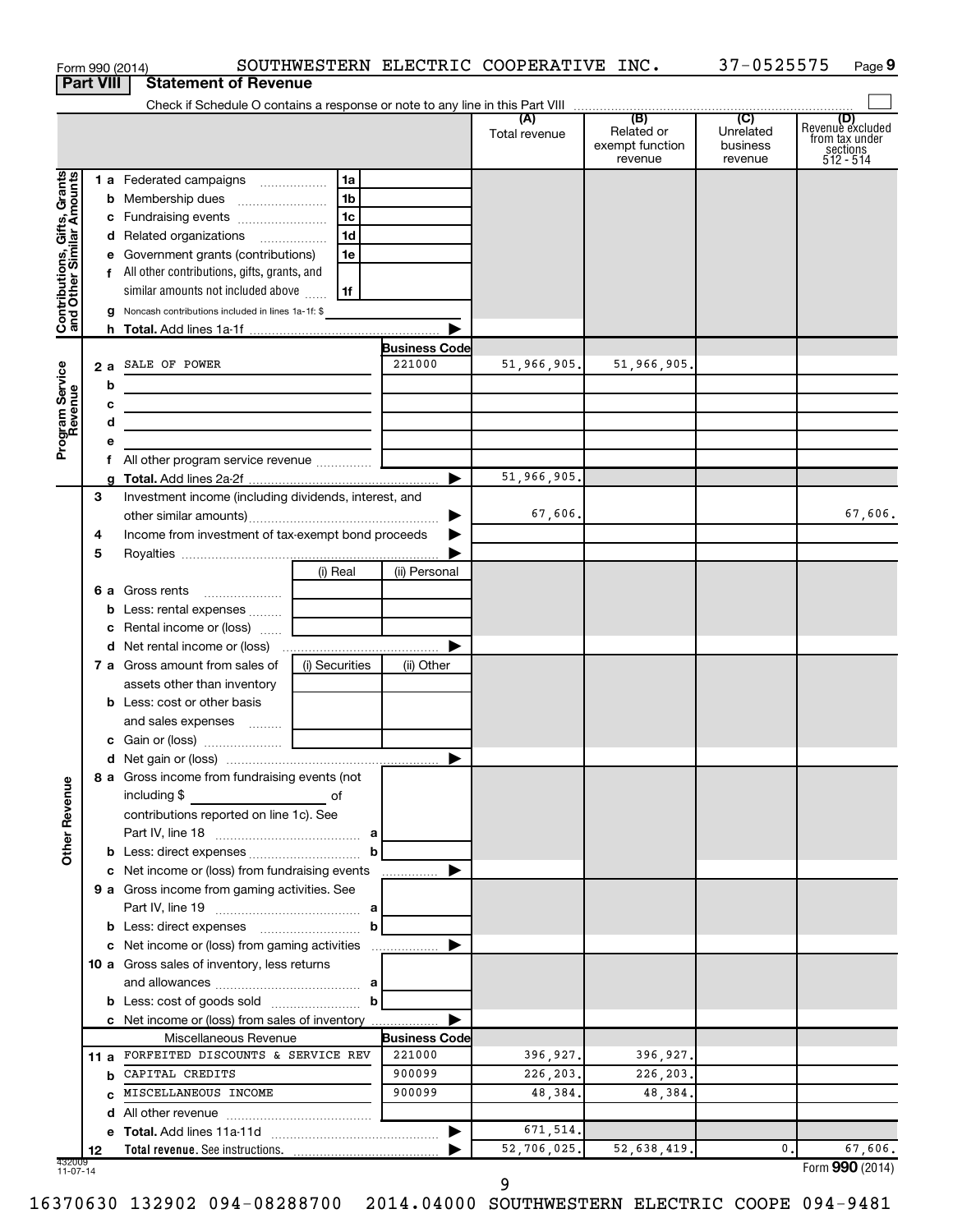**Part IX | Statement of Functional Expenses** 

Form 990 (2014)  $\,$  SOUTHWESTERN ELECTRIC COOPERATIVE INC.  $\,$  37-0525575  $\,$  Page

|              | Section 501(c)(3) and 501(c)(4) organizations must complete all columns. All other organizations must complete column (A). |                       |                                    |                                           |                                |
|--------------|----------------------------------------------------------------------------------------------------------------------------|-----------------------|------------------------------------|-------------------------------------------|--------------------------------|
|              |                                                                                                                            |                       |                                    |                                           |                                |
|              | Do not include amounts reported on lines 6b,<br>7b, 8b, 9b, and 10b of Part VIII.                                          | (A)<br>Total expenses | (B)<br>Program service<br>expenses | (C)<br>Management and<br>general expenses | (D)<br>Fundraising<br>expenses |
| 1.           | Grants and other assistance to domestic organizations                                                                      |                       |                                    |                                           |                                |
|              | and domestic governments. See Part IV, line 21                                                                             | 16,879.               |                                    |                                           |                                |
| $\mathbf{2}$ | Grants and other assistance to domestic                                                                                    |                       |                                    |                                           |                                |
|              | individuals. See Part IV, line 22<br>$\overline{\phantom{a}}$                                                              | 11,000.               |                                    |                                           |                                |
| 3            | Grants and other assistance to foreign                                                                                     |                       |                                    |                                           |                                |
|              | organizations, foreign governments, and foreign                                                                            |                       |                                    |                                           |                                |
|              | individuals. See Part IV, lines 15 and 16                                                                                  |                       |                                    |                                           |                                |
| 4            | Benefits paid to or for members                                                                                            | 2,597,751.            |                                    |                                           |                                |
| 5            | Compensation of current officers, directors,                                                                               |                       |                                    |                                           |                                |
|              | trustees, and key employees                                                                                                | 1,728,342.            |                                    |                                           |                                |
| 6            | Compensation not included above, to disqualified                                                                           |                       |                                    |                                           |                                |
|              | persons (as defined under section 4958(f)(1)) and                                                                          |                       |                                    |                                           |                                |
|              | persons described in section 4958(c)(3)(B)                                                                                 |                       |                                    |                                           |                                |
| 7            | Other salaries and wages                                                                                                   |                       |                                    |                                           |                                |
| 8            | Pension plan accruals and contributions (include                                                                           |                       |                                    |                                           |                                |
|              | section 401(k) and 403(b) employer contributions)                                                                          |                       |                                    |                                           |                                |
| 9            |                                                                                                                            |                       |                                    |                                           |                                |
| 10           |                                                                                                                            |                       |                                    |                                           |                                |
| 11           | Fees for services (non-employees):                                                                                         |                       |                                    |                                           |                                |
| a            |                                                                                                                            |                       |                                    |                                           |                                |
| b            |                                                                                                                            |                       |                                    |                                           |                                |
|              |                                                                                                                            |                       |                                    |                                           |                                |
| d            |                                                                                                                            |                       |                                    |                                           |                                |
| e            | Professional fundraising services. See Part IV, line 17                                                                    |                       |                                    |                                           |                                |
| f            | Investment management fees                                                                                                 |                       |                                    |                                           |                                |
| g            | Other. (If line 11g amount exceeds 10% of line 25,                                                                         |                       |                                    |                                           |                                |
|              | column (A) amount, list line 11g expenses on Sch O.)                                                                       |                       |                                    |                                           |                                |
| 12           |                                                                                                                            |                       |                                    |                                           |                                |
| 13           |                                                                                                                            |                       |                                    |                                           |                                |
| 14           |                                                                                                                            |                       |                                    |                                           |                                |
| 15           |                                                                                                                            |                       |                                    |                                           |                                |
| 16           |                                                                                                                            |                       |                                    |                                           |                                |
| 17           |                                                                                                                            |                       |                                    |                                           |                                |
|              | Payments of travel or entertainment expenses                                                                               |                       |                                    |                                           |                                |
|              | for any federal, state, or local public officials                                                                          |                       |                                    |                                           |                                |
| 19<br>20     | Conferences, conventions, and meetings<br>Interest                                                                         | 3,292,686.            |                                    |                                           |                                |
| 21           |                                                                                                                            |                       |                                    |                                           |                                |
| 22           | Depreciation, depletion, and amortization                                                                                  | 4,369,908.            |                                    |                                           |                                |
| 23           | Insurance                                                                                                                  |                       |                                    |                                           |                                |
| 24           | Other expenses. Itemize expenses not covered                                                                               |                       |                                    |                                           |                                |
|              | above. (List miscellaneous expenses in line 24e. If line                                                                   |                       |                                    |                                           |                                |
|              | 24e amount exceeds 10% of line 25, column (A)<br>amount, list line 24e expenses on Schedule O.) [                          |                       |                                    |                                           |                                |
| a            | COST OF POWER                                                                                                              | 28,188,497.           |                                    |                                           |                                |
| b            | DISTRIBUTION EXPENSE                                                                                                       | 4,615,861.            |                                    |                                           |                                |
|              | ADMIN & GENERAL EXPENSE                                                                                                    | 2,898,474.            |                                    |                                           |                                |
| d            | CONSUMER ACCOUNT EXPENS                                                                                                    | 1,545,802.            |                                    |                                           |                                |
|              | e All other expenses                                                                                                       | 3,098,635.            |                                    |                                           |                                |
| 25           | Total functional expenses. Add lines 1 through 24e                                                                         | 52, 363, 835.         |                                    |                                           |                                |
| 26           | Joint costs. Complete this line only if the organization                                                                   |                       |                                    |                                           |                                |
|              | reported in column (B) joint costs from a combined                                                                         |                       |                                    |                                           |                                |
|              | educational campaign and fundraising solicitation.                                                                         |                       |                                    |                                           |                                |
|              | Check here $\blacktriangleright$<br>if following SOP 98-2 (ASC 958-720)                                                    |                       |                                    |                                           |                                |

432010 11-07-14

Form (2014) **990**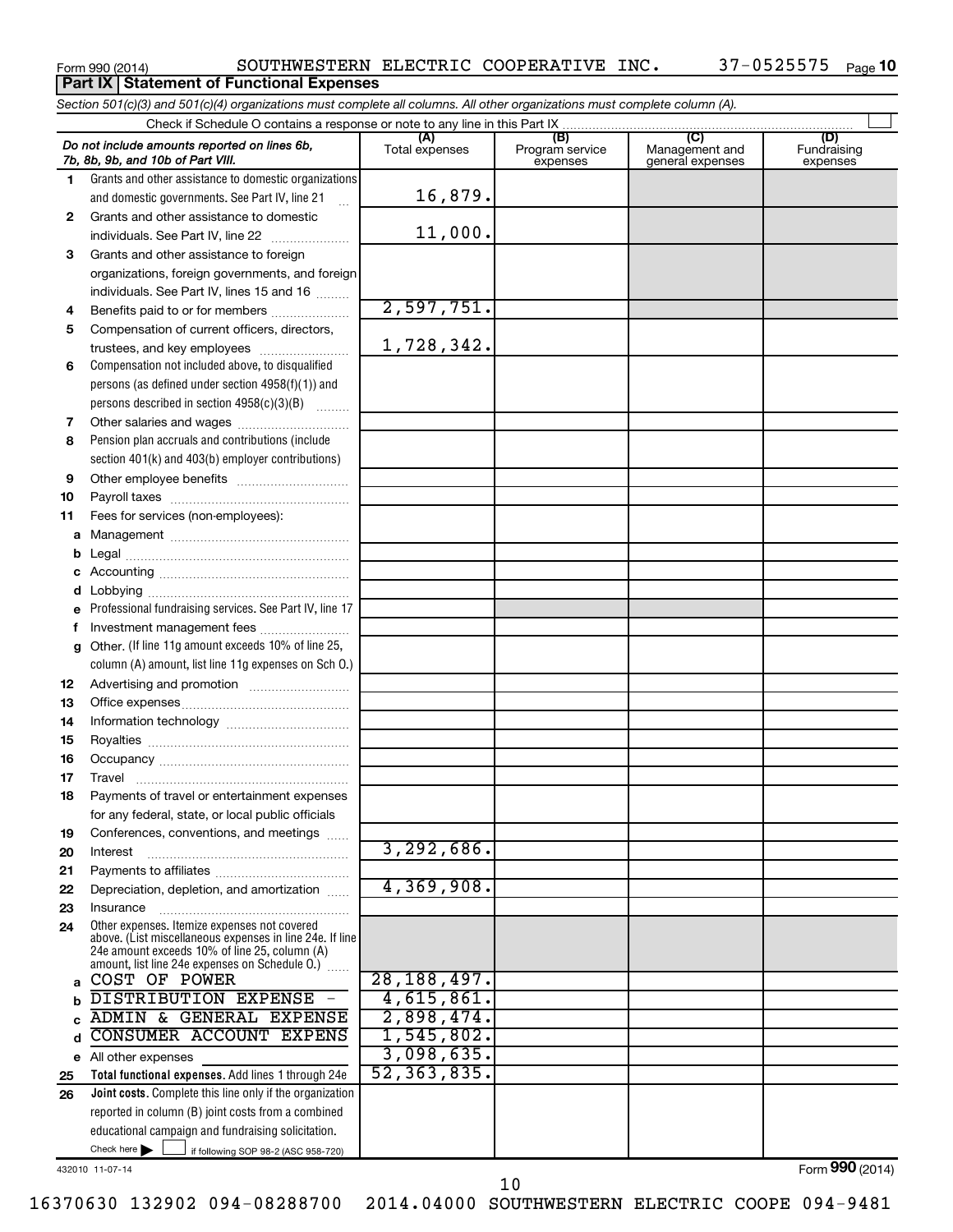16370630 132902 094-08288700 2014.04000 SOUTHWESTERN ELECTRIC COOPE 094-9481

**Part X** | **Balance Sheet** 

**(A) (B) 1 2 3** Pledges and grants receivable, net ~~~~~~~~~~~~~~~~~~~~~ **4** Accounts receivable, net ~~~~~~~~~~~~~~~~~~~~~~~~~~ **5** Loans and other receivables from current and former officers, directors, **6** Loans and other receivables from other disqualified persons (as defined under **7 8 9 10 a** Land, buildings, and equipment: cost or other **11** Investments - publicly traded securities ~~~~~~~~~~~~~~~~~~~ **12** Investments - other securities. See Part IV, line 11 ~~~~~~~~~~~~~~ **13 14 15 16 17 18 19 20 21 22 23 24 25 26 27 28 29 30 31 32 33 34 1 2 3 4 5 6 7 8 9 10c 11 12 13 14 15 16 17 18 19 20 21 22 23 24 25 26 b** Less: accumulated depreciation  $\ldots$  [10b basis. Complete Part VI of Schedule D  $\frac{1}{10}$  10a **Total assets.**  Add lines 1 through 15 (must equal line 34) **Total liabilities.**  Add lines 17 through 25 **Organizations that follow SFAS 117 (ASC 958), check here and** | † **complete lines 27 through 29, and lines 33 and 34. 27 28 29** Organizations that do not follow SFAS 117 (ASC 958), check here  $\blacktriangleright \boxed{\text{X}}$ **and complete lines 30 through 34. 30 31 32 33 34 Net Assets or Fund Balances** Check if Schedule O contains a response or note to any line in this Part X Beginning of year  $\parallel$  | End of year Cash - non-interest-bearing ~~~~~~~~~~~~~~~~~~~~~~~~~ Savings and temporary cash investments ~~~~~~~~~~~~~~~~~~ trustees, key employees, and highest compensated employees. Complete Part II of Schedule L ~~~~~~~~~~~~~~~~~~~~~~~~~~~~ section 4958(f)(1)), persons described in section 4958(c)(3)(B), and contributing employers and sponsoring organizations of section 501(c)(9) voluntary employees' beneficiary organizations (see instr). Complete Part II of Sch L Notes and loans receivable, net ~~~~~~~~~~~~~~~~~~~~~~~ Inventories for sale or use ~~~~~~~~~~~~~~~~~~~~~~~~~~ Prepaid expenses and deferred charges ~~~~~~~~~~~~~~~~~~ Investments - program-related. See Part IV, line 11 ~~~~~~~~~~~~~ Intangible assets ~~~~~~~~~~~~~~~~~~~~~~~~~~~~~~ Other assets. See Part IV, line 11 ~~~~~~~~~~~~~~~~~~~~~~ Accounts payable and accrued expenses ~~~~~~~~~~~~~~~~~~ Grants payable ~~~~~~~~~~~~~~~~~~~~~~~~~~~~~~~ Deferred revenue ~~~~~~~~~~~~~~~~~~~~~~~~~~~~~~ Tax-exempt bond liabilities ~~~~~~~~~~~~~~~~~~~~~~~~~ Escrow or custodial account liability. Complete Part IV of Schedule D ........... Loans and other payables to current and former officers, directors, trustees, key employees, highest compensated employees, and disqualified persons. Complete Part II of Schedule L ~~~~~~~~~~~~~~~~~~~~~~~ Secured mortgages and notes payable to unrelated third parties  $\ldots$ ................. Unsecured notes and loans payable to unrelated third parties ~~~~~~~~ Other liabilities (including federal income tax, payables to related third parties, and other liabilities not included on lines 17-24). Complete Part X of Schedule D ~~~~~~~~~~~~~~~~~~~~~~~~~~~~~~~~ Unrestricted net assets ~~~~~~~~~~~~~~~~~~~~~~~~~~~ Temporarily restricted net assets ~~~~~~~~~~~~~~~~~~~~~~ Permanently restricted net assets ~~~~~~~~~~~~~~~~~~~~~ Capital stock or trust principal, or current funds ~~~~~~~~~~~~~~~ Paid-in or capital surplus, or land, building, or equipment fund ....................... Retained earnings, endowment, accumulated income, or other funds ............ Total net assets or fund balances ~~~~~~~~~~~~~~~~~~~~~~ Total liabilities and net assets/fund balances  $\perp$  $1,116,080.$   $1$   $-341,075.$ 7,454,054. 8,200,136.  $5,865,918.$  4 5,604,055.  $0.\vert 7 \vert 337,504.$ 1,012,025. 1,162,791.  $418,305.$  9 539,620. 166,938,586.  $\begin{array}{|c|c|c|c|c|c|} \hline 46,268,408. & 118,008,013. & _{\bf 10c} & 120,670,178. \hline \end{array}$  $0.1_{11}$  213,951.  $0. |13| 2,728,703.$ 33,261,371. <sub>15</sub> 23,007,128. 167,135,766. 16 162,122,991.  $1,628,521.$  17  $2,750,009.$ 91,092,227. 23 87,408,874. 2,393,698. 2,021,598. 33,916,950. 25 | 28,276,472. 129,031,396. 120,456,953.  $0.30$  0.  $38, 104, 370$ .  $31$  0.  $0.$ |  $32$  |  $41,666,038$ . 38,104,370. 41,666,038. 167,135,766. 162,122,991.

Form (2014) **990**

11

**Assets**

**Liabilities**

**Vet Assets or Fund Balances**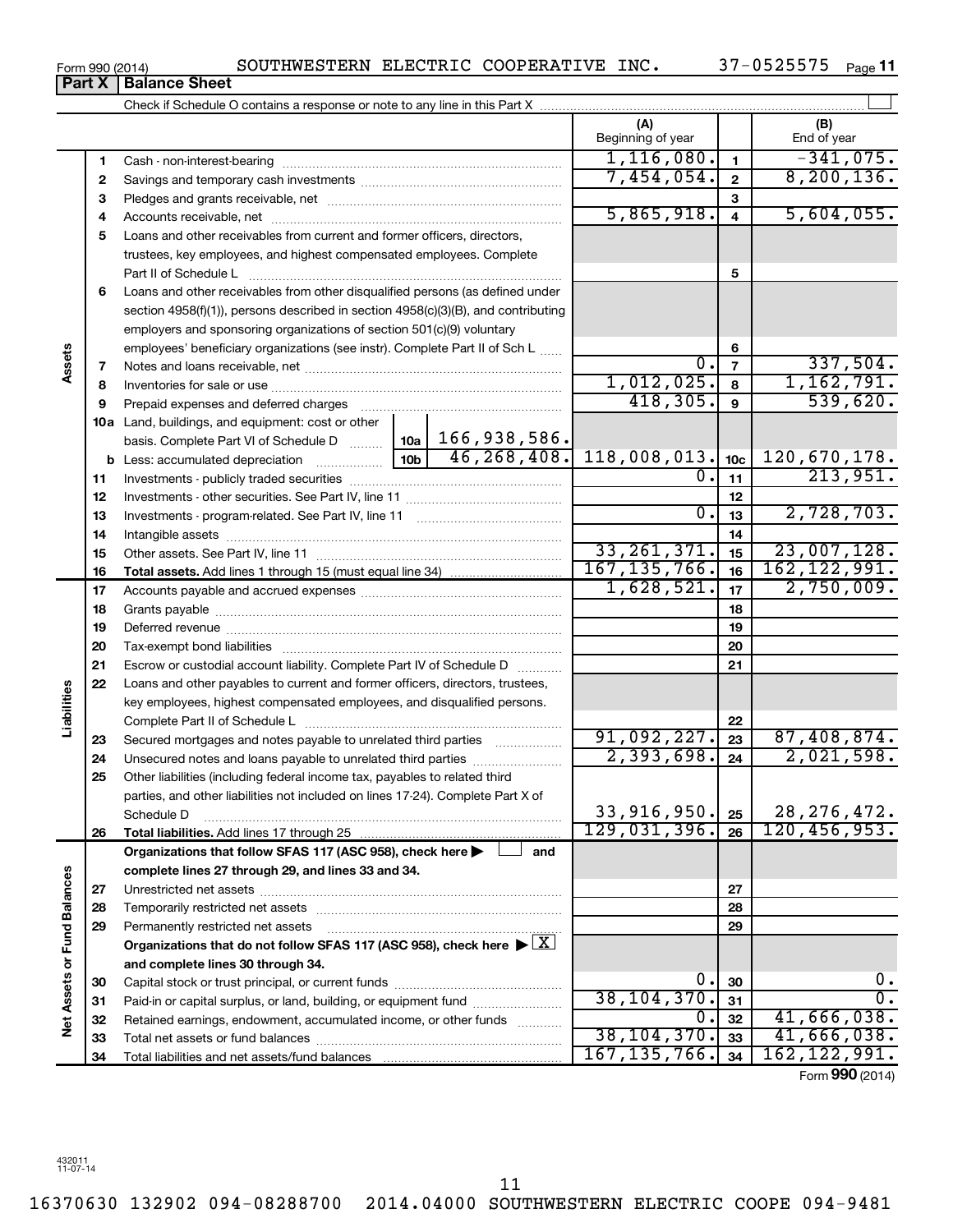| Part XI   Reconciliation of Net Assets<br>$\boxed{\text{X}}$<br>52,706,025.<br>1.<br>1<br>52, 363, 835.<br>$\overline{2}$<br>2<br>342, 190.<br>3<br>Revenue less expenses. Subtract line 2 from line 1<br>3<br>38, 104, 370.<br>$\overline{\mathbf{4}}$<br>4<br>5<br>5<br>6<br>Donated services and use of facilities<br>6<br>$\overline{7}$<br>Investment expenses<br>7<br>8<br>Prior period adjustments<br>8<br>3, 219, 478.<br>9<br>9<br>Net assets or fund balances at end of year. Combine lines 3 through 9 (must equal Part X, line 33,<br>10<br>41,666,038.<br>10<br>column (B))<br><b>Part XII</b> Financial Statements and Reporting<br>$\overline{\mathbf{x}}$<br><b>No</b><br><b>Yes</b><br>Accounting method used to prepare the Form 990: $\Box$ Cash $\Box$ Accrual<br><b>Other</b><br>1<br>If the organization changed its method of accounting from a prior year or checked "Other," explain in Schedule O.<br>х<br>2a<br>If "Yes," check a box below to indicate whether the financial statements for the year were compiled or reviewed on a<br>separate basis, consolidated basis, or both:<br>Both consolidated and separate basis<br>Separate basis<br>Consolidated basis<br>х<br>2 <sub>b</sub><br>If "Yes," check a box below to indicate whether the financial statements for the year were audited on a separate basis,<br>consolidated basis, or both:<br>$\lfloor \underline{X} \rfloor$ Consolidated basis<br>Separate basis<br>Both consolidated and separate basis<br>c If "Yes" to line 2a or 2b, does the organization have a committee that assumes responsibility for oversight of the audit,<br>X<br>2 <sub>c</sub><br>If the organization changed either its oversight process or selection process during the tax year, explain in Schedule O.<br>3a As a result of a federal award, was the organization required to undergo an audit or audits as set forth in the Single Audit<br>x<br>За | SOUTHWESTERN ELECTRIC COOPERATIVE INC.<br>Form 990 (2014)                                                                            | 37-0525575 |  | Page 12 |
|------------------------------------------------------------------------------------------------------------------------------------------------------------------------------------------------------------------------------------------------------------------------------------------------------------------------------------------------------------------------------------------------------------------------------------------------------------------------------------------------------------------------------------------------------------------------------------------------------------------------------------------------------------------------------------------------------------------------------------------------------------------------------------------------------------------------------------------------------------------------------------------------------------------------------------------------------------------------------------------------------------------------------------------------------------------------------------------------------------------------------------------------------------------------------------------------------------------------------------------------------------------------------------------------------------------------------------------------------------------------------------------------------------------------------------------------------------------------------------------------------------------------------------------------------------------------------------------------------------------------------------------------------------------------------------------------------------------------------------------------------------------------------------------------------------------------------------------------------------------------------------------------------------------------------------|--------------------------------------------------------------------------------------------------------------------------------------|------------|--|---------|
|                                                                                                                                                                                                                                                                                                                                                                                                                                                                                                                                                                                                                                                                                                                                                                                                                                                                                                                                                                                                                                                                                                                                                                                                                                                                                                                                                                                                                                                                                                                                                                                                                                                                                                                                                                                                                                                                                                                                    |                                                                                                                                      |            |  |         |
|                                                                                                                                                                                                                                                                                                                                                                                                                                                                                                                                                                                                                                                                                                                                                                                                                                                                                                                                                                                                                                                                                                                                                                                                                                                                                                                                                                                                                                                                                                                                                                                                                                                                                                                                                                                                                                                                                                                                    |                                                                                                                                      |            |  |         |
|                                                                                                                                                                                                                                                                                                                                                                                                                                                                                                                                                                                                                                                                                                                                                                                                                                                                                                                                                                                                                                                                                                                                                                                                                                                                                                                                                                                                                                                                                                                                                                                                                                                                                                                                                                                                                                                                                                                                    |                                                                                                                                      |            |  |         |
|                                                                                                                                                                                                                                                                                                                                                                                                                                                                                                                                                                                                                                                                                                                                                                                                                                                                                                                                                                                                                                                                                                                                                                                                                                                                                                                                                                                                                                                                                                                                                                                                                                                                                                                                                                                                                                                                                                                                    |                                                                                                                                      |            |  |         |
|                                                                                                                                                                                                                                                                                                                                                                                                                                                                                                                                                                                                                                                                                                                                                                                                                                                                                                                                                                                                                                                                                                                                                                                                                                                                                                                                                                                                                                                                                                                                                                                                                                                                                                                                                                                                                                                                                                                                    |                                                                                                                                      |            |  |         |
|                                                                                                                                                                                                                                                                                                                                                                                                                                                                                                                                                                                                                                                                                                                                                                                                                                                                                                                                                                                                                                                                                                                                                                                                                                                                                                                                                                                                                                                                                                                                                                                                                                                                                                                                                                                                                                                                                                                                    |                                                                                                                                      |            |  |         |
|                                                                                                                                                                                                                                                                                                                                                                                                                                                                                                                                                                                                                                                                                                                                                                                                                                                                                                                                                                                                                                                                                                                                                                                                                                                                                                                                                                                                                                                                                                                                                                                                                                                                                                                                                                                                                                                                                                                                    |                                                                                                                                      |            |  |         |
|                                                                                                                                                                                                                                                                                                                                                                                                                                                                                                                                                                                                                                                                                                                                                                                                                                                                                                                                                                                                                                                                                                                                                                                                                                                                                                                                                                                                                                                                                                                                                                                                                                                                                                                                                                                                                                                                                                                                    |                                                                                                                                      |            |  |         |
|                                                                                                                                                                                                                                                                                                                                                                                                                                                                                                                                                                                                                                                                                                                                                                                                                                                                                                                                                                                                                                                                                                                                                                                                                                                                                                                                                                                                                                                                                                                                                                                                                                                                                                                                                                                                                                                                                                                                    |                                                                                                                                      |            |  |         |
|                                                                                                                                                                                                                                                                                                                                                                                                                                                                                                                                                                                                                                                                                                                                                                                                                                                                                                                                                                                                                                                                                                                                                                                                                                                                                                                                                                                                                                                                                                                                                                                                                                                                                                                                                                                                                                                                                                                                    |                                                                                                                                      |            |  |         |
|                                                                                                                                                                                                                                                                                                                                                                                                                                                                                                                                                                                                                                                                                                                                                                                                                                                                                                                                                                                                                                                                                                                                                                                                                                                                                                                                                                                                                                                                                                                                                                                                                                                                                                                                                                                                                                                                                                                                    |                                                                                                                                      |            |  |         |
|                                                                                                                                                                                                                                                                                                                                                                                                                                                                                                                                                                                                                                                                                                                                                                                                                                                                                                                                                                                                                                                                                                                                                                                                                                                                                                                                                                                                                                                                                                                                                                                                                                                                                                                                                                                                                                                                                                                                    |                                                                                                                                      |            |  |         |
|                                                                                                                                                                                                                                                                                                                                                                                                                                                                                                                                                                                                                                                                                                                                                                                                                                                                                                                                                                                                                                                                                                                                                                                                                                                                                                                                                                                                                                                                                                                                                                                                                                                                                                                                                                                                                                                                                                                                    |                                                                                                                                      |            |  |         |
|                                                                                                                                                                                                                                                                                                                                                                                                                                                                                                                                                                                                                                                                                                                                                                                                                                                                                                                                                                                                                                                                                                                                                                                                                                                                                                                                                                                                                                                                                                                                                                                                                                                                                                                                                                                                                                                                                                                                    |                                                                                                                                      |            |  |         |
|                                                                                                                                                                                                                                                                                                                                                                                                                                                                                                                                                                                                                                                                                                                                                                                                                                                                                                                                                                                                                                                                                                                                                                                                                                                                                                                                                                                                                                                                                                                                                                                                                                                                                                                                                                                                                                                                                                                                    |                                                                                                                                      |            |  |         |
|                                                                                                                                                                                                                                                                                                                                                                                                                                                                                                                                                                                                                                                                                                                                                                                                                                                                                                                                                                                                                                                                                                                                                                                                                                                                                                                                                                                                                                                                                                                                                                                                                                                                                                                                                                                                                                                                                                                                    |                                                                                                                                      |            |  |         |
|                                                                                                                                                                                                                                                                                                                                                                                                                                                                                                                                                                                                                                                                                                                                                                                                                                                                                                                                                                                                                                                                                                                                                                                                                                                                                                                                                                                                                                                                                                                                                                                                                                                                                                                                                                                                                                                                                                                                    |                                                                                                                                      |            |  |         |
|                                                                                                                                                                                                                                                                                                                                                                                                                                                                                                                                                                                                                                                                                                                                                                                                                                                                                                                                                                                                                                                                                                                                                                                                                                                                                                                                                                                                                                                                                                                                                                                                                                                                                                                                                                                                                                                                                                                                    |                                                                                                                                      |            |  |         |
|                                                                                                                                                                                                                                                                                                                                                                                                                                                                                                                                                                                                                                                                                                                                                                                                                                                                                                                                                                                                                                                                                                                                                                                                                                                                                                                                                                                                                                                                                                                                                                                                                                                                                                                                                                                                                                                                                                                                    |                                                                                                                                      |            |  |         |
|                                                                                                                                                                                                                                                                                                                                                                                                                                                                                                                                                                                                                                                                                                                                                                                                                                                                                                                                                                                                                                                                                                                                                                                                                                                                                                                                                                                                                                                                                                                                                                                                                                                                                                                                                                                                                                                                                                                                    |                                                                                                                                      |            |  |         |
|                                                                                                                                                                                                                                                                                                                                                                                                                                                                                                                                                                                                                                                                                                                                                                                                                                                                                                                                                                                                                                                                                                                                                                                                                                                                                                                                                                                                                                                                                                                                                                                                                                                                                                                                                                                                                                                                                                                                    |                                                                                                                                      |            |  |         |
|                                                                                                                                                                                                                                                                                                                                                                                                                                                                                                                                                                                                                                                                                                                                                                                                                                                                                                                                                                                                                                                                                                                                                                                                                                                                                                                                                                                                                                                                                                                                                                                                                                                                                                                                                                                                                                                                                                                                    |                                                                                                                                      |            |  |         |
|                                                                                                                                                                                                                                                                                                                                                                                                                                                                                                                                                                                                                                                                                                                                                                                                                                                                                                                                                                                                                                                                                                                                                                                                                                                                                                                                                                                                                                                                                                                                                                                                                                                                                                                                                                                                                                                                                                                                    |                                                                                                                                      |            |  |         |
|                                                                                                                                                                                                                                                                                                                                                                                                                                                                                                                                                                                                                                                                                                                                                                                                                                                                                                                                                                                                                                                                                                                                                                                                                                                                                                                                                                                                                                                                                                                                                                                                                                                                                                                                                                                                                                                                                                                                    |                                                                                                                                      |            |  |         |
|                                                                                                                                                                                                                                                                                                                                                                                                                                                                                                                                                                                                                                                                                                                                                                                                                                                                                                                                                                                                                                                                                                                                                                                                                                                                                                                                                                                                                                                                                                                                                                                                                                                                                                                                                                                                                                                                                                                                    |                                                                                                                                      |            |  |         |
|                                                                                                                                                                                                                                                                                                                                                                                                                                                                                                                                                                                                                                                                                                                                                                                                                                                                                                                                                                                                                                                                                                                                                                                                                                                                                                                                                                                                                                                                                                                                                                                                                                                                                                                                                                                                                                                                                                                                    |                                                                                                                                      |            |  |         |
|                                                                                                                                                                                                                                                                                                                                                                                                                                                                                                                                                                                                                                                                                                                                                                                                                                                                                                                                                                                                                                                                                                                                                                                                                                                                                                                                                                                                                                                                                                                                                                                                                                                                                                                                                                                                                                                                                                                                    |                                                                                                                                      |            |  |         |
|                                                                                                                                                                                                                                                                                                                                                                                                                                                                                                                                                                                                                                                                                                                                                                                                                                                                                                                                                                                                                                                                                                                                                                                                                                                                                                                                                                                                                                                                                                                                                                                                                                                                                                                                                                                                                                                                                                                                    |                                                                                                                                      |            |  |         |
|                                                                                                                                                                                                                                                                                                                                                                                                                                                                                                                                                                                                                                                                                                                                                                                                                                                                                                                                                                                                                                                                                                                                                                                                                                                                                                                                                                                                                                                                                                                                                                                                                                                                                                                                                                                                                                                                                                                                    |                                                                                                                                      |            |  |         |
|                                                                                                                                                                                                                                                                                                                                                                                                                                                                                                                                                                                                                                                                                                                                                                                                                                                                                                                                                                                                                                                                                                                                                                                                                                                                                                                                                                                                                                                                                                                                                                                                                                                                                                                                                                                                                                                                                                                                    |                                                                                                                                      |            |  |         |
|                                                                                                                                                                                                                                                                                                                                                                                                                                                                                                                                                                                                                                                                                                                                                                                                                                                                                                                                                                                                                                                                                                                                                                                                                                                                                                                                                                                                                                                                                                                                                                                                                                                                                                                                                                                                                                                                                                                                    |                                                                                                                                      |            |  |         |
|                                                                                                                                                                                                                                                                                                                                                                                                                                                                                                                                                                                                                                                                                                                                                                                                                                                                                                                                                                                                                                                                                                                                                                                                                                                                                                                                                                                                                                                                                                                                                                                                                                                                                                                                                                                                                                                                                                                                    |                                                                                                                                      |            |  |         |
|                                                                                                                                                                                                                                                                                                                                                                                                                                                                                                                                                                                                                                                                                                                                                                                                                                                                                                                                                                                                                                                                                                                                                                                                                                                                                                                                                                                                                                                                                                                                                                                                                                                                                                                                                                                                                                                                                                                                    | <b>b</b> If "Yes," did the organization undergo the required audit or audits? If the organization did not undergo the required audit |            |  |         |
| 3b<br>$\mathbf{A}$                                                                                                                                                                                                                                                                                                                                                                                                                                                                                                                                                                                                                                                                                                                                                                                                                                                                                                                                                                                                                                                                                                                                                                                                                                                                                                                                                                                                                                                                                                                                                                                                                                                                                                                                                                                                                                                                                                                 |                                                                                                                                      |            |  |         |

Form (2014) **990**

432012 11-07-14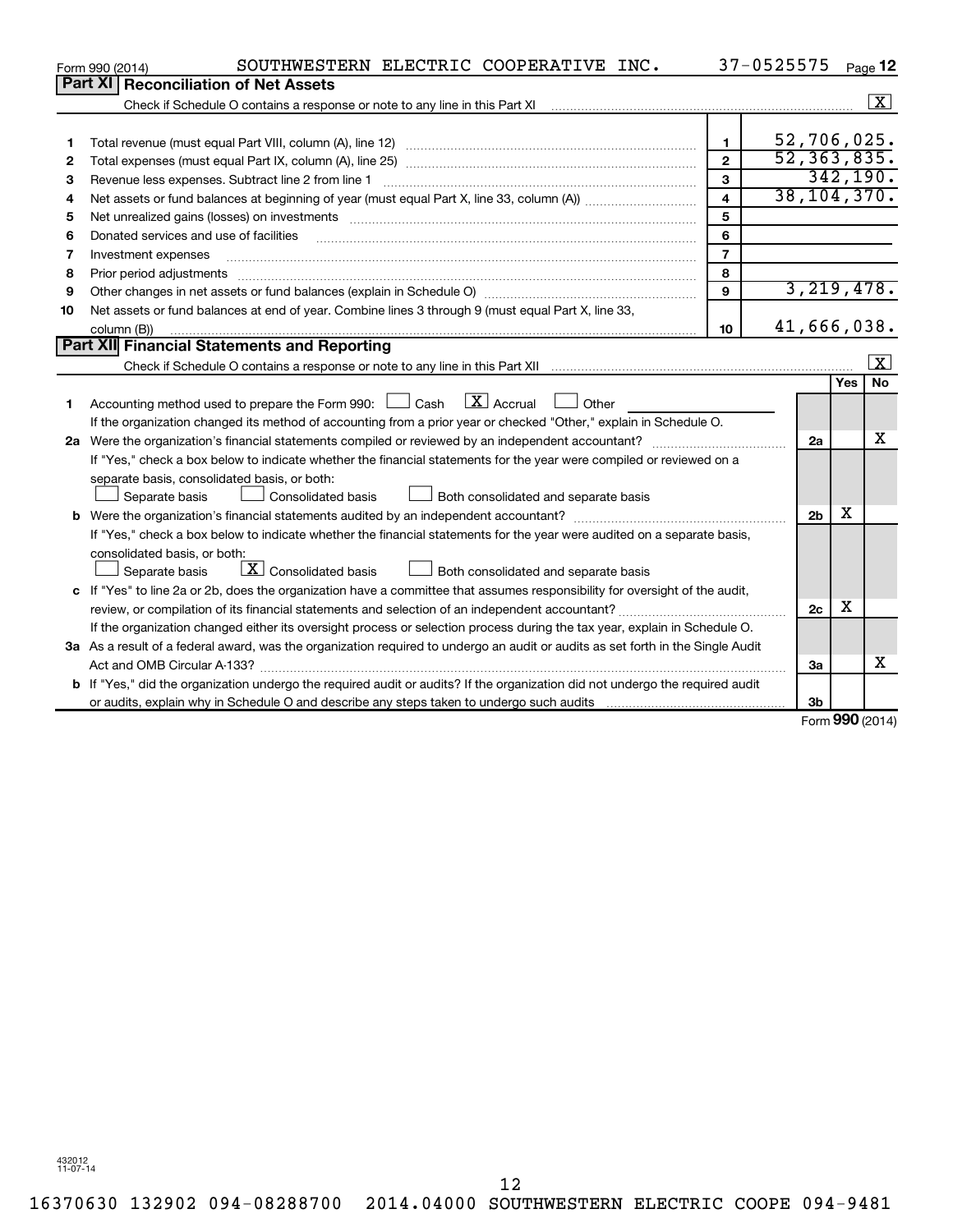| Name of the organization<br>Part I | SOUTHWESTERN ELECTRIC COOPERATIVE INC.                                                            |                                                                                                                                                                                                                                                                      |                                                                                                                                                                                         |                                                                                                                                                                                                                                                                                                                                                                                                                                                                                                                                                                                                                                                                                                                                  |
|------------------------------------|---------------------------------------------------------------------------------------------------|----------------------------------------------------------------------------------------------------------------------------------------------------------------------------------------------------------------------------------------------------------------------|-----------------------------------------------------------------------------------------------------------------------------------------------------------------------------------------|----------------------------------------------------------------------------------------------------------------------------------------------------------------------------------------------------------------------------------------------------------------------------------------------------------------------------------------------------------------------------------------------------------------------------------------------------------------------------------------------------------------------------------------------------------------------------------------------------------------------------------------------------------------------------------------------------------------------------------|
|                                    |                                                                                                   |                                                                                                                                                                                                                                                                      |                                                                                                                                                                                         | <b>Employer identification number</b><br>37-0525575                                                                                                                                                                                                                                                                                                                                                                                                                                                                                                                                                                                                                                                                              |
|                                    | Organizations Maintaining Donor Advised Funds or Other Similar Funds or Accounts. Complete if the |                                                                                                                                                                                                                                                                      |                                                                                                                                                                                         |                                                                                                                                                                                                                                                                                                                                                                                                                                                                                                                                                                                                                                                                                                                                  |
|                                    | organization answered "Yes" to Form 990, Part IV, line 6.                                         |                                                                                                                                                                                                                                                                      |                                                                                                                                                                                         | (b) Funds and other accounts                                                                                                                                                                                                                                                                                                                                                                                                                                                                                                                                                                                                                                                                                                     |
|                                    |                                                                                                   |                                                                                                                                                                                                                                                                      |                                                                                                                                                                                         |                                                                                                                                                                                                                                                                                                                                                                                                                                                                                                                                                                                                                                                                                                                                  |
|                                    |                                                                                                   |                                                                                                                                                                                                                                                                      |                                                                                                                                                                                         |                                                                                                                                                                                                                                                                                                                                                                                                                                                                                                                                                                                                                                                                                                                                  |
|                                    |                                                                                                   |                                                                                                                                                                                                                                                                      |                                                                                                                                                                                         |                                                                                                                                                                                                                                                                                                                                                                                                                                                                                                                                                                                                                                                                                                                                  |
|                                    |                                                                                                   |                                                                                                                                                                                                                                                                      |                                                                                                                                                                                         |                                                                                                                                                                                                                                                                                                                                                                                                                                                                                                                                                                                                                                                                                                                                  |
|                                    |                                                                                                   |                                                                                                                                                                                                                                                                      |                                                                                                                                                                                         |                                                                                                                                                                                                                                                                                                                                                                                                                                                                                                                                                                                                                                                                                                                                  |
|                                    |                                                                                                   |                                                                                                                                                                                                                                                                      |                                                                                                                                                                                         | Yes<br><b>No</b>                                                                                                                                                                                                                                                                                                                                                                                                                                                                                                                                                                                                                                                                                                                 |
|                                    |                                                                                                   |                                                                                                                                                                                                                                                                      |                                                                                                                                                                                         |                                                                                                                                                                                                                                                                                                                                                                                                                                                                                                                                                                                                                                                                                                                                  |
|                                    |                                                                                                   |                                                                                                                                                                                                                                                                      |                                                                                                                                                                                         |                                                                                                                                                                                                                                                                                                                                                                                                                                                                                                                                                                                                                                                                                                                                  |
|                                    |                                                                                                   |                                                                                                                                                                                                                                                                      |                                                                                                                                                                                         | Yes<br>No                                                                                                                                                                                                                                                                                                                                                                                                                                                                                                                                                                                                                                                                                                                        |
|                                    |                                                                                                   |                                                                                                                                                                                                                                                                      |                                                                                                                                                                                         |                                                                                                                                                                                                                                                                                                                                                                                                                                                                                                                                                                                                                                                                                                                                  |
|                                    |                                                                                                   |                                                                                                                                                                                                                                                                      |                                                                                                                                                                                         |                                                                                                                                                                                                                                                                                                                                                                                                                                                                                                                                                                                                                                                                                                                                  |
|                                    |                                                                                                   |                                                                                                                                                                                                                                                                      |                                                                                                                                                                                         |                                                                                                                                                                                                                                                                                                                                                                                                                                                                                                                                                                                                                                                                                                                                  |
|                                    |                                                                                                   |                                                                                                                                                                                                                                                                      |                                                                                                                                                                                         |                                                                                                                                                                                                                                                                                                                                                                                                                                                                                                                                                                                                                                                                                                                                  |
|                                    |                                                                                                   |                                                                                                                                                                                                                                                                      |                                                                                                                                                                                         |                                                                                                                                                                                                                                                                                                                                                                                                                                                                                                                                                                                                                                                                                                                                  |
|                                    |                                                                                                   |                                                                                                                                                                                                                                                                      |                                                                                                                                                                                         |                                                                                                                                                                                                                                                                                                                                                                                                                                                                                                                                                                                                                                                                                                                                  |
|                                    |                                                                                                   |                                                                                                                                                                                                                                                                      |                                                                                                                                                                                         |                                                                                                                                                                                                                                                                                                                                                                                                                                                                                                                                                                                                                                                                                                                                  |
|                                    |                                                                                                   |                                                                                                                                                                                                                                                                      |                                                                                                                                                                                         | Held at the End of the Tax Year                                                                                                                                                                                                                                                                                                                                                                                                                                                                                                                                                                                                                                                                                                  |
|                                    | Part II                                                                                           | Aggregate value of contributions to (during year)<br>Aggregate value of grants from (during year)<br>impermissible private benefit?<br>Protection of natural habitat<br>Preservation of open space<br>day of the tax year.<br>Total number of conservation easements | (a) Donor advised funds<br>Purpose(s) of conservation easements held by the organization (check all that apply).<br>Preservation of land for public use (e.g., recreation or education) | Did the organization inform all donors and donor advisors in writing that the assets held in donor advised funds<br>Did the organization inform all grantees, donors, and donor advisors in writing that grant funds can be used only<br>for charitable purposes and not for the benefit of the donor or donor advisor, or for any other purpose conferring<br>Conservation Easements. Complete if the organization answered "Yes" to Form 990, Part IV, line 7.<br>Preservation of a historically important land area<br>Preservation of a certified historic structure<br>Complete lines 2a through 2d if the organization held a qualified conservation contribution in the form of a conservation easement on the last<br>2a |

|   | TULAI HUITINGI UI CUITSCI VALIUIT CASCITICITLS                                                                                                                                                                                 | 2a               |
|---|--------------------------------------------------------------------------------------------------------------------------------------------------------------------------------------------------------------------------------|------------------|
|   |                                                                                                                                                                                                                                | 2 <sub>b</sub>   |
|   | Number of conservation easements on a certified historic structure included in (a) manufacture included in (a)                                                                                                                 | 2c               |
| d | Number of conservation easements included in (c) acquired after 8/17/06, and not on a historic structure                                                                                                                       |                  |
|   | listed in the National Register [111] in the National Register [11] in the National Register [11] in the National Register [11] in the National Register [11] in the National Register [11] in the National Register [11] in t | 2d               |
| 3 | Number of conservation easements modified, transferred, released, extinguished, or terminated by the organization during the tax                                                                                               |                  |
|   | $\vee$ ear $\blacktriangleright$                                                                                                                                                                                               |                  |
| 4 | Number of states where property subject to conservation easement is located >                                                                                                                                                  |                  |
| 5 | Does the organization have a written policy regarding the periodic monitoring, inspection, handling of                                                                                                                         |                  |
|   | violations, and enforcement of the conservation easements it holds?                                                                                                                                                            | Yes<br>No        |
| 6 | Staff and volunteer hours devoted to monitoring, inspecting, and enforcing conservation easements during the year                                                                                                              |                  |
|   | Amount of expenses incurred in monitoring, inspecting, and enforcing conservation easements during the year $\triangleright$ \$                                                                                                |                  |
| 8 | Does each conservation easement reported on line 2(d) above satisfy the requirements of section 170(h)(4)(B)(i)                                                                                                                |                  |
|   |                                                                                                                                                                                                                                | Yes<br><b>No</b> |
| 9 | In Part XIII, describe how the organization reports conservation easements in its revenue and expense statement, and balance sheet, and                                                                                        |                  |
|   | include, if applicable, the text of the footnote to the organization's financial statements that describes the organization's accounting for                                                                                   |                  |
|   | conservation easements.                                                                                                                                                                                                        |                  |
|   | Organizations Maintaining Collections of Art, Historical Treasures, or Other Similar Assets.<br><b>Part III</b>                                                                                                                |                  |
|   | Complete if the organization answered "Yes" to Form 990, Part IV, line 8.                                                                                                                                                      |                  |
|   | 1a If the organization elected, as permitted under SFAS 116 (ASC 958), not to report in its revenue statement and balance sheet works of art,                                                                                  |                  |
|   | historical treasures, or other similar assets held for public exhibition, education, or research in furtherance of public service, provide, in Part XIII,                                                                      |                  |
|   | the text of the footnote to its financial statements that describes these items.                                                                                                                                               |                  |
|   | <b>b</b> If the organization elected, as permitted under SFAS 116 (ASC 958), to report in its revenue statement and balance sheet works of art, historical                                                                     |                  |
|   | treasures, or other similar assets held for public exhibition, education, or research in furtherance of public service, provide the following amounts                                                                          |                  |
|   |                                                                                                                                                                                                                                |                  |

| relating to these items:                                                                                                       |  |
|--------------------------------------------------------------------------------------------------------------------------------|--|
| Revenue included in Form 990, Part VIII, line 1<br>(i)                                                                         |  |
| (ii) Assets included in Form 990, Part X [11] Marting the Content of the State of the Martin Content of the Ma                 |  |
| 2 If the organization received or held works of art, historical treasures, or other similar assets for financial gain, provide |  |
| the following amounts required to be reported under SFAS 116 (ASC 958) relating to these items:                                |  |
| a Revenue included in Form 990, Part VIII, line 1                                                                              |  |
| <b>b</b> Assets included in Form 990, Part X                                                                                   |  |
|                                                                                                                                |  |

13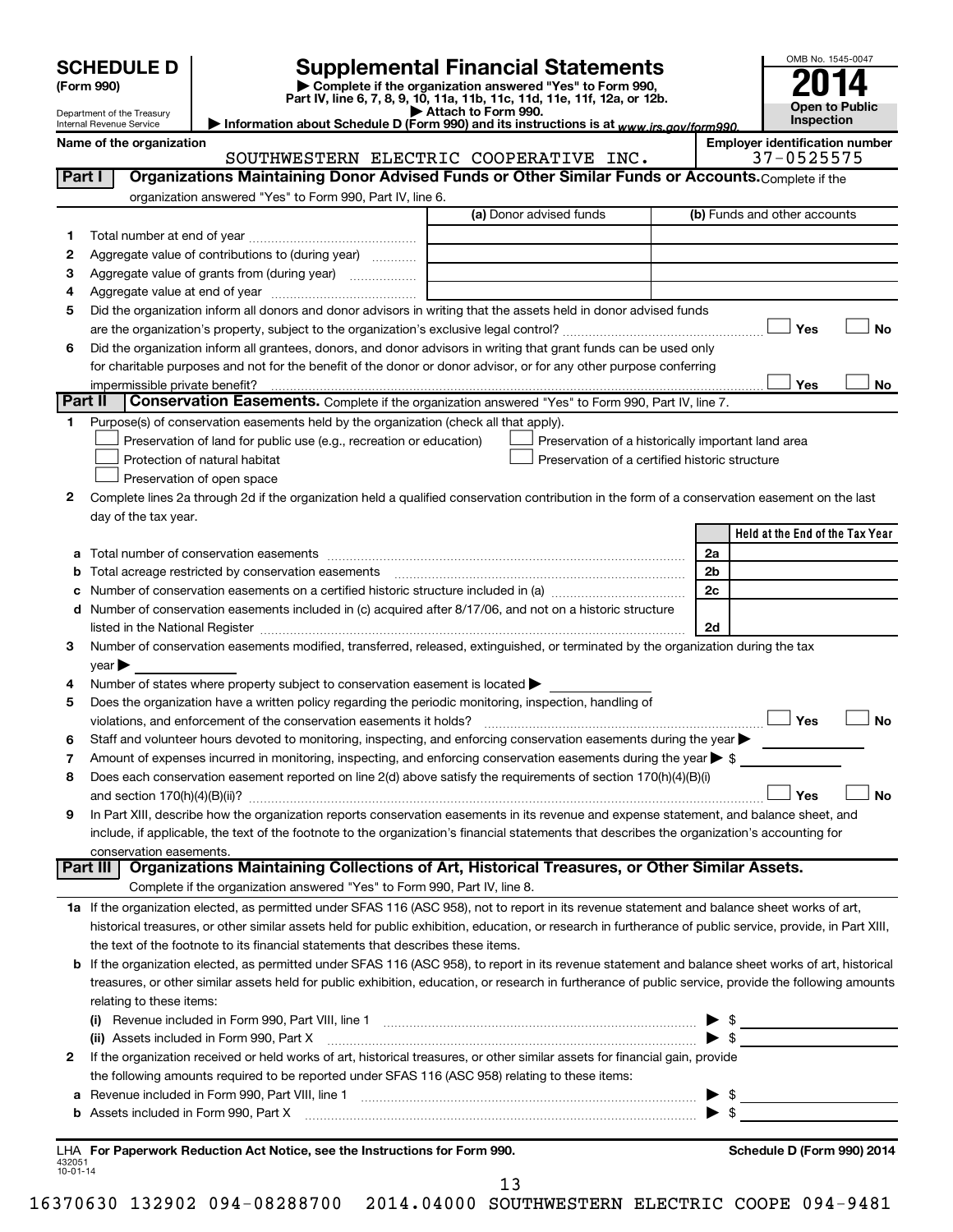|    |                | Schedule D (Form 990) 2014                                                                                                                                                                                                     | SOUTHWESTERN ELECTRIC COOPERATIVE INC. |   |                |                           |                 | $37 - 0525575$ Page 2                                    |                |     |          |
|----|----------------|--------------------------------------------------------------------------------------------------------------------------------------------------------------------------------------------------------------------------------|----------------------------------------|---|----------------|---------------------------|-----------------|----------------------------------------------------------|----------------|-----|----------|
|    | Part III       | Organizations Maintaining Collections of Art, Historical Treasures, or Other Similar Assets (continued)                                                                                                                        |                                        |   |                |                           |                 |                                                          |                |     |          |
| З  |                | Using the organization's acquisition, accession, and other records, check any of the following that are a significant use of its collection items                                                                              |                                        |   |                |                           |                 |                                                          |                |     |          |
|    |                | (check all that apply):                                                                                                                                                                                                        |                                        |   |                |                           |                 |                                                          |                |     |          |
| a  |                | Public exhibition                                                                                                                                                                                                              |                                        |   |                | Loan or exchange programs |                 |                                                          |                |     |          |
| b  |                | Scholarly research                                                                                                                                                                                                             |                                        |   | Other          |                           |                 |                                                          |                |     |          |
| c  |                | Preservation for future generations                                                                                                                                                                                            |                                        |   |                |                           |                 |                                                          |                |     |          |
| 4  |                | Provide a description of the organization's collections and explain how they further the organization's exempt purpose in Part XIII.                                                                                           |                                        |   |                |                           |                 |                                                          |                |     |          |
| 5  |                | During the year, did the organization solicit or receive donations of art, historical treasures, or other similar assets                                                                                                       |                                        |   |                |                           |                 |                                                          |                |     |          |
|    |                |                                                                                                                                                                                                                                |                                        |   |                |                           |                 |                                                          | Yes            |     | No       |
|    | Part IV        | <b>Escrow and Custodial Arrangements.</b> Complete if the organization answered "Yes" to Form 990, Part IV, line 9, or                                                                                                         |                                        |   |                |                           |                 |                                                          |                |     |          |
|    |                | reported an amount on Form 990, Part X, line 21.                                                                                                                                                                               |                                        |   |                |                           |                 |                                                          |                |     |          |
|    |                | 1a Is the organization an agent, trustee, custodian or other intermediary for contributions or other assets not included                                                                                                       |                                        |   |                |                           |                 |                                                          |                |     |          |
|    |                |                                                                                                                                                                                                                                |                                        |   |                |                           |                 |                                                          | Yes            |     | No       |
|    |                | b If "Yes," explain the arrangement in Part XIII and complete the following table:                                                                                                                                             |                                        |   |                |                           |                 |                                                          |                |     |          |
|    |                |                                                                                                                                                                                                                                |                                        |   |                |                           |                 |                                                          | Amount         |     |          |
| c  |                | Beginning balance measurements and contain the contract of the contract of the contract of the contract of the                                                                                                                 |                                        |   |                |                           | 1c<br>1d        |                                                          |                |     |          |
|    |                | Distributions during the year measurement contains and all the year measurement of the state of the state of the state of the state of the state of the state of the state of the state of the state of the state of the state |                                        |   |                |                           | 1e              |                                                          |                |     |          |
| t. |                |                                                                                                                                                                                                                                |                                        |   |                |                           | 1f              |                                                          |                |     |          |
|    |                | 2a Did the organization include an amount on Form 990, Part X, line 21, for escrow or custodial account liability?                                                                                                             |                                        |   |                |                           |                 |                                                          | Yes            |     | No       |
|    |                | <b>b</b> If "Yes," explain the arrangement in Part XIII. Check here if the explanation has been provided in Part XIII                                                                                                          |                                        |   |                |                           |                 |                                                          |                |     |          |
|    | Part V         | Endowment Funds. Complete if the organization answered "Yes" to Form 990, Part IV, line 10.                                                                                                                                    |                                        |   |                |                           |                 |                                                          |                |     |          |
|    |                |                                                                                                                                                                                                                                | (a) Current year                       |   | (b) Prior year | (c) Two years back        |                 | $\vert$ (d) Three years back $\vert$ (e) Four years back |                |     |          |
| 1a |                | Beginning of year balance                                                                                                                                                                                                      |                                        |   |                |                           |                 |                                                          |                |     |          |
| b  |                |                                                                                                                                                                                                                                |                                        |   |                |                           |                 |                                                          |                |     |          |
|    |                | Net investment earnings, gains, and losses                                                                                                                                                                                     |                                        |   |                |                           |                 |                                                          |                |     |          |
| d  |                | Grants or scholarships                                                                                                                                                                                                         |                                        |   |                |                           |                 |                                                          |                |     |          |
|    |                | e Other expenditures for facilities                                                                                                                                                                                            |                                        |   |                |                           |                 |                                                          |                |     |          |
|    |                |                                                                                                                                                                                                                                |                                        |   |                |                           |                 |                                                          |                |     |          |
|    |                |                                                                                                                                                                                                                                |                                        |   |                |                           |                 |                                                          |                |     |          |
| g  |                |                                                                                                                                                                                                                                |                                        |   |                |                           |                 |                                                          |                |     |          |
| 2  |                | Provide the estimated percentage of the current year end balance (line 1g, column (a)) held as:                                                                                                                                |                                        |   |                |                           |                 |                                                          |                |     |          |
| а  |                | Board designated or quasi-endowment                                                                                                                                                                                            |                                        | % |                |                           |                 |                                                          |                |     |          |
| b  |                | Permanent endowment                                                                                                                                                                                                            | %                                      |   |                |                           |                 |                                                          |                |     |          |
|    |                | Temporarily restricted endowment                                                                                                                                                                                               | ℅                                      |   |                |                           |                 |                                                          |                |     |          |
|    |                | The percentages in lines 2a, 2b, and 2c should equal 100%.                                                                                                                                                                     |                                        |   |                |                           |                 |                                                          |                |     |          |
|    |                | 3a Are there endowment funds not in the possession of the organization that are held and administered for the organization                                                                                                     |                                        |   |                |                           |                 |                                                          |                |     |          |
|    | by:            |                                                                                                                                                                                                                                |                                        |   |                |                           |                 |                                                          |                | Yes | No.      |
|    | (i)            |                                                                                                                                                                                                                                |                                        |   |                |                           |                 |                                                          | 3a(i)          |     |          |
|    |                |                                                                                                                                                                                                                                |                                        |   |                |                           |                 |                                                          | 3a(ii)         |     |          |
|    |                | Describe in Part XIII the intended uses of the organization's endowment funds.                                                                                                                                                 |                                        |   |                |                           |                 |                                                          | 3b             |     |          |
|    | <b>Part VI</b> | Land, Buildings, and Equipment.                                                                                                                                                                                                |                                        |   |                |                           |                 |                                                          |                |     |          |
|    |                | Complete if the organization answered "Yes" to Form 990, Part IV, line 11a. See Form 990, Part X, line 10.                                                                                                                     |                                        |   |                |                           |                 |                                                          |                |     |          |
|    |                | Description of property                                                                                                                                                                                                        | (a) Cost or other                      |   |                | (b) Cost or other         | (c) Accumulated |                                                          | (d) Book value |     |          |
|    |                |                                                                                                                                                                                                                                | basis (investment)                     |   |                | basis (other)             | depreciation    |                                                          |                |     |          |
|    |                |                                                                                                                                                                                                                                |                                        |   |                | 623,442.                  |                 |                                                          |                |     | 623,442. |
| b  |                |                                                                                                                                                                                                                                |                                        |   |                | 3,590,354.                | 998,826.        |                                                          | 2,591,528.     |     |          |
|    |                | c Leasehold improvements                                                                                                                                                                                                       |                                        |   |                |                           |                 |                                                          |                |     |          |
|    |                |                                                                                                                                                                                                                                |                                        |   |                | 154,970,905 <b>.</b>      |                 | 43, 112, 472. 111, 858, 433.                             |                |     |          |
|    |                |                                                                                                                                                                                                                                |                                        |   |                | 7,753,885.                | 2,157,110.      |                                                          | 5,596,775.     |     |          |
|    |                | Total. Add lines 1a through 1e. (Column (d) must equal Form 990, Part X, column (B), line 10c.)                                                                                                                                |                                        |   |                |                           |                 |                                                          | 120,670,178.   |     |          |
|    |                |                                                                                                                                                                                                                                |                                        |   |                |                           |                 | Schedule D (Form 990) 2014                               |                |     |          |

**Schedule D (Form 990) 2014**

432052 10-01-14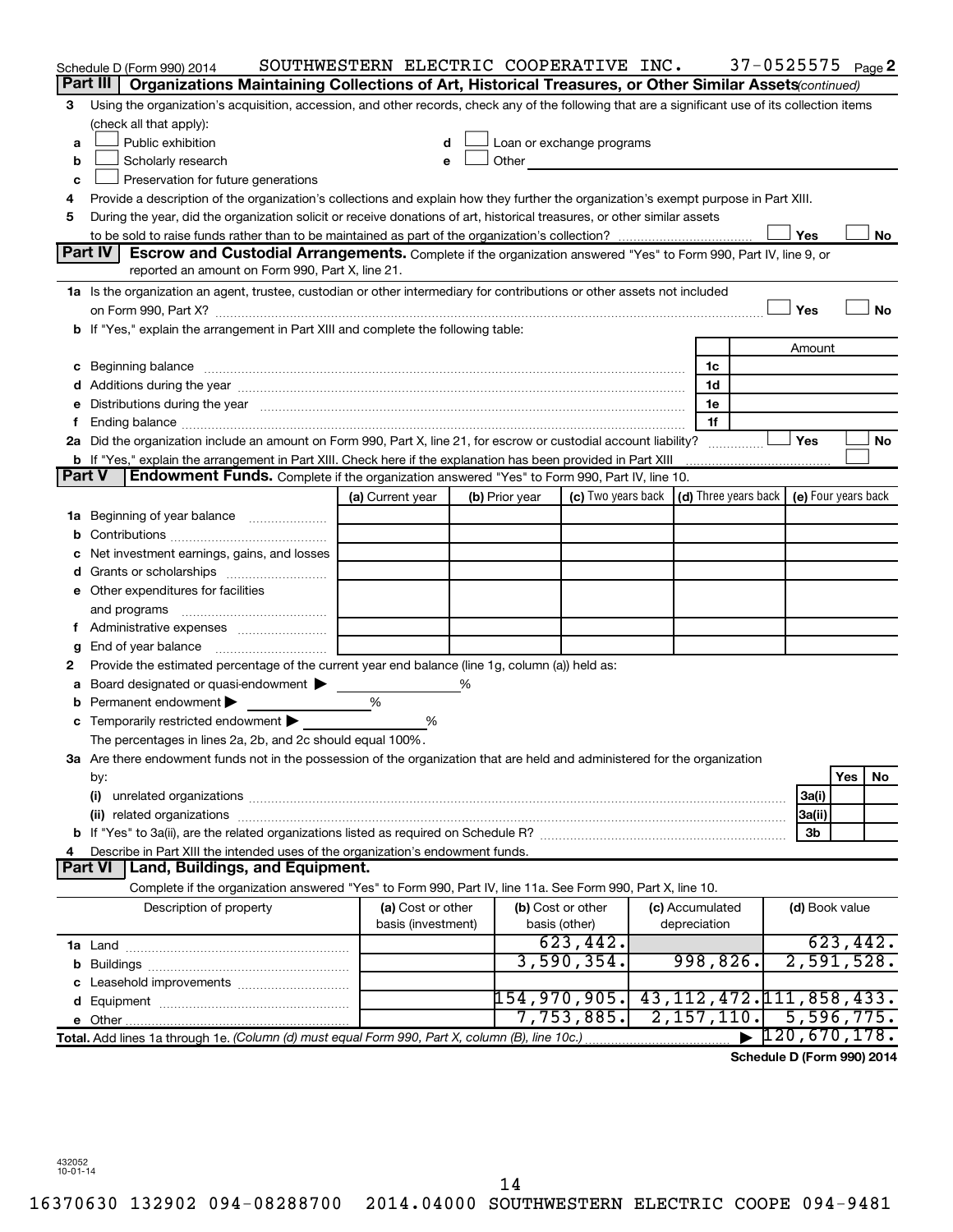| Part VII Investments - Other Securities.                                                                                                                                |                 |                                                           |                |
|-------------------------------------------------------------------------------------------------------------------------------------------------------------------------|-----------------|-----------------------------------------------------------|----------------|
| Complete if the organization answered "Yes" to Form 990, Part IV, line 11b. See Form 990, Part X, line 12.                                                              |                 |                                                           |                |
| (a) Description of security or category (including name of security)                                                                                                    | (b) Book value  | (c) Method of valuation: Cost or end-of-year market value |                |
| (1) Financial derivatives                                                                                                                                               |                 |                                                           |                |
|                                                                                                                                                                         |                 |                                                           |                |
| (3) Other                                                                                                                                                               |                 |                                                           |                |
| (A)<br>(B)                                                                                                                                                              |                 |                                                           |                |
| (C)                                                                                                                                                                     |                 |                                                           |                |
| (D)                                                                                                                                                                     |                 |                                                           |                |
| (E)                                                                                                                                                                     |                 |                                                           |                |
| (F)                                                                                                                                                                     |                 |                                                           |                |
| (G)                                                                                                                                                                     |                 |                                                           |                |
| (H)                                                                                                                                                                     |                 |                                                           |                |
| <b>Total.</b> (Col. (b) must equal Form 990, Part X, col. (B) line 12.) $\blacktriangleright$                                                                           |                 |                                                           |                |
| Part VIII Investments - Program Related.                                                                                                                                |                 |                                                           |                |
| Complete if the organization answered "Yes" to Form 990, Part IV, line 11c. See Form 990, Part X, line 13.                                                              |                 |                                                           |                |
| (a) Description of investment                                                                                                                                           | (b) Book value  | (c) Method of valuation: Cost or end-of-year market value |                |
| (1)                                                                                                                                                                     |                 |                                                           |                |
| (2)                                                                                                                                                                     |                 |                                                           |                |
| (3)                                                                                                                                                                     |                 |                                                           |                |
| (4)                                                                                                                                                                     |                 |                                                           |                |
| (5)                                                                                                                                                                     |                 |                                                           |                |
| (6)                                                                                                                                                                     |                 |                                                           |                |
| (7)<br>(8)                                                                                                                                                              |                 |                                                           |                |
| (9)                                                                                                                                                                     |                 |                                                           |                |
| Total. (Col. (b) must equal Form 990, Part X, col. (B) line $13.$ )                                                                                                     |                 |                                                           |                |
| <b>Other Assets.</b><br>Part IX                                                                                                                                         |                 |                                                           |                |
| Complete if the organization answered "Yes" to Form 990, Part IV, line 11d. See Form 990, Part X, line 15.                                                              |                 |                                                           |                |
|                                                                                                                                                                         | (a) Description |                                                           | (b) Book value |
| DEFERRED CHARGES<br>(1)                                                                                                                                                 |                 |                                                           | 22,992,965.    |
| <b>ACCRUED INTEREST</b><br>(2)                                                                                                                                          |                 |                                                           | 14, 163.       |
| (3)                                                                                                                                                                     |                 |                                                           |                |
| (4)                                                                                                                                                                     |                 |                                                           |                |
| (5)                                                                                                                                                                     |                 |                                                           |                |
| (6)                                                                                                                                                                     |                 |                                                           |                |
| (7)                                                                                                                                                                     |                 |                                                           |                |
| (8)                                                                                                                                                                     |                 |                                                           |                |
| (9)                                                                                                                                                                     |                 |                                                           | 23,007,128.    |
| Total. (Column (b) must equal Form 990, Part X, col. (B) line 15.)<br><b>Other Liabilities.</b><br>Part X                                                               |                 |                                                           |                |
| Complete if the organization answered "Yes" to Form 990, Part IV, line 11e or 11f. See Form 990, Part X, line 25.                                                       |                 |                                                           |                |
| (a) Description of liability<br>1.                                                                                                                                      |                 | (b) Book value                                            |                |
| Federal income taxes<br>(1)                                                                                                                                             |                 |                                                           |                |
| CONSUMER DEPOSITS<br>(2)                                                                                                                                                |                 | 700, 308.                                                 |                |
| DEFERRED CREDITS<br>(3)                                                                                                                                                 |                 | 4,329,900.                                                |                |
| ACCUMULATED OPERATING PROVISIONS<br>(4)                                                                                                                                 |                 | 23,032,313.                                               |                |
| ACCUMULATED PROVISION FOR PENSION<br>(5)                                                                                                                                |                 |                                                           |                |
| & BENEFITS<br>(6)                                                                                                                                                       |                 | 213,951                                                   |                |
| (7)                                                                                                                                                                     |                 |                                                           |                |
| (8)                                                                                                                                                                     |                 |                                                           |                |
| (9)                                                                                                                                                                     |                 |                                                           |                |
| Total. (Column (b) must equal Form 990, Part X, col. (B) line 25.)                                                                                                      |                 | 28, 276, 472.                                             |                |
| 2. Liability for uncertain tax positions. In Part XIII, provide the text of the footnote to the organization's financial statements that reports the                    |                 |                                                           |                |
| organization's liability for uncertain tax positions under FIN 48 (ASC 740). Check here if the text of the footnote has been provided in Part XIII $\boxed{\mathrm{X}}$ |                 |                                                           |                |

Schedule D (Form 990) 2014 SOUTHWESTERN ELECTRIC COOPERATIVE INC. 37-0525575 Page

37-0525575 Page 3

**Schedule D (Form 990) 2014**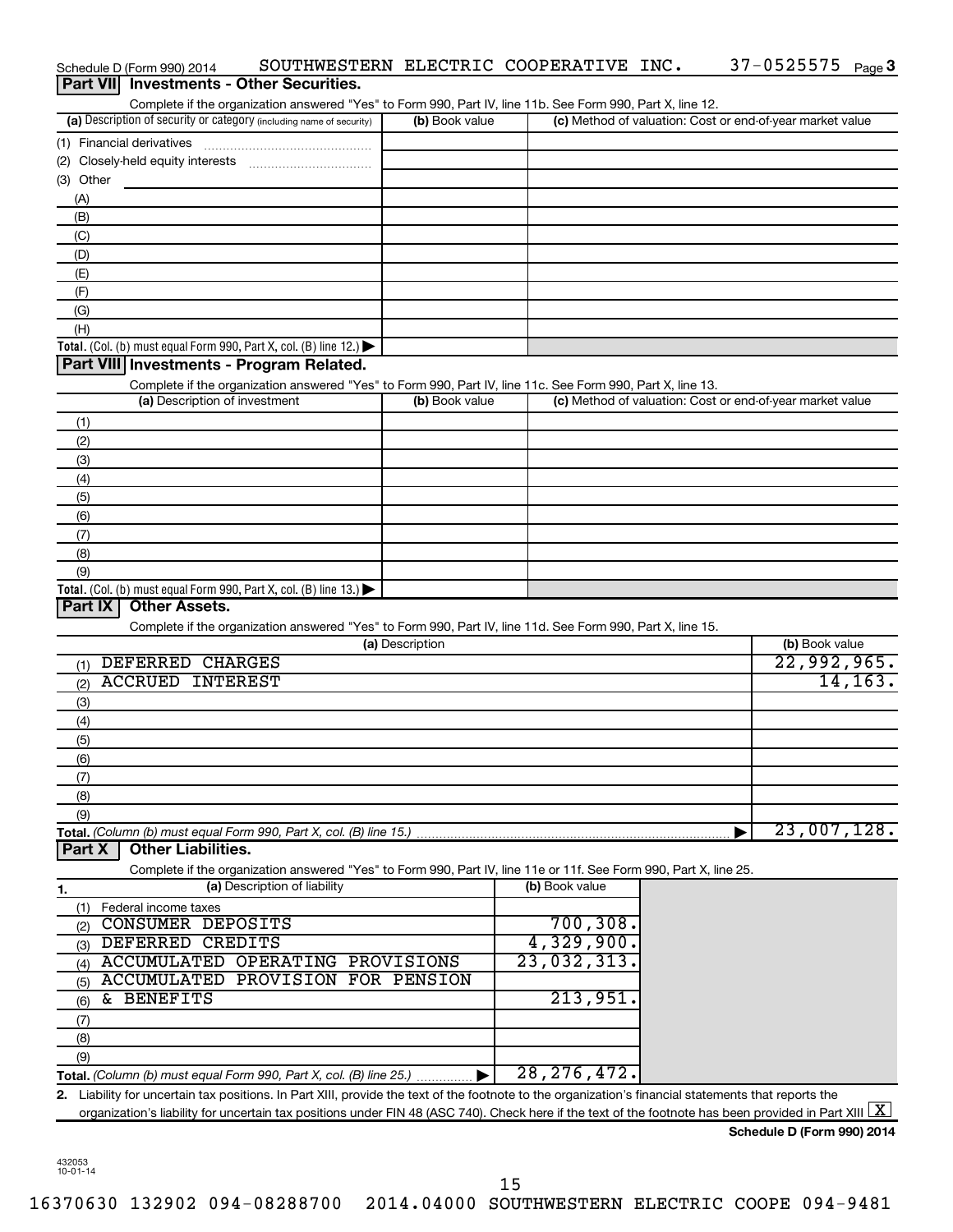|    | SOUTHWESTERN ELECTRIC COOPERATIVE INC.<br>Schedule D (Form 990) 2014                                                                                                                                                                |                | $37 - 0525575$<br>Page 4 |
|----|-------------------------------------------------------------------------------------------------------------------------------------------------------------------------------------------------------------------------------------|----------------|--------------------------|
|    | Reconciliation of Revenue per Audited Financial Statements With Revenue per Return.<br>Part XI                                                                                                                                      |                |                          |
|    | Complete if the organization answered "Yes" to Form 990, Part IV, line 12a.                                                                                                                                                         |                |                          |
| 1  | Total revenue, gains, and other support per audited financial statements [111] [11] Total revenue, gains, and other support per audited financial statements                                                                        |                | $\mathbf{1}$             |
| 2  | Amounts included on line 1 but not on Form 990, Part VIII, line 12:                                                                                                                                                                 |                |                          |
| a  |                                                                                                                                                                                                                                     | 2a             |                          |
|    |                                                                                                                                                                                                                                     | 2 <sub>b</sub> |                          |
|    |                                                                                                                                                                                                                                     | 2c             |                          |
| d  | Other (Describe in Part XIII.) <b>2006</b> 2007 2010 2010 2010 2010 2011 2012 2013 2014 2015 2016 2017 2018 2019 2016 2016 2017 2018 2019 2016 2017 2018 2019 2016 2017 2018 2019 2018 2019 2016 2017 2018 2019 2018 2019 2018 2019 | 2d             |                          |
| е  | Add lines 2a through 2d                                                                                                                                                                                                             |                | 2е                       |
| З  |                                                                                                                                                                                                                                     |                | 3                        |
| 4  | Amounts included on Form 990, Part VIII, line 12, but not on line 1:                                                                                                                                                                |                |                          |
|    | Investment expenses not included on Form 990, Part VIII, line 7b [11, 111, 120]                                                                                                                                                     | 4a             |                          |
| b  | Other (Describe in Part XIII.) (2000) (2000) (2000) (2010) (2010) (2010) (2010) (2010) (2010) (2010) (2010) (20                                                                                                                     | 4 <sub>b</sub> |                          |
| c. | Add lines 4a and 4b                                                                                                                                                                                                                 |                | 4c                       |
|    |                                                                                                                                                                                                                                     |                | 5                        |
|    |                                                                                                                                                                                                                                     |                |                          |
|    | Part XII   Reconciliation of Expenses per Audited Financial Statements With Expenses per Return.                                                                                                                                    |                |                          |
|    | Complete if the organization answered "Yes" to Form 990, Part IV, line 12a.                                                                                                                                                         |                |                          |
| 1  |                                                                                                                                                                                                                                     |                | $\blacksquare$           |
| 2  | Amounts included on line 1 but not on Form 990, Part IX, line 25:                                                                                                                                                                   |                |                          |
| a  |                                                                                                                                                                                                                                     | 2a             |                          |
| b  |                                                                                                                                                                                                                                     | 2 <sub>b</sub> |                          |
|    |                                                                                                                                                                                                                                     | 2 <sub>c</sub> |                          |
| d  |                                                                                                                                                                                                                                     | 2d             |                          |
| е  |                                                                                                                                                                                                                                     |                | <b>2e</b>                |
| з  |                                                                                                                                                                                                                                     |                | 3                        |
| 4  | Amounts included on Form 990, Part IX, line 25, but not on line 1:                                                                                                                                                                  |                |                          |
| a  |                                                                                                                                                                                                                                     | 4a l           |                          |
| b  |                                                                                                                                                                                                                                     | 4 <sub>h</sub> |                          |
| c. | Add lines 4a and 4b                                                                                                                                                                                                                 |                | 4с                       |
|    | Part XIII Supplemental Information.                                                                                                                                                                                                 |                | 5                        |

Provide the descriptions required for Part II, lines 3, 5, and 9; Part III, lines 1a and 4; Part IV, lines 1b and 2b; Part V, line 4; Part X, line 2; Part XI, lines 2d and 4b; and Part XII, lines 2d and 4b. Also complete this part to provide any additional information.

PART X, LINE 2:

THE COOPERATIVE IS EXEMPT FROM INCOME TAXES UNDER SECTION 501(C)(12) OF

THE INTERNAL REVENUE CODE (THE CODE).

| UTILITIES PLUS <i>.</i><br>INC.               | UTILIZED AN ASSET AND<br>LIABILITY APPROACH TO<br>FINANCIAL        |
|-----------------------------------------------|--------------------------------------------------------------------|
| ACCOUNTING                                    | AND REPORTING FOR INCOME TAXES. DEFERRED<br>INCOME TAXES<br>WERE   |
| ANNUALLY FOR DIFFERENCES BETWEEN<br>COMPUTED  | THE<br>FINANCIAL<br>STATEMENT<br>TAX<br>AND                        |
| AND LIABILITIES THAT<br>BASIS<br>OF<br>ASSETS | RESULT<br>WILL<br>TAXABLE<br>ΙN<br>OR.<br>DEDUCTIBLE               |
| FUTURE<br>BASED<br>THE<br>0N<br>AMOUNTS<br>ΙN | <b>ENACTED</b><br>TAX LAWS AND RATES APPLICABLE<br>TО              |
| PERIODS<br>WHICH<br>TN                        | THE DIFFERENCES ARE<br>EXPECTED<br>TO.<br>AFFECT<br>TAXABLE        |
| INCOME.<br>SUCH DIFFERENCES RELATED PRIMARILY | TO<br>THE<br>USE<br>OF<br>ACCELERATED                              |
| METHODS<br><b>FOR</b><br>DEPRECIATION         | INCOME TAX PURPOSES AS<br>COMPARED<br>THE<br>ͲO                    |
| 432054<br>$10 - 01 - 14$                      | Schedule D (Form 990) 2014<br>16                                   |
| 16370630<br>132902 094-08288700               | 2014.04000<br>094-9481<br>ELECTRIC<br>SOUTHWESTERN<br><b>COOPE</b> |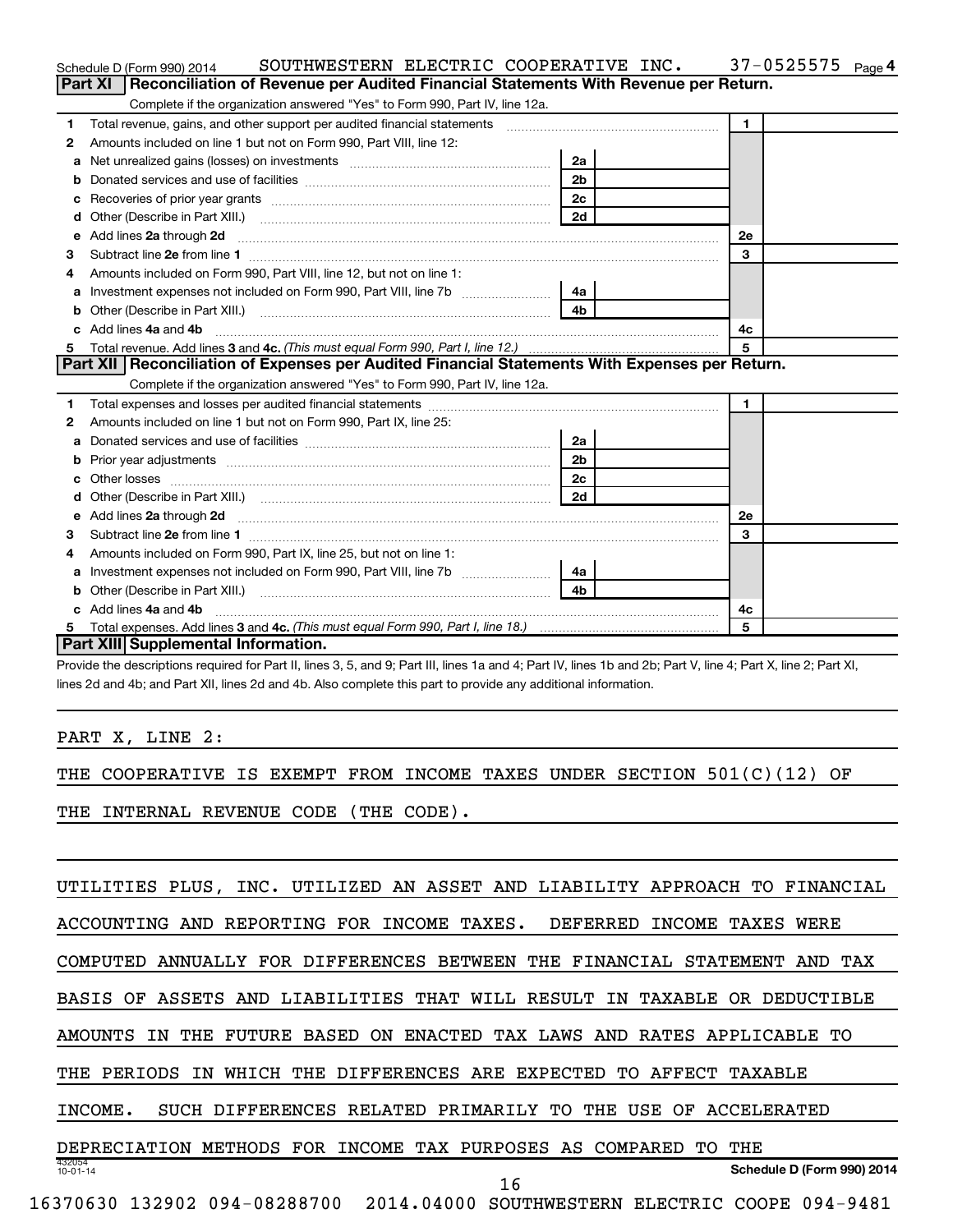37-0525575 <sub>Page 5</sub> *(continued)* **Part XIII Supplemental Information**  Schedule D (Form 990) 2014 SOUTHWESTERN ELECTRIC COOPERATIVE INC. 37-0525575  $_{\sf Page}$ 

STRAIGHT-LINE METHOD FOR FINANCIAL REPORTING AND AMORTIZATION OF GOODWILL FOR INCOME TAX PURPOSES.

VALUATION ALLOWANCES ARE ESTABLISHED WHEN NECESSARY TO REDUCE DEFERRED TAX ASSETS TO THE AMOUNT EXPECTED TO BE REALIZED. THE PROVISION FOR INCOME TAXES IS THE TAX PAYABLE OR REFUNDABLE FOR THE PERIOD PLUS OR MINUS THE CHANGE DURING THE PERIOD IN DEFERRED TAX ASSETS AND LIABILITIES.

UTILITIES PLUS, INC. FILED A CONSOLIDATED TAX RETURN, WHICH INCLUDED ITS SUBSIDIARIES. THE CONSOLIDATED INCOME TAX PROVISIONS (BENEFIT) WAS RECORDED BY UTILITIES PLUS, INC. AND WAS NOT ALLOCATED TO ITS SUBSIDIARIES.

THE COOPERATIVE EVALUATED ITS TAX POSITIONS AND DETERMINED THAT IT HAS NO UNCERTAIN TAX POSITIONS AS OF DECEMBER 31, 2014 AND 2013.

WITH FEW EXCEPTIONS, THE COOPERATIVE IS NO LONGER SUBJECT TO FEDERAL, STATE, OR LOCAL INCOME TAX EXAMINATIONS BY TAX AUTHORITIES FOR YEARS BEFORE 2011.

**Schedule D (Form 990) 2014**

432055 10-01-14

17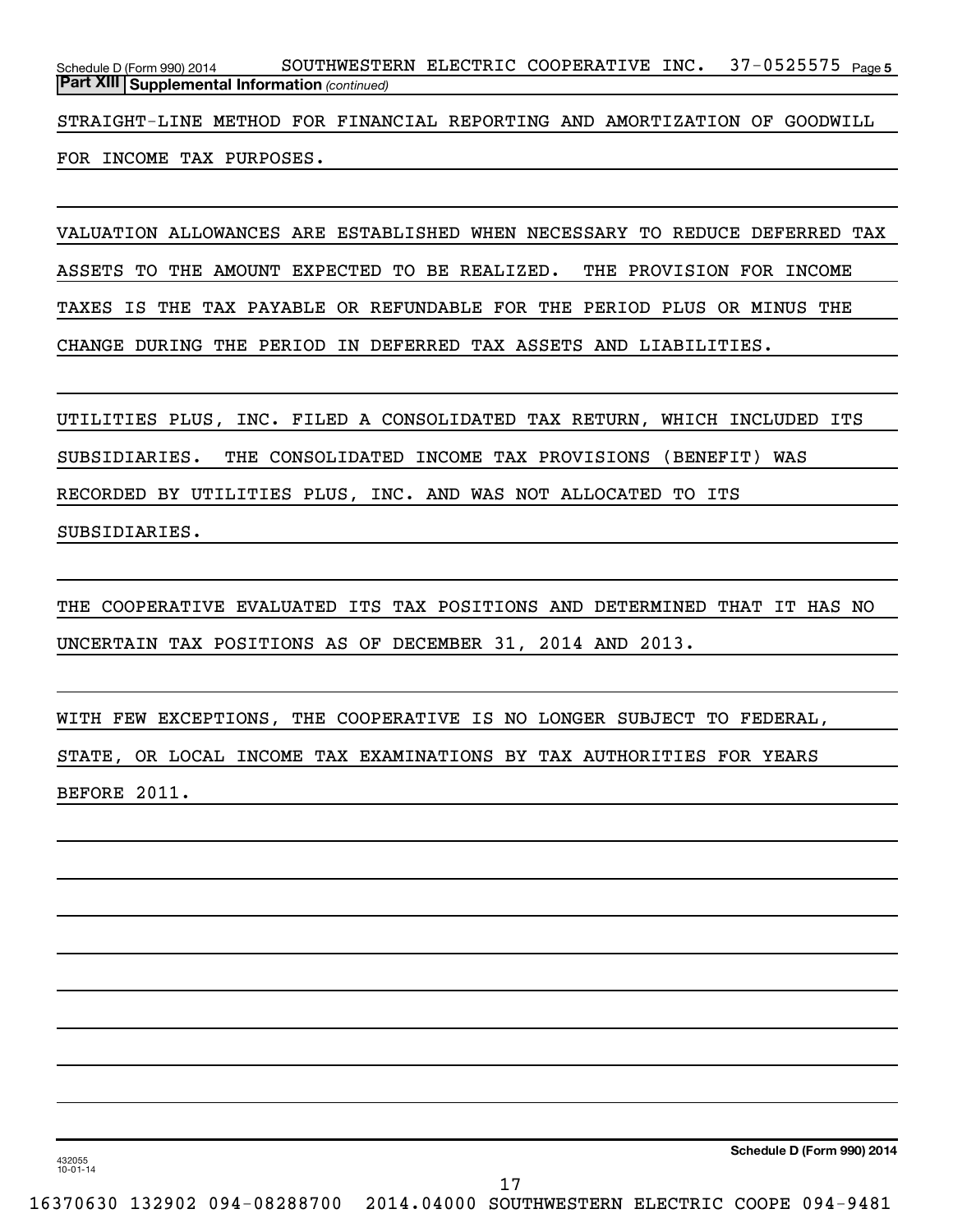| <b>SCHEDULE I</b><br>(Form 990)<br>Department of the Treasury                                                                                                                                                                                                                                                            |                                                                                                                                                                    | <b>Grants and Other Assistance to Organizations,</b><br>Governments, and Individuals in the United States<br>Complete if the organization answered "Yes" to Form 990, Part IV, line 21 or 22. | Attach to Form 990.         |                                         |                                                                |                                           | OMB No. 1545-0047<br>20<br><b>Open to Public</b>    |
|--------------------------------------------------------------------------------------------------------------------------------------------------------------------------------------------------------------------------------------------------------------------------------------------------------------------------|--------------------------------------------------------------------------------------------------------------------------------------------------------------------|-----------------------------------------------------------------------------------------------------------------------------------------------------------------------------------------------|-----------------------------|-----------------------------------------|----------------------------------------------------------------|-------------------------------------------|-----------------------------------------------------|
| Internal Revenue Service                                                                                                                                                                                                                                                                                                 |                                                                                                                                                                    | Information about Schedule I (Form 990) and its instructions is at www.irs.gov/form990.                                                                                                       |                             |                                         |                                                                |                                           | Inspection                                          |
| Name of the organization                                                                                                                                                                                                                                                                                                 | SOUTHWESTERN ELECTRIC COOPERATIVE INC.                                                                                                                             |                                                                                                                                                                                               |                             |                                         |                                                                |                                           | <b>Employer identification number</b><br>37-0525575 |
| Part I                                                                                                                                                                                                                                                                                                                   | <b>General Information on Grants and Assistance</b>                                                                                                                |                                                                                                                                                                                               |                             |                                         |                                                                |                                           |                                                     |
| Does the organization maintain records to substantiate the amount of the grants or assistance, the grantees' eligibility for the grants or assistance, and the selection<br>$\mathbf 1$<br>Describe in Part IV the organization's procedures for monitoring the use of grant funds in the United States.<br>$\mathbf{2}$ |                                                                                                                                                                    |                                                                                                                                                                                               |                             |                                         |                                                                |                                           | $\boxed{\text{X}}$ Yes<br>l No                      |
| Part II                                                                                                                                                                                                                                                                                                                  | Grants and Other Assistance to Domestic Organizations and Domestic Governments. Complete if the organization answered "Yes" to Form 990, Part IV, line 21, for any |                                                                                                                                                                                               |                             |                                         |                                                                |                                           |                                                     |
| 1 (a) Name and address of organization<br>or government                                                                                                                                                                                                                                                                  | recipient that received more than \$5,000. Part II can be duplicated if additional space is needed.<br>$(b)$ EIN                                                   | (c) IRC section<br>if applicable                                                                                                                                                              | (d) Amount of<br>cash grant | (e) Amount of<br>non-cash<br>assistance | (f) Method of<br>valuation (book,<br>FMV, appraisal,<br>other) | (g) Description of<br>non-cash assistance | (h) Purpose of grant<br>or assistance               |
|                                                                                                                                                                                                                                                                                                                          |                                                                                                                                                                    |                                                                                                                                                                                               |                             |                                         |                                                                |                                           |                                                     |
| $\mathbf{2}$<br>3                                                                                                                                                                                                                                                                                                        |                                                                                                                                                                    |                                                                                                                                                                                               |                             |                                         |                                                                |                                           | ▶                                                   |

**For Paperwork Reduction Act Notice, see the Instructions for Form 990. Schedule I (Form 990) (2014)** LHA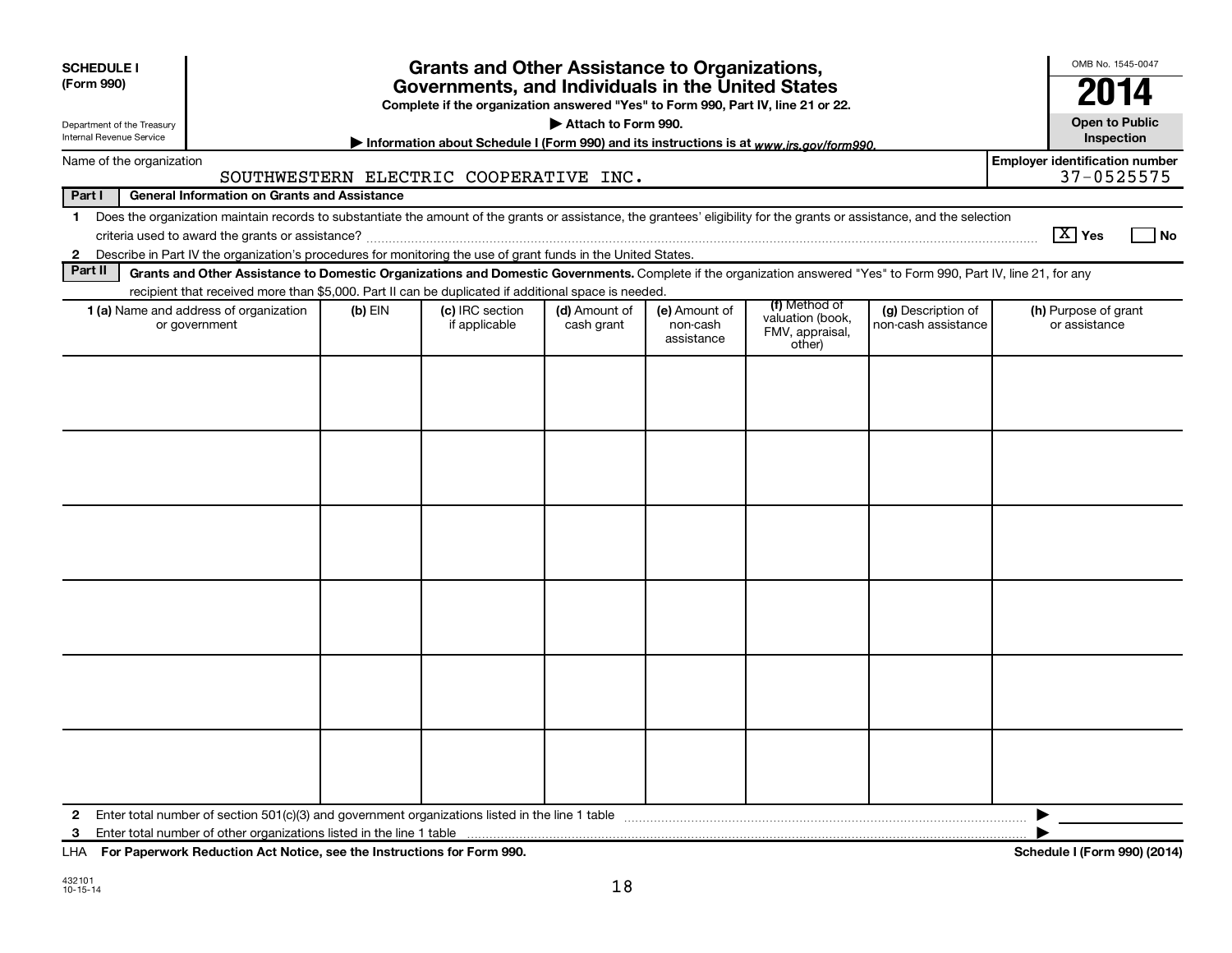COLLEGE SCHOLARSHIPS  $\begin{bmatrix} 11 & 11 & 000 \end{bmatrix}$  0.

Part IV | Supplemental Information. Provide the information required in Part I, line 2, Part III, column (b), and any other additional information.

PART I, LINE 2:

FUNDS ARE GIVEN TO QUALIFYING RECIPIENTS THAT HAVE EFFECTIVE OVERSIGHT IN

THE USE OF THE ASSISTANCE GIVEN. THE BOARD OF DIRECTORS ALSO FOLLOWS UP

WITH THE RECIPIENTS TO ENSURE THAT THE FUNDS ARE BEING USED APPROPRIATELY.

#### Part III | Grants and Other Assistance to Domestic Individuals. Complete if the organization answered "Yes" to Form 990, Part IV, line 22. Schedule I (Form 990) (2014) SOUTHWESTERN ELECTRIC COOPERATIVE INC . 37-0525575 Page

Part III can be duplicated if additional space is needed.

(a) Type of grant or assistance **(b)** Number of  $|$  **(c)** Amount of  $|$  **(d)** Amount of non- $|$  **(e)** Method of valuation  $|$  **(f)** recipients (c) Amount of cash grant

(d) Amount of noncash assistance

(e) Method of valuation (book, FMV, appraisal, other) **2**

(f) Description of non-cash assistance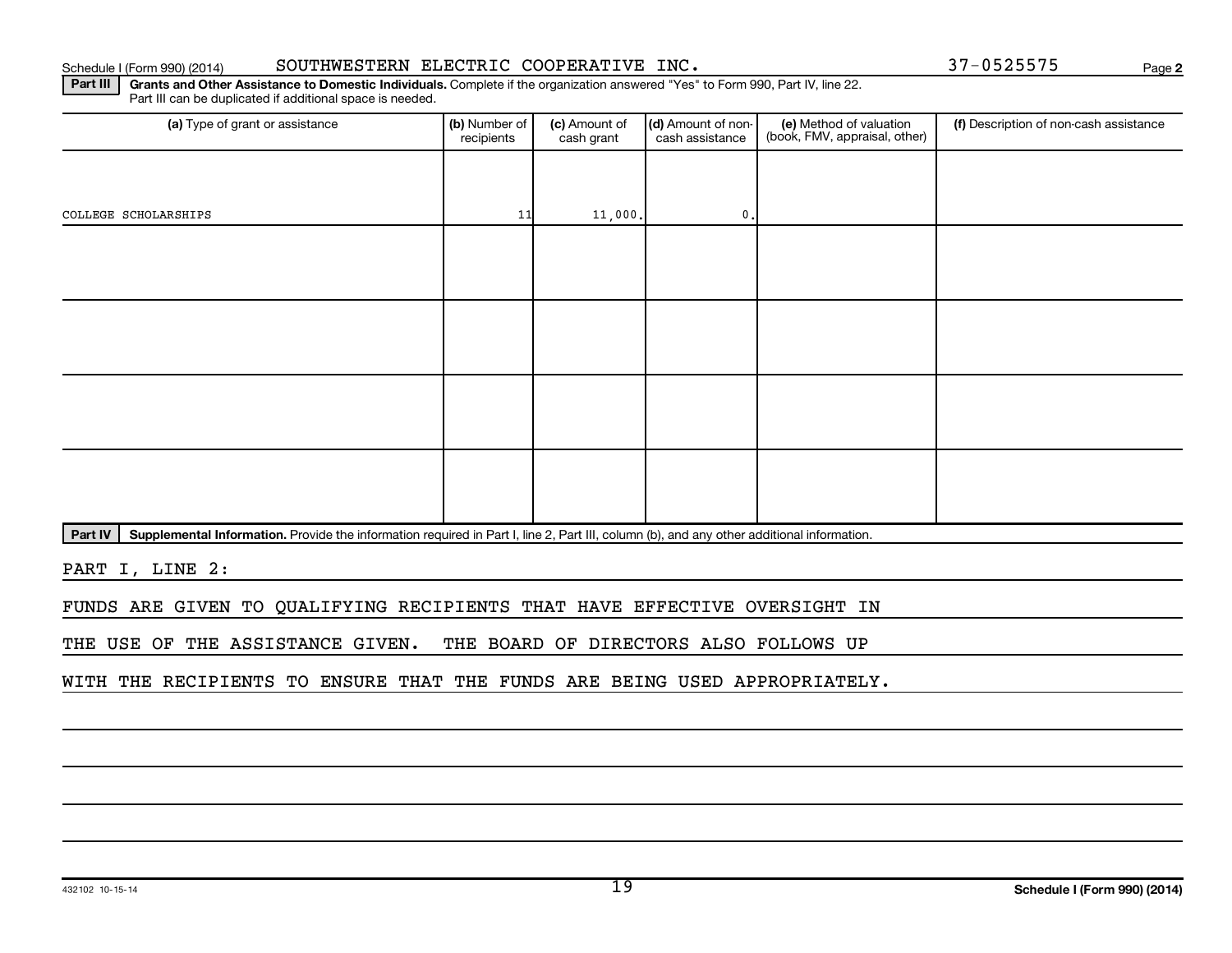|              | <b>SCHEDULE J</b>                                      | <b>Compensation Information</b>                                                                                                                                                     |                                       | OMB No. 1545-0047 |                         |                         |  |  |  |
|--------------|--------------------------------------------------------|-------------------------------------------------------------------------------------------------------------------------------------------------------------------------------------|---------------------------------------|-------------------|-------------------------|-------------------------|--|--|--|
|              | (Form 990)                                             |                                                                                                                                                                                     | 2014                                  |                   |                         |                         |  |  |  |
|              |                                                        | For certain Officers, Directors, Trustees, Key Employees, and Highest<br><b>Compensated Employees</b><br>Complete if the organization answered "Yes" on Form 990, Part IV, line 23. |                                       |                   |                         |                         |  |  |  |
|              |                                                        |                                                                                                                                                                                     | <b>Open to Public</b>                 |                   |                         |                         |  |  |  |
|              | Department of the Treasury<br>Internal Revenue Service | Attach to Form 990.<br>Information about Schedule J (Form 990) and its instructions is at www.irs.gov/form990.                                                                      |                                       | Inspection        |                         |                         |  |  |  |
|              | Name of the organization                               |                                                                                                                                                                                     | <b>Employer identification number</b> |                   |                         |                         |  |  |  |
|              |                                                        | SOUTHWESTERN ELECTRIC COOPERATIVE INC.                                                                                                                                              | 37-0525575                            |                   |                         |                         |  |  |  |
|              | Part I                                                 | <b>Questions Regarding Compensation</b>                                                                                                                                             |                                       |                   |                         |                         |  |  |  |
|              |                                                        |                                                                                                                                                                                     |                                       |                   | <b>Yes</b>              | No                      |  |  |  |
|              |                                                        | <b>1a</b> Check the appropriate box(es) if the organization provided any of the following to or for a person listed in Form 990,                                                    |                                       |                   |                         |                         |  |  |  |
|              |                                                        | Part VII, Section A, line 1a. Complete Part III to provide any relevant information regarding these items.                                                                          |                                       |                   |                         |                         |  |  |  |
|              | First-class or charter travel                          | Housing allowance or residence for personal use                                                                                                                                     |                                       |                   |                         |                         |  |  |  |
|              | Travel for companions                                  | Payments for business use of personal residence                                                                                                                                     |                                       |                   |                         |                         |  |  |  |
|              |                                                        | Health or social club dues or initiation fees<br>Tax indemnification and gross-up payments                                                                                          |                                       |                   |                         |                         |  |  |  |
|              |                                                        | Discretionary spending account<br>Personal services (e.g., maid, chauffeur, chef)                                                                                                   |                                       |                   |                         |                         |  |  |  |
|              |                                                        |                                                                                                                                                                                     |                                       |                   |                         |                         |  |  |  |
|              |                                                        | <b>b</b> If any of the boxes on line 1a are checked, did the organization follow a written policy regarding payment or                                                              |                                       |                   |                         |                         |  |  |  |
|              |                                                        |                                                                                                                                                                                     |                                       | 1b                |                         |                         |  |  |  |
| 2            |                                                        | Did the organization require substantiation prior to reimbursing or allowing expenses incurred by all directors,                                                                    |                                       |                   |                         |                         |  |  |  |
|              |                                                        |                                                                                                                                                                                     |                                       | $\mathbf{2}$      |                         |                         |  |  |  |
|              |                                                        |                                                                                                                                                                                     |                                       |                   |                         |                         |  |  |  |
| 3            |                                                        | Indicate which, if any, of the following the filing organization used to establish the compensation of the organization's                                                           |                                       |                   |                         |                         |  |  |  |
|              |                                                        | CEO/Executive Director. Check all that apply. Do not check any boxes for methods used by a related organization to                                                                  |                                       |                   |                         |                         |  |  |  |
|              |                                                        | establish compensation of the CEO/Executive Director, but explain in Part III.                                                                                                      |                                       |                   |                         |                         |  |  |  |
|              | Compensation committee                                 | Written employment contract                                                                                                                                                         |                                       |                   |                         |                         |  |  |  |
|              |                                                        | <u>x  </u><br>Compensation survey or study<br>Independent compensation consultant                                                                                                   |                                       |                   |                         |                         |  |  |  |
|              |                                                        | $\mathbf{X}$ Approval by the board or compensation committee<br>Form 990 of other organizations                                                                                     |                                       |                   |                         |                         |  |  |  |
|              |                                                        |                                                                                                                                                                                     |                                       |                   |                         |                         |  |  |  |
| 4            |                                                        | During the year, did any person listed in Form 990, Part VII, Section A, line 1a, with respect to the filing                                                                        |                                       |                   |                         |                         |  |  |  |
|              | organization or a related organization:                |                                                                                                                                                                                     |                                       |                   |                         |                         |  |  |  |
| а            |                                                        | Receive a severance payment or change-of-control payment?                                                                                                                           |                                       | 4a                |                         | х                       |  |  |  |
| b            |                                                        |                                                                                                                                                                                     |                                       | 4b                | $\overline{\textbf{x}}$ |                         |  |  |  |
| с            |                                                        |                                                                                                                                                                                     |                                       | 4c                |                         | $\overline{\mathbf{X}}$ |  |  |  |
|              |                                                        | If "Yes" to any of lines 4a-c, list the persons and provide the applicable amounts for each item in Part III.                                                                       |                                       |                   |                         |                         |  |  |  |
|              |                                                        |                                                                                                                                                                                     |                                       |                   |                         |                         |  |  |  |
|              |                                                        | Only section 501(c)(3), 501(c)(4), and 501(c)(29) organizations must complete lines 5-9.                                                                                            |                                       |                   |                         |                         |  |  |  |
|              |                                                        | For persons listed in Form 990, Part VII, Section A, line 1a, did the organization pay or accrue any compensation                                                                   |                                       |                   |                         |                         |  |  |  |
|              | contingent on the revenues of:                         |                                                                                                                                                                                     |                                       |                   |                         |                         |  |  |  |
|              |                                                        |                                                                                                                                                                                     |                                       | 5а                |                         |                         |  |  |  |
|              |                                                        |                                                                                                                                                                                     |                                       | 5b                |                         |                         |  |  |  |
|              |                                                        | If "Yes" to line 5a or 5b, describe in Part III.                                                                                                                                    |                                       |                   |                         |                         |  |  |  |
| 6.           |                                                        | For persons listed in Form 990, Part VII, Section A, line 1a, did the organization pay or accrue any compensation                                                                   |                                       |                   |                         |                         |  |  |  |
|              | contingent on the net earnings of:                     |                                                                                                                                                                                     |                                       |                   |                         |                         |  |  |  |
|              |                                                        |                                                                                                                                                                                     |                                       | 6a                |                         |                         |  |  |  |
|              |                                                        | If "Yes" to line 6a or 6b, describe in Part III.                                                                                                                                    |                                       | 6b                |                         |                         |  |  |  |
| $\mathbf{7}$ |                                                        | For persons listed in Form 990, Part VII, Section A, line 1a, did the organization provide any non-fixed payments                                                                   |                                       |                   |                         |                         |  |  |  |
|              |                                                        |                                                                                                                                                                                     |                                       | 7                 |                         |                         |  |  |  |
|              |                                                        | 8 Were any amounts reported in Form 990, Part VII, paid or accrued pursuant to a contract that was subject to the                                                                   |                                       |                   |                         |                         |  |  |  |
|              |                                                        |                                                                                                                                                                                     |                                       | 8                 |                         |                         |  |  |  |
| 9            |                                                        | If "Yes" to line 8, did the organization also follow the rebuttable presumption procedure described in                                                                              |                                       |                   |                         |                         |  |  |  |
|              |                                                        |                                                                                                                                                                                     |                                       | 9                 |                         |                         |  |  |  |
|              |                                                        | LHA For Paperwork Reduction Act Notice, see the Instructions for Form 990.                                                                                                          | Schedule J (Form 990) 2014            |                   |                         |                         |  |  |  |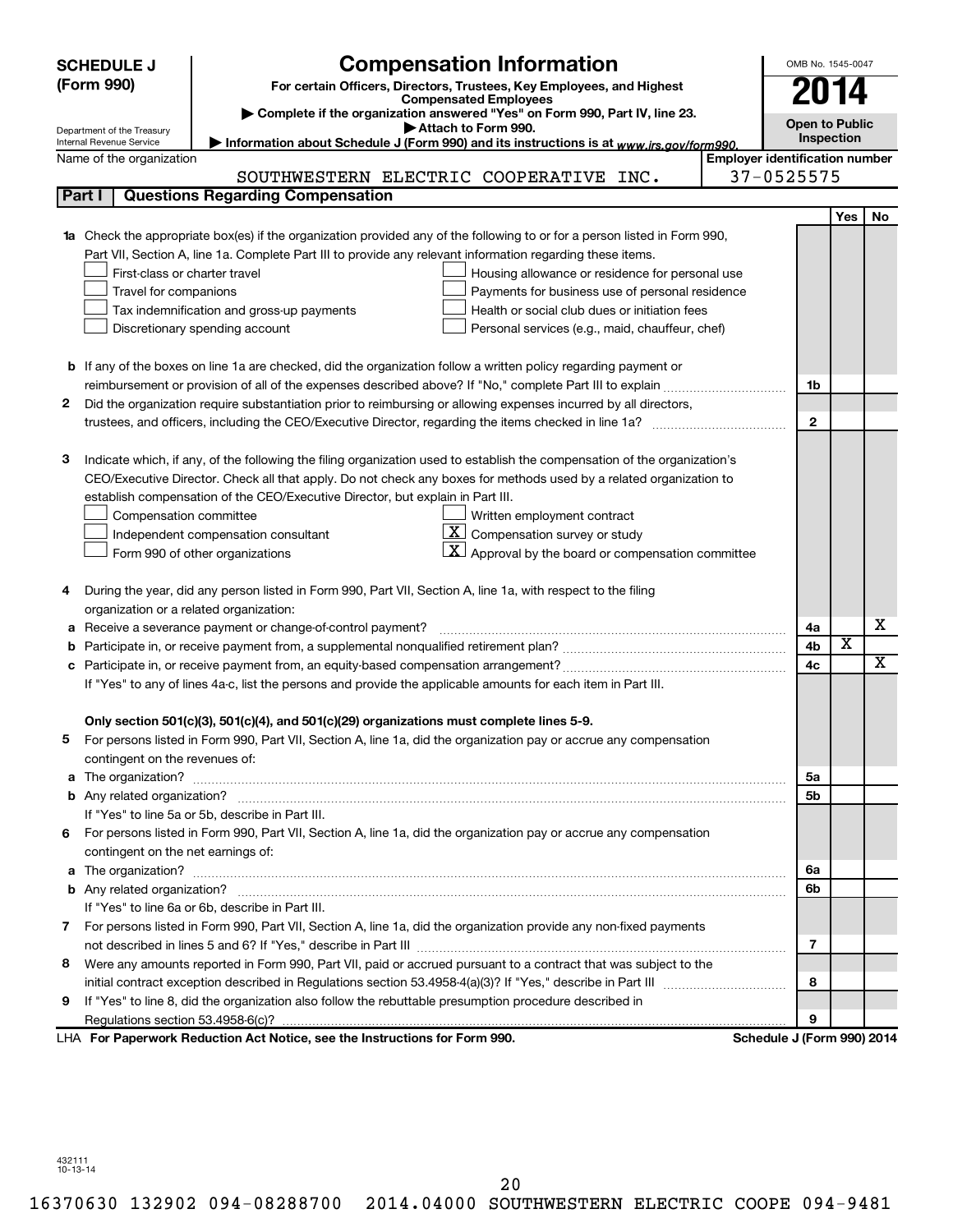#### Schedule J (Form 990) 2014 SOUTHWESTERN ELECTRIC COOPERATIVE INC. 37-0525575

#### Part II | Officers, Directors, Trustees, Key Employees, and Highest Compensated Employees. Use duplicate copies if additional space is needed.

For each individual whose compensation must be reported in Schedule J, report compensation from the organization on row (i) and from related organizations, described in the instructions, on row (ii). Do not list any individuals that are not listed on Form 990, Part VII.

Note. The sum of columns (B)(i)-(iii) for each listed individual must equal the total amount of Form 990, Part VII, Section A, line 1a, applicable column (D) and (E) amounts for that individual.

| (A) Name and Title          |      |                          | (B) Breakdown of W-2 and/or 1099-MISC compensation |                                           | (C) Retirement and             | (D) Nontaxable   | (E) Total of columns | (F) Compensation                                           |
|-----------------------------|------|--------------------------|----------------------------------------------------|-------------------------------------------|--------------------------------|------------------|----------------------|------------------------------------------------------------|
|                             |      | (i) Base<br>compensation | (ii) Bonus &<br>incentive<br>compensation          | (iii) Other<br>reportable<br>compensation | other deferred<br>compensation | benefits         | $(B)(i)-(D)$         | in column (B)<br>reported as deferred<br>in prior Form 990 |
| KERRY SLOAN<br>(1)          | (i)  | 420,003.                 | 150,000.                                           | 9,674.                                    | 262, 348.                      | 21,382.          | 863,407.             | $0$ .                                                      |
| CEO                         | (ii) | $\overline{0}$ .         | 0.                                                 | 0.                                        | $\overline{0}$ .               | 0.               | 0.                   | $\overline{0}$ .                                           |
| CHARLES JEWELL<br>(2)       | (i)  | 179,088.                 | $\overline{0}$ .                                   | 2,788.                                    | 99,677.                        | 20,022.          | 301,575.             | $\overline{0}$ .                                           |
| CFO                         | (ii) | 0.                       | $\mathbf 0$ .                                      | 0.                                        | $\overline{0}$ .               | Ω.               | 0                    | $\overline{0}$ .                                           |
| RACHEL SLOAN<br>(3)         | (i)  | 220, 383.                | $\overline{0}$ .                                   | 490.                                      | 138, 102.                      | 1,154            | 360, 129.            | $\overline{\mathfrak{o}}$ .                                |
| COO                         | (ii) | 0.                       | $\overline{0}$ .                                   | 0.                                        | 0.                             | 0                | $\Omega$ .           | $\overline{\mathfrak{o}}$ .                                |
| ANDREW JONES<br>(4)         | (i)  | 142,659.                 | $\overline{0}$ .                                   | 690.                                      | 90,708.                        | 19,835           | 253,892.             | $\overline{0}$ .                                           |
| VP BUSINESS DEVELOPMENT     | (ii) | 0.                       | $\overline{0}$ .                                   | 0.                                        | о.                             | 0.               | Ω.                   | $\overline{0}$ .                                           |
| <b>JOEL LAFRANCE</b><br>(5) | (i)  | 143,837.                 | $\overline{0}$ .                                   | $-2,228.$                                 | 76, 127.                       | 26,422.          | 244, 158.            | $\overline{0}$ .                                           |
| CONSTRUCTION FOREMAN        | (ii) | Ο.                       | $\overline{0}$ .                                   | $\overline{0}$ .                          | σ.                             | 0.               | 0.                   | $\overline{0}$ .                                           |
| RICHARD MCGILL<br>(6)       | (i)  | 137,009.                 | $\overline{0}$ .                                   | $-675.$                                   | 91,445.                        | 17,405.          | 245, 184.            | $\overline{0}$ .                                           |
| VP ENGINEERING              | (ii) | $\overline{0}$ .         | $\overline{0}$ .                                   | $\overline{0}$ .                          | $\overline{0}$ .               | ο.               | 0.                   | $\overline{0}$ .                                           |
| STEPHEN MCMAHON<br>(7)      | (i)  | 132,099.                 | $\overline{0}$ .                                   | 215.                                      | 80, 806.                       | 11,013.          | 224, 133.            | $\overline{0}$ .                                           |
| MAINTENANCE FOREMAN         | (ii) | $\overline{0}$ .         | $\overline{0}$ .                                   | 0.                                        | О.                             | 0.               | 0.                   | $\overline{0}$ .                                           |
| LEO DUBLO<br>(8)            | (i)  | 135,599.                 | σ.                                                 | $-2,196.$                                 | 34,549.                        | 26, 395.         | 194, 347.            | $\overline{0}$ .                                           |
| JOURNEY MAN LINEMAN         | (ii) | $\overline{0}$ .         | σ.                                                 | $\overline{0}$ .                          | $\overline{0}$ .               | $\overline{0}$ . | $\overline{0}$ .     | $\overline{0}$ .                                           |
|                             | (i)  |                          |                                                    |                                           |                                |                  |                      |                                                            |
|                             | (ii) |                          |                                                    |                                           |                                |                  |                      |                                                            |
|                             | (i)  |                          |                                                    |                                           |                                |                  |                      |                                                            |
|                             | (ii) |                          |                                                    |                                           |                                |                  |                      |                                                            |
|                             | (i)  |                          |                                                    |                                           |                                |                  |                      |                                                            |
|                             | (ii) |                          |                                                    |                                           |                                |                  |                      |                                                            |
|                             | (i)  |                          |                                                    |                                           |                                |                  |                      |                                                            |
|                             | (ii) |                          |                                                    |                                           |                                |                  |                      |                                                            |
|                             | (i)  |                          |                                                    |                                           |                                |                  |                      |                                                            |
|                             | (ii) |                          |                                                    |                                           |                                |                  |                      |                                                            |
|                             | (i)  |                          |                                                    |                                           |                                |                  |                      |                                                            |
|                             | (ii) |                          |                                                    |                                           |                                |                  |                      |                                                            |
|                             | (i)  |                          |                                                    |                                           |                                |                  |                      |                                                            |
|                             | (ii) |                          |                                                    |                                           |                                |                  |                      |                                                            |
|                             | (i)  |                          |                                                    |                                           |                                |                  |                      |                                                            |
|                             | (ii) |                          |                                                    |                                           |                                |                  |                      |                                                            |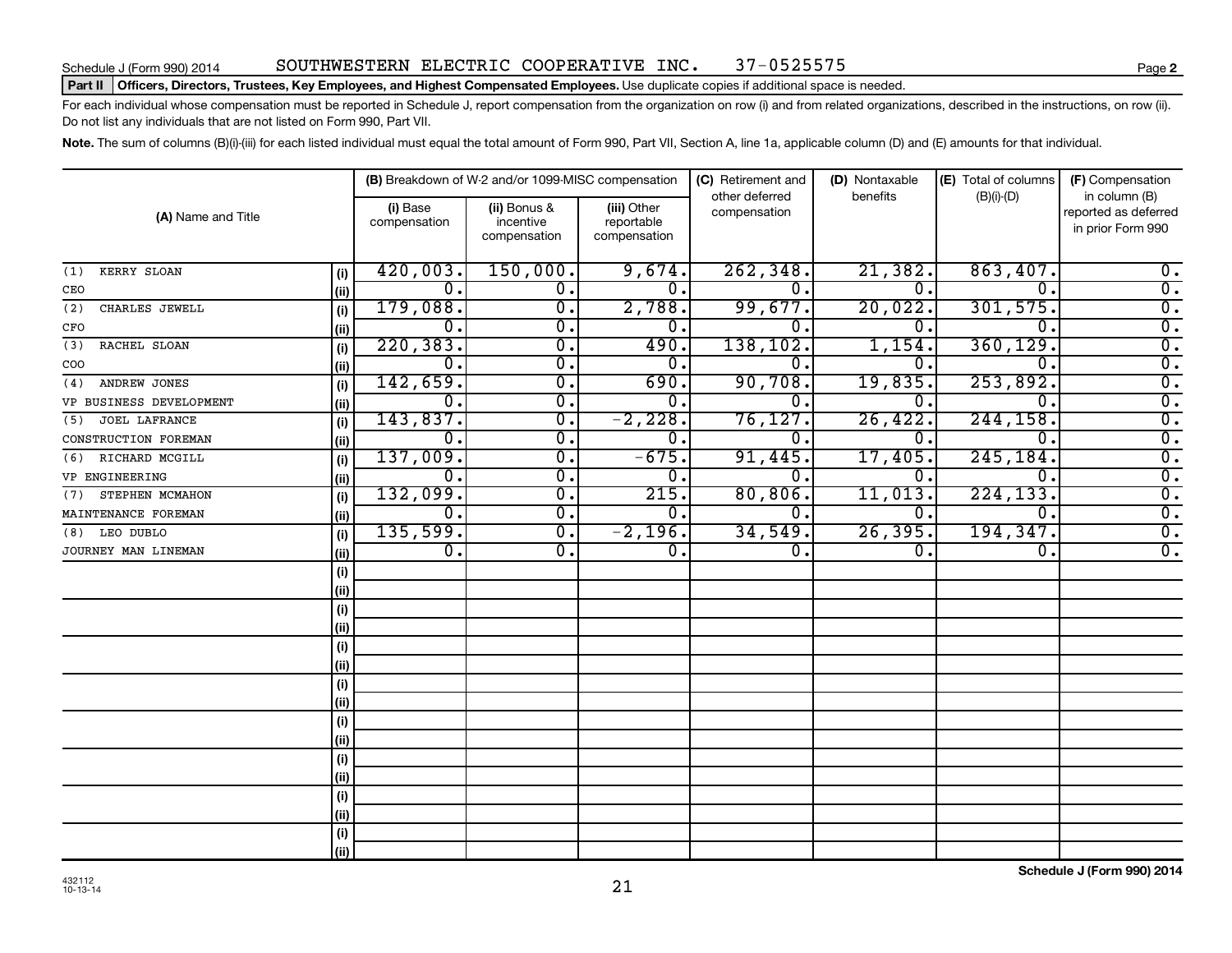Page 3

Provide the information, explanation, or descriptions required for Part I, lines 1a, 1b, 3, 4a, 4b, 4c, 5a, 5b, 6a, 6b, 7, and 8, and for Part II. Also complete this part for any additional information.

#### FORM 990, SCHEDULE J, LINE 4B

#### KERRY SLOAN IS A PARTICIPANT IN SOUTHWESTERN ELECTRIC COOPERATIVE'S

NON-QUALIFIED 457(F) RETIREMENT PLAN. CONTRIBUTIONS OF \$48,169 WERE

#### MADE TO THE PLAN IN 2014.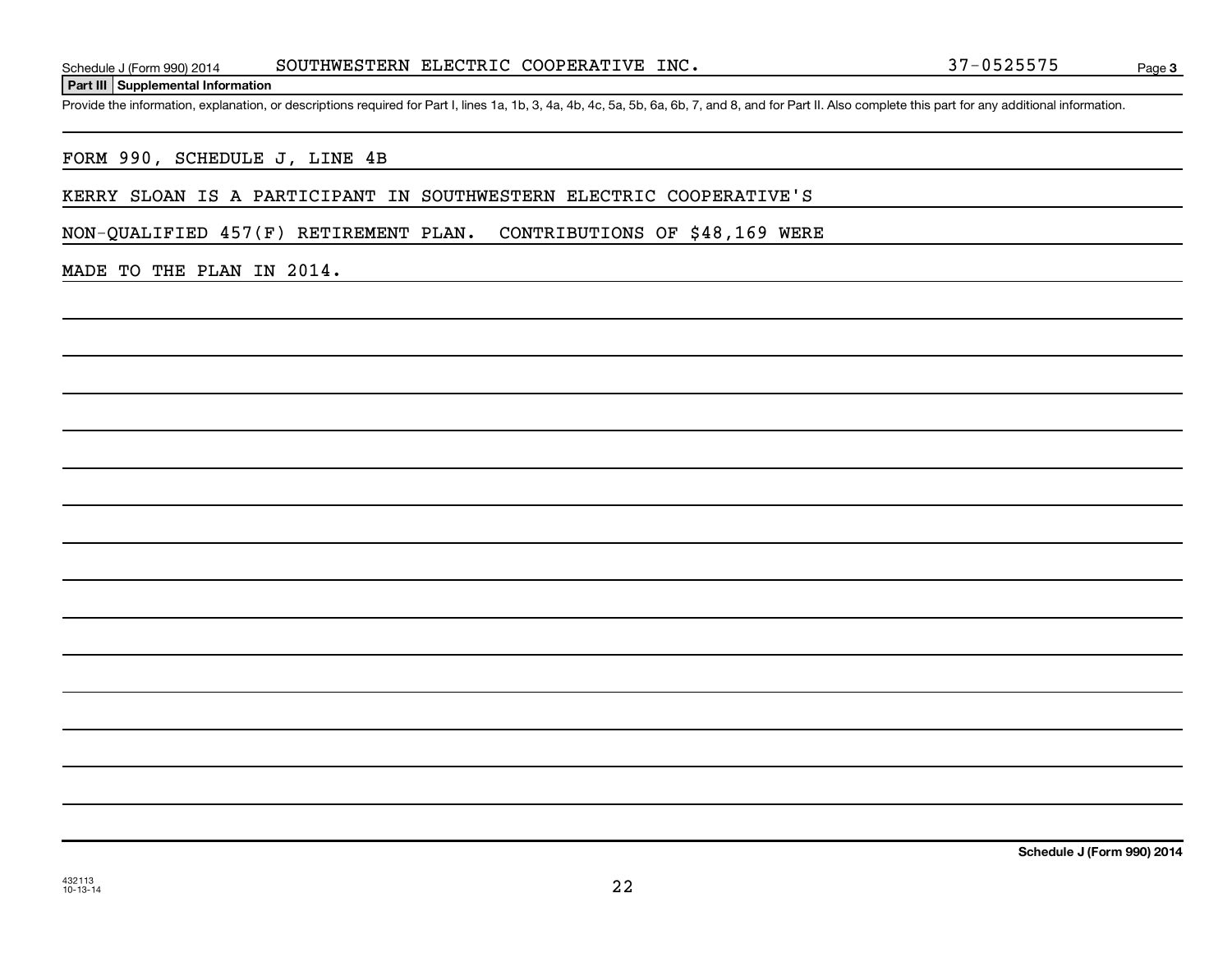| <b>SCHEDULE L</b>                                                                                                             |                                                                                                   | <b>Transactions With Interested Persons</b>                                                                                                                                                     |  |                           |                                    |               |                                |                                     |          |                                                                                             |            | OMB No. 1545-0047 |                                      |
|-------------------------------------------------------------------------------------------------------------------------------|---------------------------------------------------------------------------------------------------|-------------------------------------------------------------------------------------------------------------------------------------------------------------------------------------------------|--|---------------------------|------------------------------------|---------------|--------------------------------|-------------------------------------|----------|---------------------------------------------------------------------------------------------|------------|-------------------|--------------------------------------|
| (Form 990 or 990-EZ) ▶ Complete if the organization answered "Yes" on Form 990, Part IV, line 25a, 25b, 26, 27, 28a,          |                                                                                                   |                                                                                                                                                                                                 |  |                           |                                    |               |                                |                                     |          |                                                                                             |            | 2014              |                                      |
|                                                                                                                               |                                                                                                   | 28b, or 28c, or Form 990-EZ, Part V, line 38a or 40b.                                                                                                                                           |  |                           | Attach to Form 990 or Form 990-EZ. |               |                                |                                     |          |                                                                                             |            |                   |                                      |
| Department of the Treasury<br>Internal Revenue Service                                                                        | Information about Schedule L (Form 990 or 990-EZ) and its instructions is at www.irs.gov/form990. |                                                                                                                                                                                                 |  |                           |                                    |               |                                | <b>Open To Public</b><br>Inspection |          |                                                                                             |            |                   |                                      |
| Name of the organization                                                                                                      |                                                                                                   |                                                                                                                                                                                                 |  |                           |                                    |               |                                |                                     |          | <b>Employer identification number</b>                                                       |            |                   |                                      |
| Part I                                                                                                                        |                                                                                                   | SOUTHWESTERN ELECTRIC COOPERATIVE INC.<br>Excess Benefit Transactions (section 501(c)(3), section 501(c)(4), and 501(c)(29) organizations only).                                                |  |                           |                                    |               |                                |                                     |          | 37-0525575                                                                                  |            |                   |                                      |
|                                                                                                                               |                                                                                                   | Complete if the organization answered "Yes" on Form 990, Part IV, line 25a or 25b, or Form 990-EZ, Part V, line 40b.                                                                            |  |                           |                                    |               |                                |                                     |          |                                                                                             |            |                   |                                      |
| 1.                                                                                                                            |                                                                                                   | (b) Relationship between disqualified                                                                                                                                                           |  |                           |                                    |               |                                |                                     |          |                                                                                             |            |                   | (d) Corrected?                       |
| (a) Name of disqualified person                                                                                               |                                                                                                   | person and organization                                                                                                                                                                         |  |                           |                                    |               | (c) Description of transaction |                                     |          |                                                                                             |            | Yes               | No.                                  |
|                                                                                                                               |                                                                                                   |                                                                                                                                                                                                 |  |                           |                                    |               |                                |                                     |          |                                                                                             |            |                   |                                      |
|                                                                                                                               |                                                                                                   |                                                                                                                                                                                                 |  |                           |                                    |               |                                |                                     |          |                                                                                             |            |                   |                                      |
|                                                                                                                               |                                                                                                   |                                                                                                                                                                                                 |  |                           |                                    |               |                                |                                     |          |                                                                                             |            |                   |                                      |
|                                                                                                                               |                                                                                                   |                                                                                                                                                                                                 |  |                           |                                    |               |                                |                                     |          |                                                                                             |            |                   |                                      |
|                                                                                                                               |                                                                                                   |                                                                                                                                                                                                 |  |                           |                                    |               |                                |                                     |          |                                                                                             |            |                   |                                      |
| 2 Enter the amount of tax incurred by the organization managers or disqualified persons during the year under<br>section 4958 |                                                                                                   |                                                                                                                                                                                                 |  |                           |                                    |               |                                |                                     |          |                                                                                             |            |                   |                                      |
|                                                                                                                               |                                                                                                   |                                                                                                                                                                                                 |  |                           |                                    |               |                                |                                     |          | $\begin{array}{c}\n\updownarrow \\ \hline\n\updownarrow \\ \hline\n\downarrow\n\end{array}$ |            |                   |                                      |
|                                                                                                                               |                                                                                                   |                                                                                                                                                                                                 |  |                           |                                    |               |                                |                                     |          |                                                                                             |            |                   |                                      |
| Part II                                                                                                                       |                                                                                                   | Loans to and/or From Interested Persons.                                                                                                                                                        |  |                           |                                    |               |                                |                                     |          |                                                                                             |            |                   |                                      |
|                                                                                                                               |                                                                                                   | Complete if the organization answered "Yes" on Form 990-EZ, Part V, line 38a or Form 990, Part IV, line 26; or if the organization<br>reported an amount on Form 990, Part X, line 5, 6, or 22. |  |                           |                                    |               |                                |                                     |          |                                                                                             |            |                   |                                      |
| (a) Name of                                                                                                                   | (b) Relationship                                                                                  | (c) Purpose                                                                                                                                                                                     |  | (d) Loan to or            | (e) Original                       |               | (f) Balance due                |                                     | $(g)$ In | <b>(h)</b> Approved                                                                         |            |                   | (i) Written                          |
| interested person                                                                                                             | with organization                                                                                 | of loan                                                                                                                                                                                         |  | from the<br>organization? | principal amount                   |               |                                |                                     | default? | `by board or<br>committee?                                                                  |            |                   | agreement?                           |
|                                                                                                                               |                                                                                                   |                                                                                                                                                                                                 |  | To From                   |                                    |               |                                | Yes                                 | No       | Yes I                                                                                       | No.        | Yes               | No.                                  |
|                                                                                                                               |                                                                                                   |                                                                                                                                                                                                 |  |                           |                                    |               |                                |                                     |          |                                                                                             |            |                   |                                      |
|                                                                                                                               |                                                                                                   |                                                                                                                                                                                                 |  |                           |                                    |               |                                |                                     |          |                                                                                             |            |                   |                                      |
|                                                                                                                               |                                                                                                   |                                                                                                                                                                                                 |  |                           |                                    |               |                                |                                     |          |                                                                                             |            |                   |                                      |
|                                                                                                                               |                                                                                                   |                                                                                                                                                                                                 |  |                           |                                    |               |                                |                                     |          |                                                                                             |            |                   |                                      |
|                                                                                                                               |                                                                                                   |                                                                                                                                                                                                 |  |                           |                                    |               |                                |                                     |          |                                                                                             |            |                   |                                      |
|                                                                                                                               |                                                                                                   |                                                                                                                                                                                                 |  |                           |                                    |               |                                |                                     |          |                                                                                             |            |                   |                                      |
|                                                                                                                               |                                                                                                   |                                                                                                                                                                                                 |  |                           |                                    |               |                                |                                     |          |                                                                                             |            |                   |                                      |
|                                                                                                                               |                                                                                                   |                                                                                                                                                                                                 |  |                           |                                    |               |                                |                                     |          |                                                                                             |            |                   |                                      |
| Total<br><b>Part III</b>                                                                                                      |                                                                                                   | <b>Grants or Assistance Benefiting Interested Persons.</b>                                                                                                                                      |  |                           |                                    | \$            |                                |                                     |          |                                                                                             |            |                   |                                      |
|                                                                                                                               |                                                                                                   | Complete if the organization answered "Yes" on Form 990, Part IV, line 27.                                                                                                                      |  |                           |                                    |               |                                |                                     |          |                                                                                             |            |                   |                                      |
| (a) Name of interested person                                                                                                 |                                                                                                   | (b) Relationship between                                                                                                                                                                        |  |                           |                                    | (c) Amount of | (d) Type of                    |                                     |          |                                                                                             |            | (e) Purpose of    |                                      |
|                                                                                                                               |                                                                                                   | interested person and                                                                                                                                                                           |  |                           |                                    | assistance    | assistance                     |                                     |          |                                                                                             | assistance |                   |                                      |
|                                                                                                                               |                                                                                                   | the organization                                                                                                                                                                                |  |                           |                                    |               |                                |                                     |          |                                                                                             |            |                   |                                      |
|                                                                                                                               |                                                                                                   |                                                                                                                                                                                                 |  |                           |                                    |               |                                |                                     |          |                                                                                             |            |                   |                                      |
|                                                                                                                               |                                                                                                   |                                                                                                                                                                                                 |  |                           |                                    |               |                                |                                     |          |                                                                                             |            |                   |                                      |
|                                                                                                                               |                                                                                                   |                                                                                                                                                                                                 |  |                           |                                    |               |                                |                                     |          |                                                                                             |            |                   |                                      |
|                                                                                                                               |                                                                                                   |                                                                                                                                                                                                 |  |                           |                                    |               |                                |                                     |          |                                                                                             |            |                   |                                      |
|                                                                                                                               |                                                                                                   |                                                                                                                                                                                                 |  |                           |                                    |               |                                |                                     |          |                                                                                             |            |                   |                                      |
|                                                                                                                               |                                                                                                   |                                                                                                                                                                                                 |  |                           |                                    |               |                                |                                     |          |                                                                                             |            |                   |                                      |
|                                                                                                                               |                                                                                                   |                                                                                                                                                                                                 |  |                           |                                    |               |                                |                                     |          |                                                                                             |            |                   |                                      |
|                                                                                                                               |                                                                                                   |                                                                                                                                                                                                 |  |                           |                                    |               |                                |                                     |          |                                                                                             |            |                   |                                      |
| LHA For Paperwork Reduction Act Notice, see the Instructions for Form 990 or 990-EZ.                                          |                                                                                                   |                                                                                                                                                                                                 |  |                           |                                    |               |                                |                                     |          |                                                                                             |            |                   | Schedule L (Form 990 or 990-EZ) 2014 |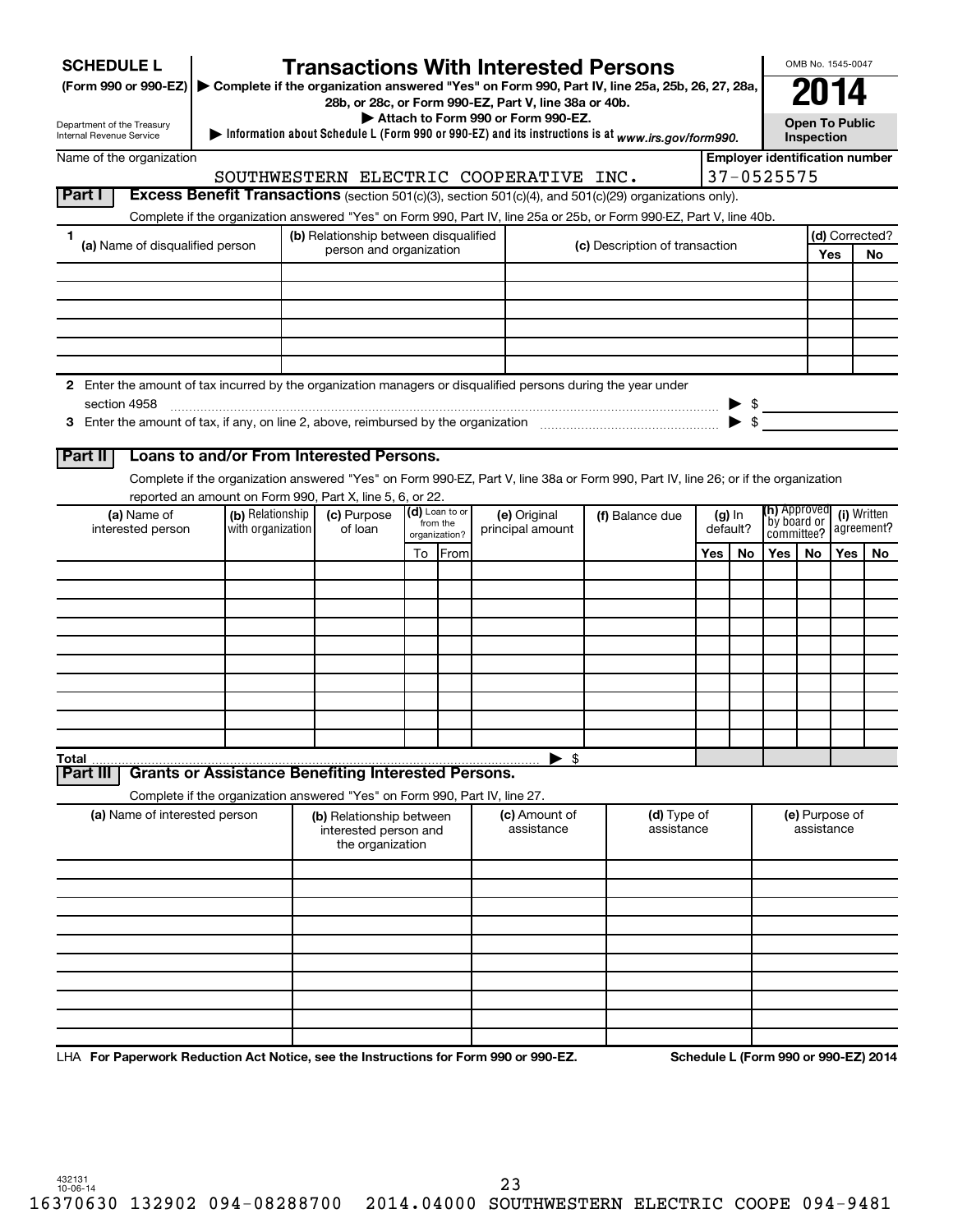| (a) Name of interested person                                       | Complete if the organization answered "Yes" on Form 990, Part IV, line 28a, 28b, or 28c.<br>(b) Relationship between interested | (c) Amount of | (d) Description of   | (e) Sharing of              |                               |
|---------------------------------------------------------------------|---------------------------------------------------------------------------------------------------------------------------------|---------------|----------------------|-----------------------------|-------------------------------|
|                                                                     | person and the organization                                                                                                     | transaction   | transaction          | organization's<br>revenues? |                               |
| THEODORE WILLMAN                                                    | <b>BOARD MEMBER</b>                                                                                                             |               | 131,424. BOARD MEMBE | Yes                         | No<br>$\overline{\textbf{X}}$ |
|                                                                     |                                                                                                                                 |               |                      |                             |                               |
|                                                                     |                                                                                                                                 |               |                      |                             |                               |
|                                                                     |                                                                                                                                 |               |                      |                             |                               |
|                                                                     |                                                                                                                                 |               |                      |                             |                               |
|                                                                     |                                                                                                                                 |               |                      |                             |                               |
|                                                                     |                                                                                                                                 |               |                      |                             |                               |
| Part V<br><b>Supplemental Information</b>                           |                                                                                                                                 |               |                      |                             |                               |
|                                                                     | Provide additional information for responses to questions on Schedule L (see instructions).                                     |               |                      |                             |                               |
|                                                                     |                                                                                                                                 |               |                      |                             |                               |
| SCH L, PART IV, BUSINESS TRANSACTIONS INVOLVING INTERESTED PERSONS: |                                                                                                                                 |               |                      |                             |                               |
| NAME OF PERSON:<br>(A)                                              | THEODORE WILLMAN                                                                                                                |               |                      |                             |                               |
| DESCRIPTION OF                                                      | TRANSACTION: BOARD MEMBER HAS A FAMILY MEMBER WORKING                                                                           |               |                      |                             |                               |
| (D)                                                                 |                                                                                                                                 |               |                      |                             |                               |
| SOUTHWESTERN ELECTRIC COOPERATIVE.<br>AТ                            |                                                                                                                                 |               |                      |                             |                               |
|                                                                     |                                                                                                                                 |               |                      |                             |                               |
|                                                                     |                                                                                                                                 |               |                      |                             |                               |
|                                                                     |                                                                                                                                 |               |                      |                             |                               |
|                                                                     |                                                                                                                                 |               |                      |                             |                               |
|                                                                     |                                                                                                                                 |               |                      |                             |                               |
|                                                                     |                                                                                                                                 |               |                      |                             |                               |
|                                                                     |                                                                                                                                 |               |                      |                             |                               |
|                                                                     |                                                                                                                                 |               |                      |                             |                               |
|                                                                     |                                                                                                                                 |               |                      |                             |                               |
|                                                                     |                                                                                                                                 |               |                      |                             |                               |
|                                                                     |                                                                                                                                 |               |                      |                             |                               |
|                                                                     |                                                                                                                                 |               |                      |                             |                               |
|                                                                     |                                                                                                                                 |               |                      |                             |                               |
|                                                                     |                                                                                                                                 |               |                      |                             |                               |
|                                                                     |                                                                                                                                 |               |                      |                             |                               |
|                                                                     |                                                                                                                                 |               |                      |                             |                               |
|                                                                     |                                                                                                                                 |               |                      |                             |                               |
|                                                                     |                                                                                                                                 |               |                      |                             |                               |
|                                                                     |                                                                                                                                 |               |                      |                             |                               |
|                                                                     |                                                                                                                                 |               |                      |                             |                               |
|                                                                     |                                                                                                                                 |               |                      |                             |                               |
|                                                                     |                                                                                                                                 |               |                      |                             |                               |
|                                                                     |                                                                                                                                 |               |                      |                             |                               |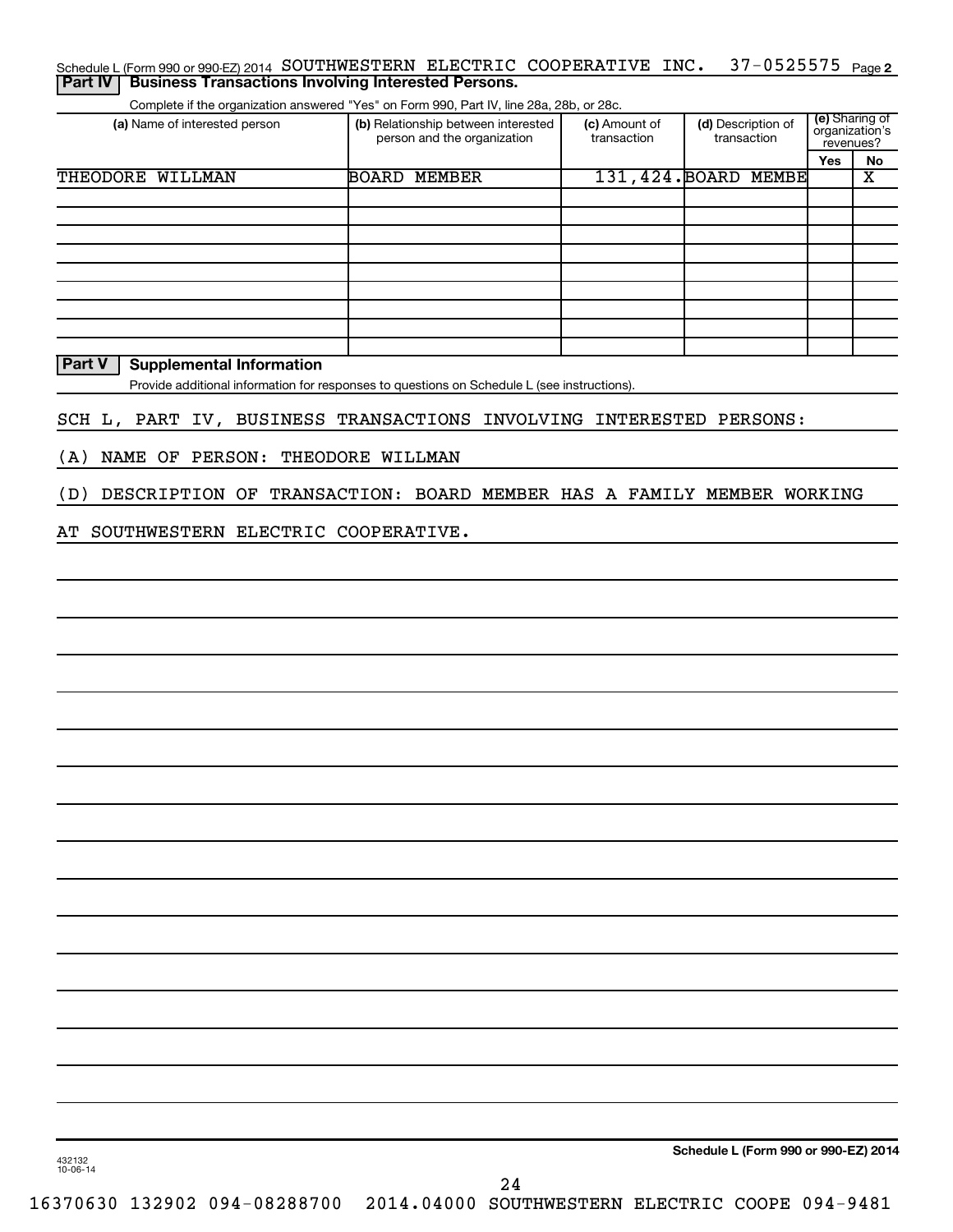**(Form 990 or 990-EZ)**

Department of the Treasury Internal Revenue Service Name of the organization

# SCHEDULE O **Supplemental Information to Form 990 or 990-EZ 2014**<br>(Form 990 or 990-EZ) **2014**

**Complete to provide information for responses to specific questions on Form 990 or 990-EZ or to provide any additional information. | Attach to Form 990 or 990-EZ.**

Information about Schedule O (Form 990 or 990-EZ) and its instructions is at www.irs.gov/form990.

OMB No. 1545-0047 **Open to Public Inspection**

**Employer identification number**

SOUTHWESTERN ELECTRIC COOPERATIVE INC.

FORM 990, PART III, LINE 1, DESCRIPTION OF ORGANIZATION MISSION:

WITH PRUDENT UTILITY PRACTICES.

FORM 990, PART VI, SECTION A, LINE 2:

RACHEL SLOAN IS A FAMILY MEMBER OF THE CEO.

FORM 990, PART VI, SECTION A, LINE 6:

MEMBERSHIP IS REQUIRED. ANY PERSON WHO MEETS THE QUALIFICATIONS FOR

MEMBERSHIP, AS OUTLINED IN SECTION 2 OF THE BYLAWS, HAS THE RIGHT TO

PARTICIPATE IN THE ORGANIZATION'S GOVERNANCE OR TO RECEIVE DISTRIBUTION OF

INCOME OR ASSETS FROM THE ORGANIZATION.

FORM 990, PART VI, SECTION A, LINE 7A:

PER SECTION 2 A 2 OF THE BYLAWS "MEMBERS SHALL BE ENTITLED TO VOTE AT ANY MEETING OF THE MEMBERS OF THE COOPERATIVE. SHALL BE ENTITLED TO BE ELECTED A DIRECTOR OF THE COOPERATIVE SUBJECT TO COMPLIANCE WITH THE QUALIFICATIONS STATED IN SECTION 5".

FORM 990, PART VI, SECTION A, LINE 7B:

SECTION 4 C OF THE BYLAWS COVERS VOTING ON ISSUES DULY PRESENTED TO THE MEMBERS.

FORM 990, PART VI, SECTION B, LINE 11:

THE 990 IS PREPARED BY THE INDEPENDENT AUDITORS, REVIEWED, AND APPROVED BY THE CFO AND THEN PRESENTED TO THE BOARD FOR APPROVAL PRIOR TO FILING.

432211 08-27-14 LHA For Paperwork Reduction Act Notice, see the Instructions for Form 990 or 990-EZ. Schedule O (Form 990 or 990-EZ) (2014) 25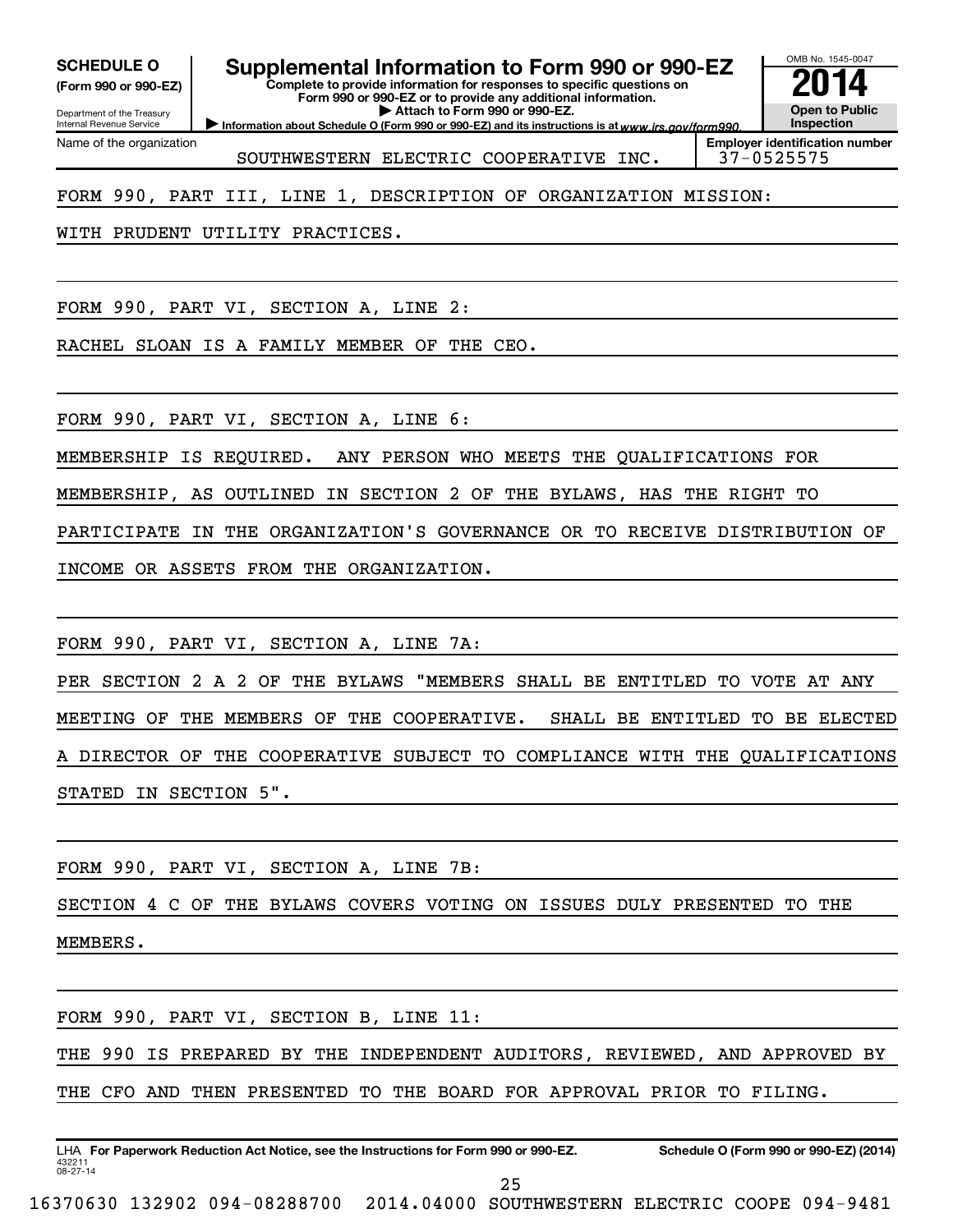|                                                                             | Page 2                                              |
|-----------------------------------------------------------------------------|-----------------------------------------------------|
| Name of the organization<br>SOUTHWESTERN ELECTRIC COOPERATIVE INC.          | <b>Employer identification number</b><br>37-0525575 |
| FORM 990, PART VI, SECTION B, LINE 12C:                                     |                                                     |
| BY THE INHERENT INTIMATE NATURE AMONG ITS MEMBERS, THE BOARD REGULARLY      |                                                     |
| MONITORS THIS POLICY THROUGH DISCUSSION AND INTERACTION WITH THE PUBLIC AND |                                                     |
| THE MEMBERS OF THE COOPERATIVE.                                             |                                                     |
|                                                                             |                                                     |
| FORM 990, PART VI, SECTION B, LINE 15:                                      |                                                     |
| THE COOPERATIVE ANNUALLY PARTICIPATES IN A NATIONAL COMPENSATION STUDY      |                                                     |
| CONDUCTED BY NRECA IN ORDER TO MONITOR/COMPARE/ESTABLISH THE RATE OF        |                                                     |
| COMPENSATION FOR ITS STAFF.                                                 |                                                     |
|                                                                             |                                                     |
| FORM 990, PART VI, SECTION C, LINE 19:                                      |                                                     |
| THE COOPERATIVE MAKES AVAILABLE TO ITS MEMBERS UPON REQUEST GOVERNING       |                                                     |
| DOCUMENTS AND POLICIES AT THE CORPORATE HEADQUARTERS. IT ALSO PLACES        |                                                     |
| BYLAWS/MEMBER GUIDES AND FINANCIALS ON ITS WEBSITE FOR INSPECTION.          |                                                     |
|                                                                             |                                                     |
| FORM 990, PART XI, LINE 9, CHANGES IN NET ASSETS:                           |                                                     |
| CAPITAL CREDITS RETIRED                                                     | $-1, 287, 106.$                                     |
| MEMBERSHIPS ISSUED                                                          | 5,932.                                              |
| UNCLAIMED PATRONAGE CHECKS                                                  | 1,902,901.                                          |
| PATRONAGE DIVIDENDS ALLOCATED                                               | 2,597,751.                                          |
| TOTAL TO FORM 990, PART XI, LINE 9                                          | 3,219,478.                                          |
|                                                                             |                                                     |
| FORM 990, PART IX, LINE 4                                                   |                                                     |
| THE IRS INSTRUCTIONS STATE THAT PATRONAGE DIVIDENDS PAID BY SECTION         |                                                     |
| $501(C)(12)$ ORGANIZATIONS TO THEIR MEMBERS SHOULD BE REPORTED ON LINE 4.   |                                                     |
| THE ORGANIZATION HAS INTERPRETED PATRONAGE DIVIDENDS PAID TO MEAN           |                                                     |

PATRONAGE DIVIDENDS ALLOCATED OR TO BE ALLOCATED FOR THE CURRENT YEAR.

432212 08-27-14 **Schedule O (Form 990 or 990-EZ) (2014)** SINCE THIS ALLOCATION IS NOT AN EXPENSE UNDER GENERALLY ACCEPTED 26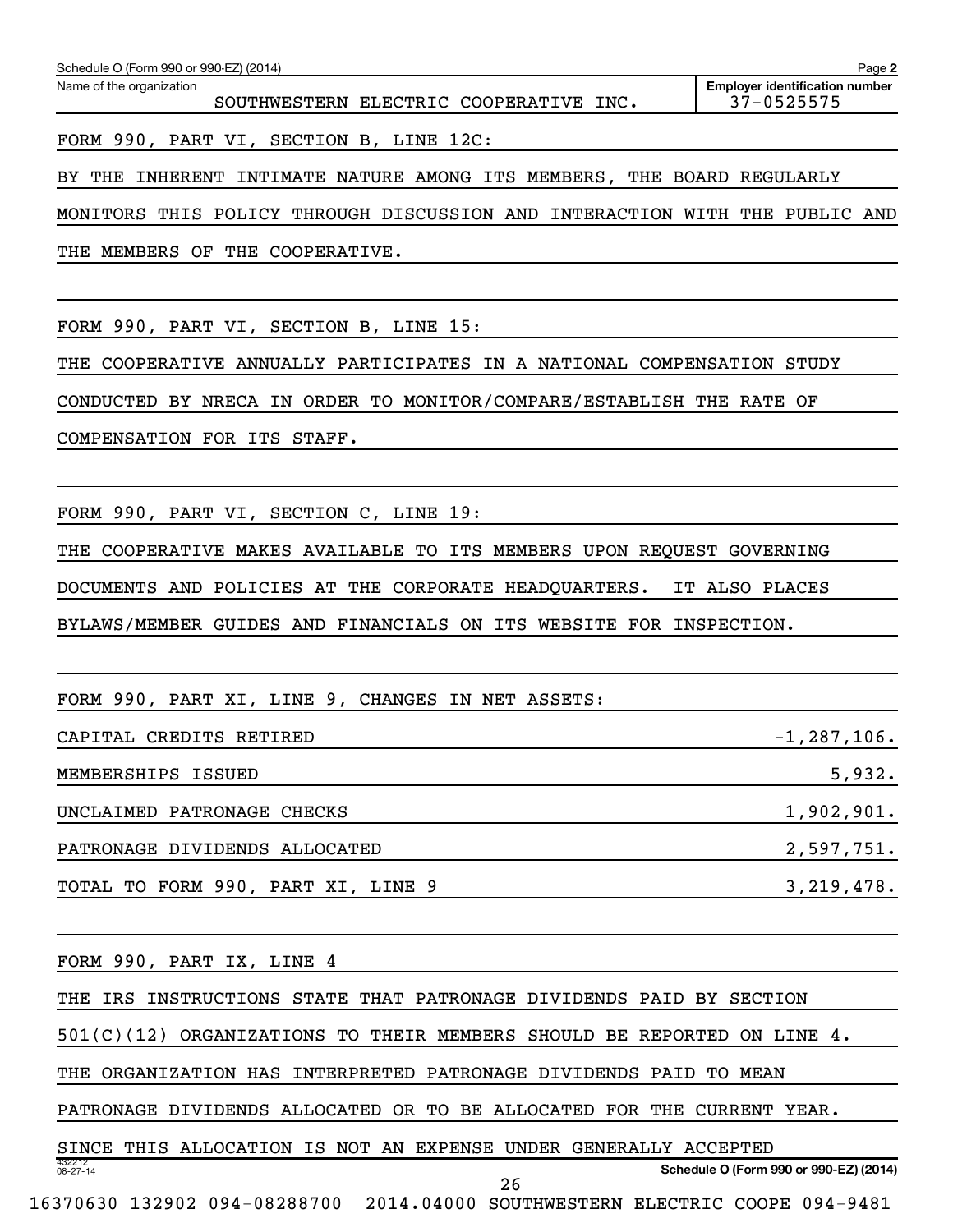|  |  | SELECTION OF AN INDEPENDENT ACCOUNTANT HAS NOT CHANGED.                                                                                               |  |  |
|--|--|-------------------------------------------------------------------------------------------------------------------------------------------------------|--|--|
|  |  | THE PROCESSS FOR OVERSIGHT OF THE ANNUAL FINANCIAL STATEMENT AUDIT AND                                                                                |  |  |
|  |  | <u> 1989 - Andrea Santana, amerikana amerikana amerikana amerikana amerikana amerikana amerikana amerikana amerika</u><br>FORM 990, PART XII, LINE 2C |  |  |
|  |  | ,我们也不会有什么。""我们的人,我们也不会有什么?""我们的人,我们也不会有什么?""我们的人,我们也不会有什么?""我们的人,我们也不会有什么?""我们的人                                                                      |  |  |
|  |  | TO NET ASSETS IN PART XI, ON PAGE 12 OF THE FORM 990.                                                                                                 |  |  |
|  |  |                                                                                                                                                       |  |  |

Name of the organization

**2 Employer identification number**